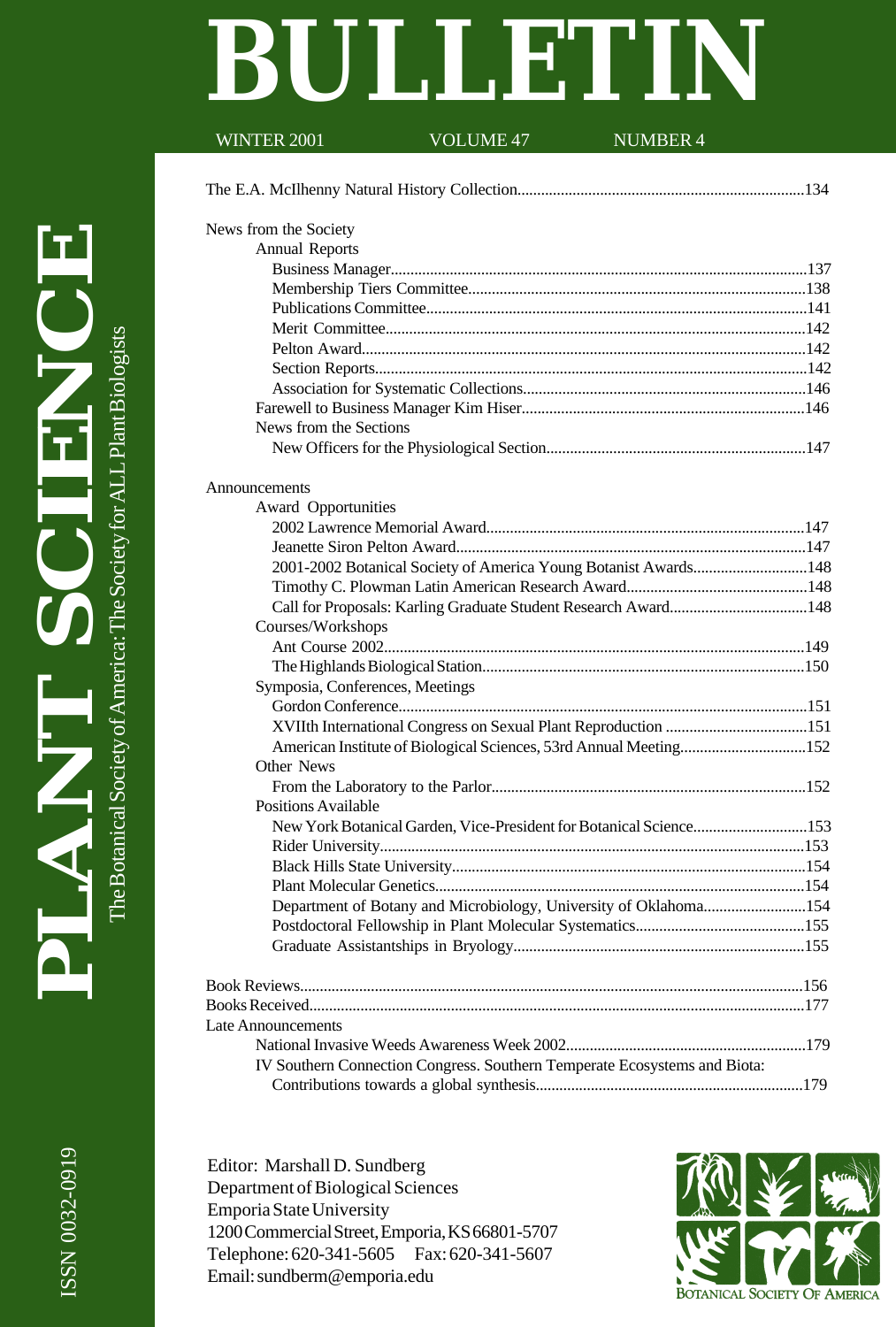Around the country there are botanical treasures, perhaps well know to locals, but unknown to most of us unless we happen to "discover" them on a trip or at a meeting. I discovered one of these treasurers when I first moved to Louisiana State University and visited the Hill Memorial Library. The original campus library, Hill Memorial now houses the special collections and archives.

I knew this library was special when I first entered the north reading room on the second floor. Just inside the door was a large glass-covered book cabinet displaying the largest book I had ever seen – one of four volumes of the double-elephant folio edition of Audubon's Birds of America. One volume at a time was slid out of its shelf and moved to the display shelf on top. One page at a time was on daily exhibit, not to be seen again for more than a year. Unfortunately the volumes are no longer on public display, but they can be "called" for a visitor/ researcher to examine.

Works on birds are just one of the foci of the special collections at Hill Memorial. Of more immediate interest are works on plants and exploration in the Mississippi Valley. The feature article in this issue highlights one of these treasures in the special collections at Louisiana State University - the E.A. McIlhenny Natural History Collection.

-editor



# The E. A. McIlhenny Natural History **Collection**

Naturalist and explorer Edward Avery McIlhenny (1872-1949) was a man of parts: after adventures in the Arctic in 1897, he returned home to semitropical Louisiana to run the family enterprise that made Tabasco sauce. He also ran a plant nursery on Avery Island (the family's "island" is a salt dome located in the south central Louisiana swamp lands) that specialized in bamboos and camellias. In 1945, he translated from the French and published New Iconography of the Camellias, which included the text of all twelve volumes of A. A. Verschaffelt's Nouvelle Iconographie des Camellias (1848-1860). He also authored The Life History of an Alligator and Autobiography of an Egret. An avid hunter, he spearheaded efforts to establish the Rockefeller Wildlife Refuge and Game Preserve, promoted bird banding programs, and established "Bird City," a refuge on Avery Island that helped save the snowy





# *PLANT SCIENCE BULLETIN*

#### ISSN 0032-0919

Published quarterly by Botanical Society of America, Inc., 1735 Neil Ave., Columbus, OH 43210 The yearly subscription rate of \$15 is included in the membership dues of the Botanical Society of America, Inc. Periodical postage paid at Columbus, OH and additional mailing office.

POSTMASTER: Send address changes to: Kim Hiser, Business Manager

Botanical Society of America 1735 Neil Ave. Columbus OH 43210-1293 Phone/Fax: 614/292-3519 email: hiser.3@osu.edu

Address Editorial Matters (only) to: Marsh Sundberg, Editor Dept. Biol. Sci., Emporia State Univ. 1200 Commercial St. Emporia, KS 66801-5057 Phone 620-341-5605 email: sundberm@emporia.edu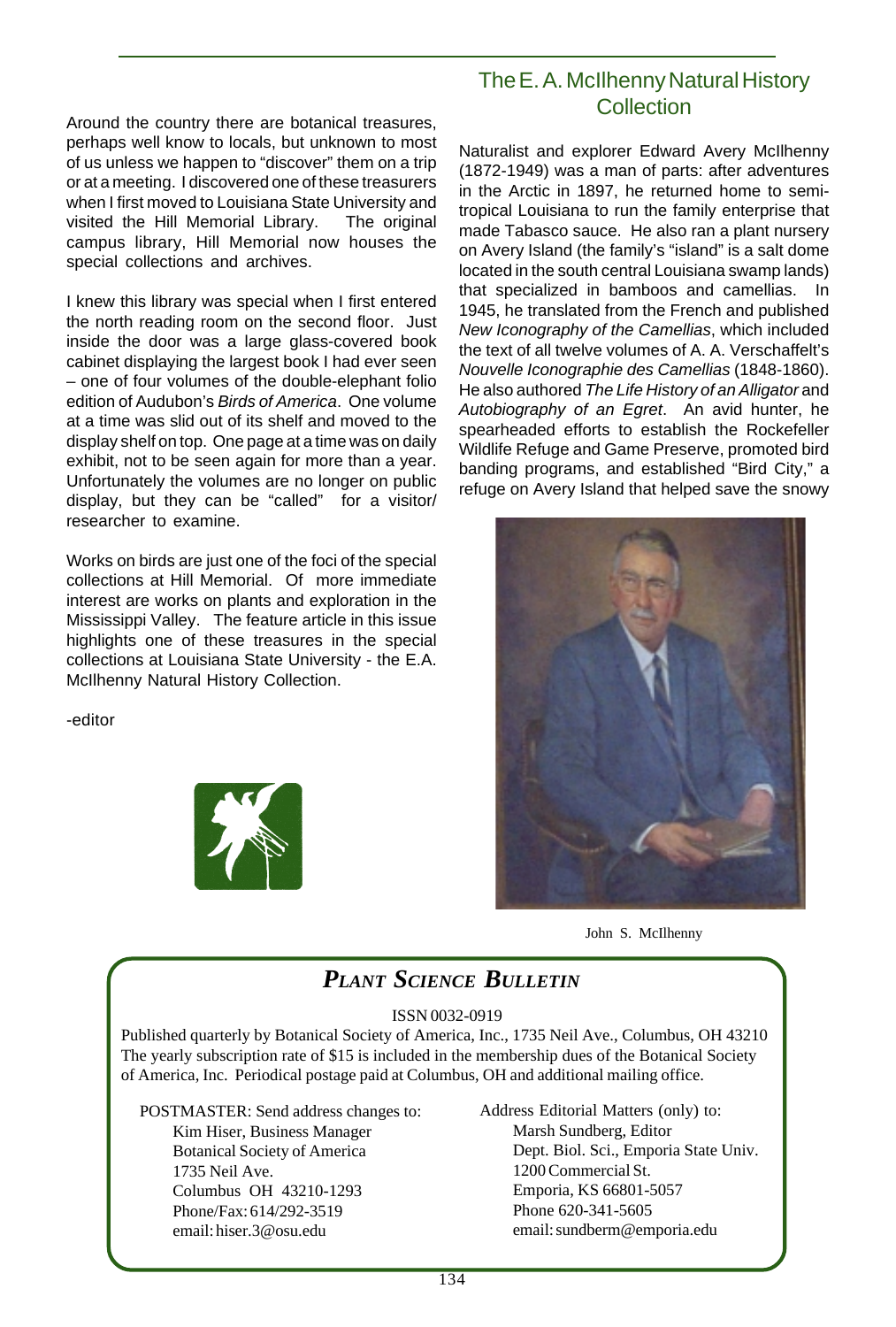egret from extinction.

He was also an enthusiastic and knowledgeable book collector, and on his death in 1949, bequeathed a substantial collection of superb illustrated works of natural history to his nephew John S. McIlhenny. Trained as a research chemist but freed by family fortunes to pursue his personal interests, John Stauffer McIlhenny continued to collect beautiful natural history books, particularly focusing on botany and ornithology. "Mr. Mac," as he was affectionately known around the library, donated this enhanced collection to the Louisiana State University Libraries in 1971 and continued to add to the collection until his death in 1997.

Comprising some 6,000 volumes, the McIlhenny Collection spans five centuries, ranging from the Libri de re rustica, published by Aldus Manutius in 1514, to the monumental Banks' Florilegium, published by Alecto, 1980-1988, in thirty-four volumes including 738 engravings of plants collected on Captain Cook's first voyage around the world in the H.M.S. Endeavor, 1768-1771.

Among the most outstanding holdings in the McIlhenny Collection is the unique "Native Flora of Louisiana" collection of more than 230 original watercolor drawings by renowned Australian botanical artist Margaret Stones. Stones (b. 1920) was principal illustrator for Curtis's Botanical Magazine from 1958 until her retirement in 1983. She has received the Royal Horticulture Society's Veitch Silver Memorial Medal and Gold Memorial Medal. In 1986, she was awarded an honorary doctorate of science from LSU.

The "Native Flora" collection began in 1976, when Louisiana State University commissioned the artist to create six watercolor drawings of native Louisiana plants, which were to be a lasting legacy of the University's bicentennial celebration. Response to the initial six watercolors was so enthusiastic that the project rapidly grew into a major commission



*Malus angustifolia*

garnering statewide support. LSU Professor of Botany Lowell Urbatsch was chosen to work with Stones on the selection of plants to be portrayed. Because Stones works only from living plant materials, she was to visit Louisiana many times during the next fifteen years, rendering its flora in exquisite detail, while enjoying the celebrated hospitality and cuisine of its people. The "Native Flora" collection, officially finished in 1991, has continued to grow through the generosity of the artist, who donates drawings each time she returns. Flora of Louisiana, a illustrated catalog of two hundred of the drawings, with text by Urbatsch, was

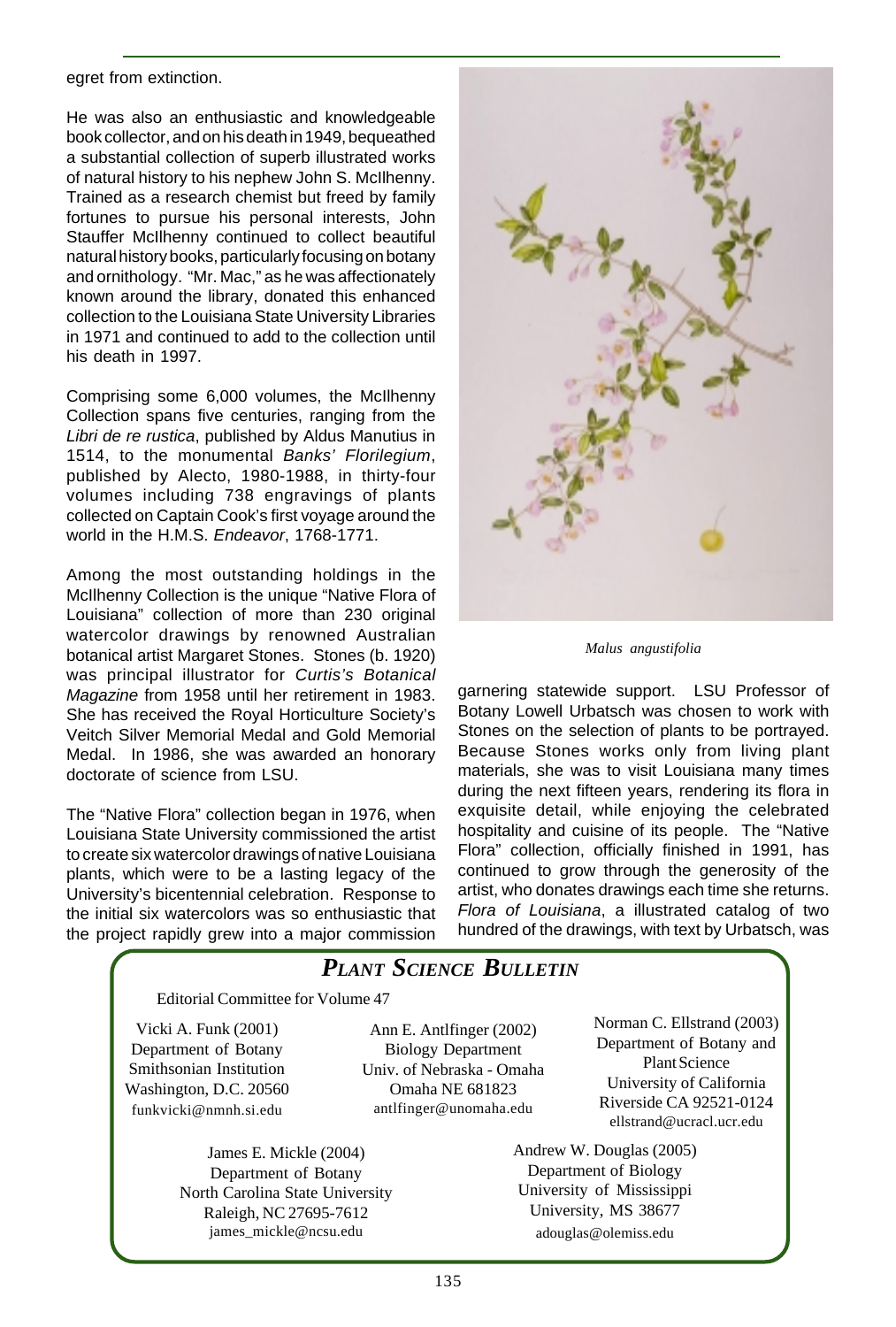published by the LSU Press in 1991; in addition, a set of four full-sized color prints is available from the LSU Libraries (Contact the author for details and an order form).

Selections from the "Native Flora of Louisiana" collection are often exhibited on the LSU campus and have been shown at the Smithsonian Institution, the Bodleian Library (Oxford, England), the Fitzwilliam Museum (Cambridge, England), and the Edinburgh Botanic Garden Gallery. In 1996, the National Gallery of Victoria, Melbourne, Australia, held a major retrospective of the artist's work, which included twenty drawings borrowed from the Louisiana collection.



Stones' Working Drafts

The curator of the McIlhenny Collection regularly shows parts of the "Native Flora" collection by appointment to visitors and classes. Perhaps the most frequent classes to visit are from the School of Landscape Architecture, whose students find the collection helpful when learning about native plants for use in landscaping. Aspiring botanical artists often visit to study Stones's technique.

The McIlhenny Collection is administered as part of the LSU Libraries' Special Collections division, housed in Hill Memorial Library on the LSU campus in Baton Rouge. Its holdings are listed in the Libraries' online catalog (available via the Libraries' homepage at http://www.lib.lsu.edu/). Researchers interested in botanical history may find other materials of interest in Special Collections, especially in the Louisiana and Lower Mississippi Valley Collections (LLMVC). LLMVC holds first editions of virtually all the reports of European explorers of the area. Extensive manuscript holdings in LLMVC that document the lives of

nineteenth-century Louisianians necessarily include many passing references to plants and gardening. Of particular interest are the papers of Brother Arsene Brouard, who taught at St. Paul's College in Covington, Louisiana from 1919 to 1925, and collected hundreds of plants while there, including sixty he believed to be previously unrecorded in Louisiana (inventory available at http://www.lib.lsu.edu/special/findaid/b3568.html)

Although the "Native Flora" collection is shown only by appointment, no appointment is necessary to use most of the materials included in Special Collections. Researchers are welcome during regular library hours (9 to 5 Monday - Friday, 9 to 1, most Saturdays). No affiliation with LSU is required, but those wishing to use the collection must fill out a brief reader registration form and present a picture ID. More information about using Special Collections is available at http://www.lib.lsu.edu/ special/.

Elaine Smyth Curator, Special Collections LSU Libraries Louisiana State University Baton Rouge, LA 70803-3300 esymty@lsu.edu 225/578-6547; fax 578-9425



*Nemastylis geminifolia*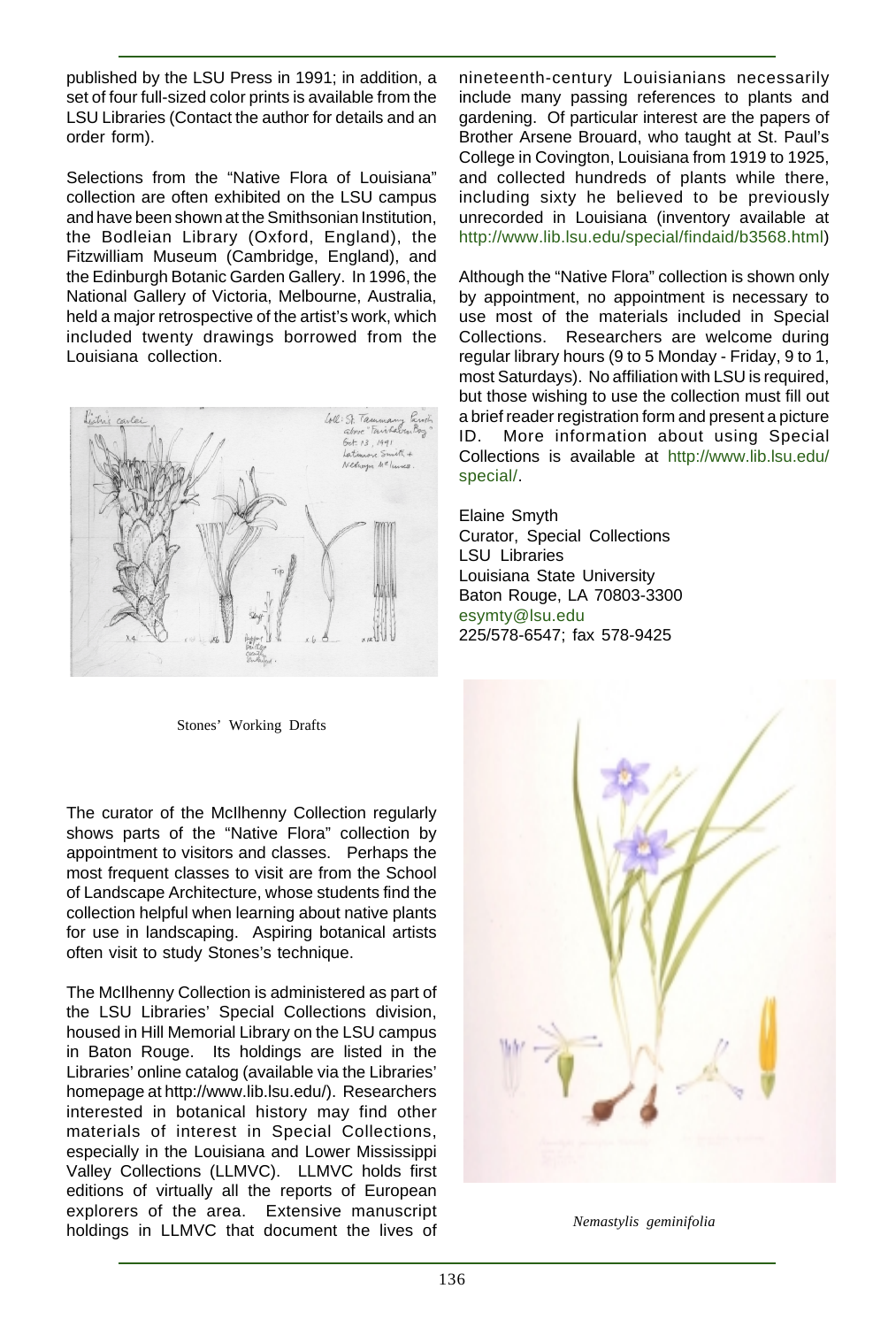# **News from the Society**

#### Annual Reports

#### **Business Manager's Report**

#### **Financial**

The Business Office (Huntington Bank) currently has \$12,284.27 in the checking account, \$77,968.63 in the American Century Money Market account and \$129,826.02 in the meetings account (Bank One).

For the fiscal year ending Sept. 30<sup>th</sup>, all areas were very close to budget. The decision was made to transfer only \$30,000 from members instead of the \$70,000 as budgeted, as there was not an immediate need for cash.

We are ahead of budget on receipts, under budget on Business Office expenses due to a shift in expenses on labor, over budget on labor for the Editorial Office due to the increase in signatures for the Journal and on track or slightly under budget for production.

Business office is now tracking expenses for the following accounts: Huntington for business office checking, Bank One for the meeting checking, American Century for money market and the OSU account. All (but OSU) are being tracked through QuickBooks.

Processed and tracked over \$775,000.00 in the Fiscal Year ending 9/30/2000.

Converted to electronic (spreadsheet) versions of our income ledgers for members and institutions.

Fully utilizing QuickBooks for payroll, taxes and reporting.

#### **Members**

Membership renewal forms for 2001 were mailed to 2522 members (2648 for 2000, 2812 for 1999) including Retired, Life and Corresponding members. Current membership paid for 2001 is 2396 (2479 from 2000, 2522 from 1999). Currently, we have 438 (480 from 2000, 582 from 1999) members who have not yet renewed for 2001 (42 less from 2000). The total number of new members added since the beginning of the fiscal year was 233 (230 in 2000-new F.Y., 317 in 1999, 354 in 1998 and 453 in 1997). Of those new members, 22 joined for 2000, 210 joined for 2001, 1 for 2002. We are still receiving renewals via mail and fax at a steady rate most forms printed from the web.

The fall mailing to members included the Minutes of the 2000 Business Meeting, letter from President Gensel, Call for Nominations for Officers (President-elect and Treasurer), Call for Papers and a notice from the Genetics section (for which they were billed). The mailing was folded in half and mailed in a 6x9 envelope which qualified for the best discount for mailing. The fall mailing was once again handled through a local mail house, CPMM. Domestic pieces were bulk mailed by CPMM and foreign were sent via airmail out of the business office.

Second notices were sent via email BCC from the business office to 521 members with an attached .pdf renewal form to members who listed an email. For those 49 members we had no email for, we generated and mailed a postcard. Plans are to send out this reminder in December of this year. Renewal forms in .pdf and .doc were also placed on the website.

The spring mailing to members included the letter from the President with the proposed model for membership dues, Call for Symposia, Call for Discussion Sessions, Call for Field Trips, Call for Nominations for Corresponding Members, Bylaws Ballot (Art. II, 1, i) and the ballot for President Elect and Treasurer.

#### **Institutional Subscribers**

The executive committee recommended the price of institutional subscriptions increase for 2002 by \$90 across the board for the print copy of the AJB and \$600 for adding the electronic version. Prices for 2002 for a printed volume of AJB are \$295 for domestic, \$305 Canada and Mexico, \$320 for other foreign.

Currently, there are 1790 institutional subscribers down 51 from 1841 of this time last year.

#### **Publications**

Cost of production for AJB V87, 2000 was \$101.27 per volume (V86 was \$80.64, V85 was \$80.21 and did not include the e-AJB). The cost per volume includes the labor and expenses of both the Business Office and Editorial Office, which is probably an unfair comparison since the business office had additional labor expenses due to the annual meeting. Total circulation for V87 (2000) of the AJB was 4155, 4313 in 1999, 4574 in 1998, 4648 in 1997, and 4622 in 1996). Regular institutional subscriptions were down by 61 and member subscriptions were down by 97.

JSTOR released the electronic version of all of the back issues of AJB from 1914-1994.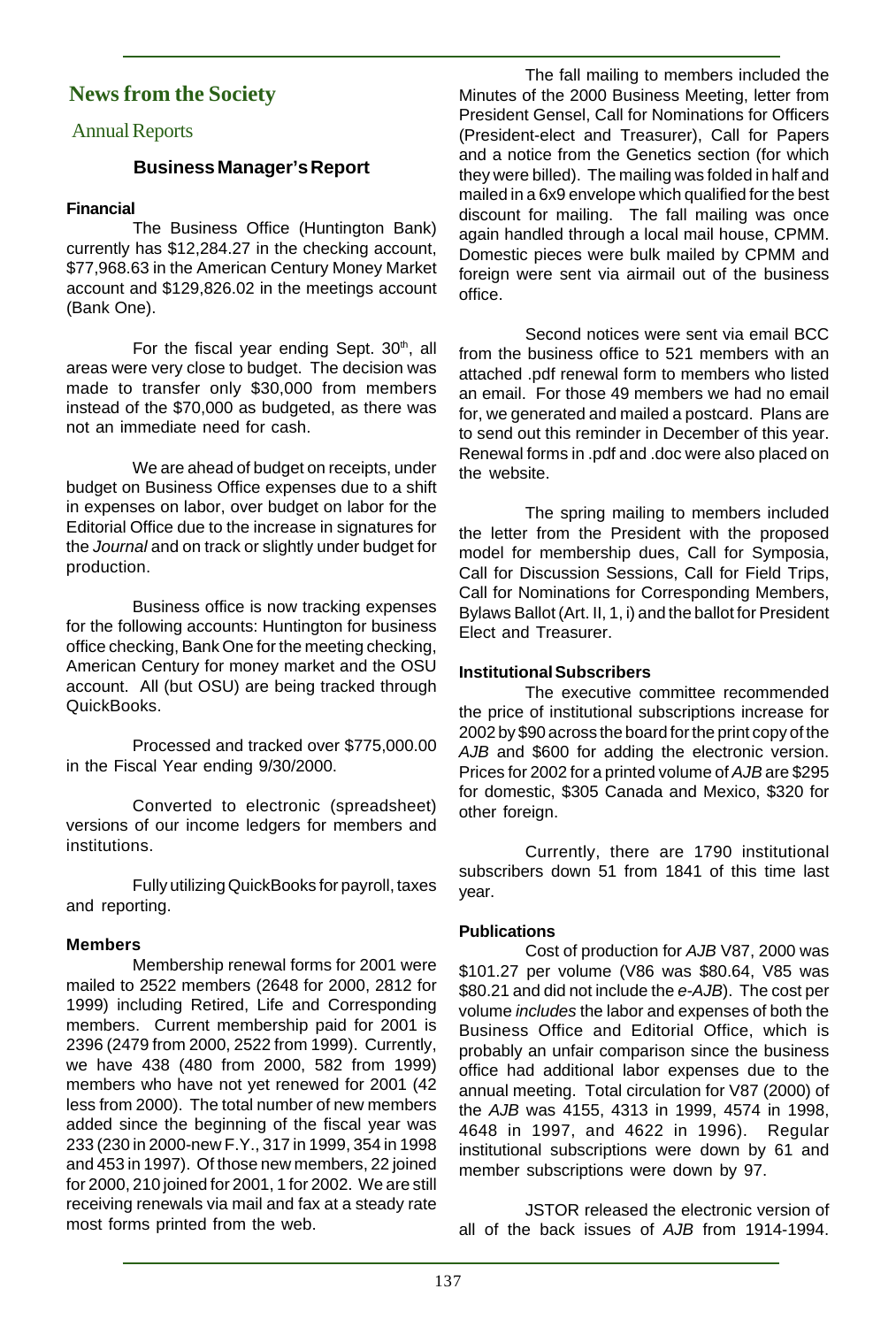Available to institutions that subscribe.

# **Membership Tiers Committee Report**

Since our contract for the print version of AJB expires at the end of this year, RFPs were mailed out to potential printers and bids were collected and distributed to the publications committee.

Excess inventory at Allen Press was purged and billing spread out throughout the year. Estimated cost for purging was \$9000. Storage costs will be greatly reduced.

#### **Miscellaneous**

Completed an operational audit in late November with our CPA Mary Dawson.

Mailed out new membership recruitment posters to campus representatives as identified by past Membership and Appraisal Committee chair, Leo Bruederle.

Completed mailing for the Endowment Fund in autumn for Jack Horner – to be repeated every other year.

Purchased a new computer in September.

Added a dedicated fax line, call waiting and voice mail.

The 2001 renewal notice had check boxes for hard copies of the Membership Directory and the Abstracts. To date, 833 individuals are requesting the Directory and 446 individuals are requesting the Abstracts.

Assisted with writing/rewriting job description and posting the new meetings manager position.

Converted our student position to a University Student position. Previously paid through the business office directly.

Worked with Dave Kramer, OSU printing facilities and McGraw-Hill on new posters.

Attended Access classes in order to convert our Foxpro programs and databases to Access.

Respectfully submitted, Kimberly E. Hiser, Business Manager

The BSA Council established an ad hoc committee in August 2000, to investigate restructuring memberships in the BSA. In part, this investigation was triggered by a need to modernize the Society, to address ways of modernizing memberships and to compete more effectively with he newly renamed American Society of Plant Biologists (formerly ASPP).

This is the stated charge of the committee:

The Ad Hoc Committee on Membership Options/ Tiered dues/Journal is charged to assess the impact of tiered membership options and increased electronic subscriptions of AJB on the financial standing and membership levels of the Society and to suggest strategies for implementation of same, if that is desirable, and/or of strategies designed to increase membership within a sound financial framework. The Committee is to report on its findings by the Spring 2001 Executive Committee meeting.

#### **Present conditions:**

1. Members of the Botanical Society of America receive subscriptions to the print copy of the American Journal of Botany as a privilege of membership. This policy reflects the commitment of the Society to provide publication of refereed research results and to disseminate these results to members through the Journal. Currently, members who opt not to receive their subscription copy of the Journal receive no adjustments to their membership rate. An online version of the Journal is available free of charge on the Internet.

2. The dues paid to the Society reimburse only a portion of the costs of subscriptions, ranging from ~90% for professional members (~85% for overseas professional members), to ~35% for students (~30% for overseas student members). Increases in the membership of the Society actually increase the financial burden to the Society. At present, the deficit between dues and costs of providing a hard copy journal is covered from monies received for institutional subscriptions and from the general fund of the Society.

3. For 2001, professional membership dues are \$85 and student membership dues are \$35. Family membership dues are \$5 more in each category. (Family memberships provide separate mailings of all membership materials and one joint copy of the Journal and Plant Science Bulletin.) Corporate and sustaining membership categories, at \$150 and \$250 each, respectively, have been underutilized.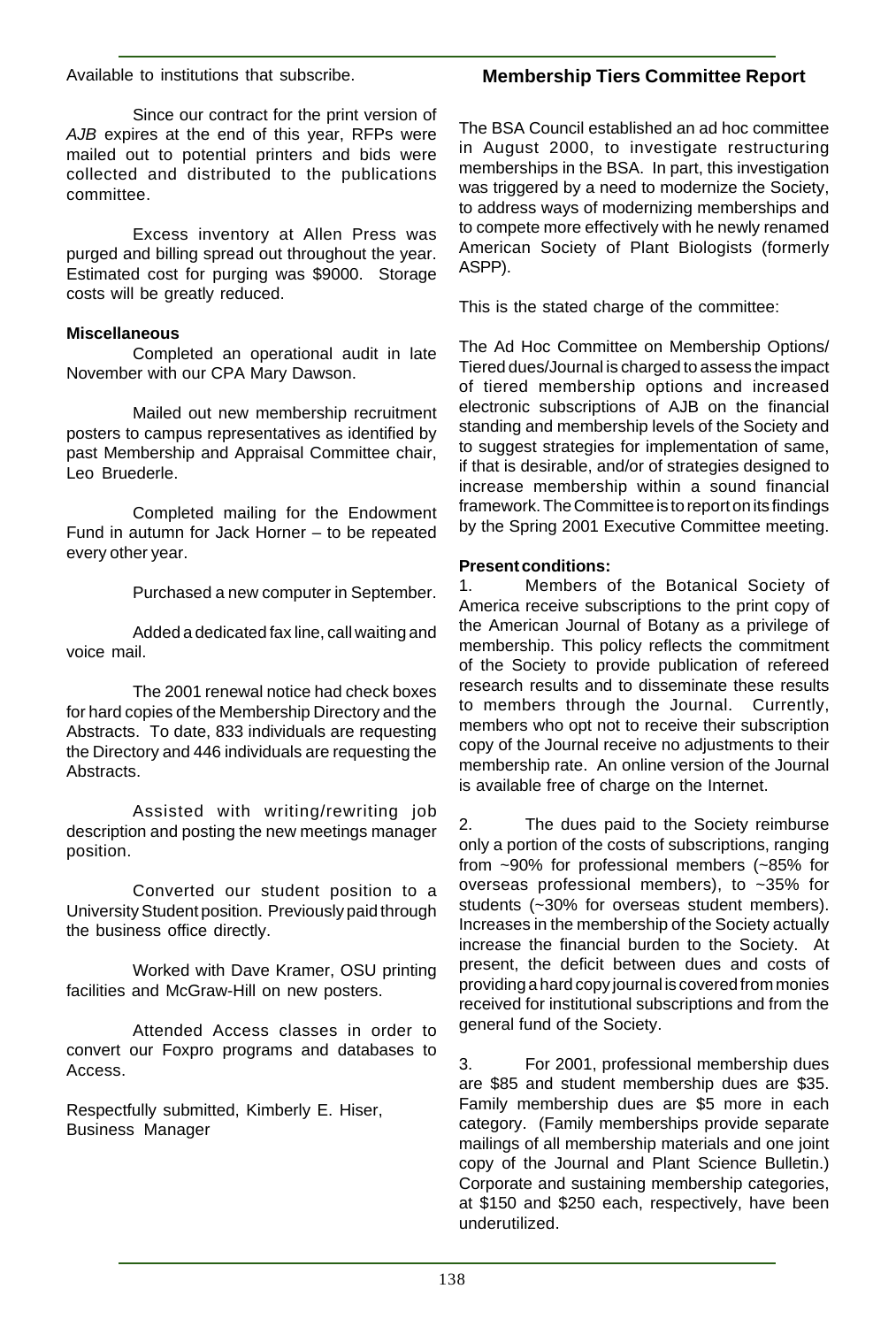4. Members not wanting to receive a print subscription to the Journal receive one despite our cost savings. Potential members have complained that the cost of BSA membership is too high and that a print copy of the American Journal of Botany is not a universally attractive addition to the membership package.

5. A significant number of botanists who pay for subscriptions personally are ineligible for institutional reimbursement for professional society memberships. On the other hand, many of these same institutions will reimburse employees for journal subscriptions.

6. Membership in BSA is required of only one author on co-authored manuscripts. Membership is required when the manuscript is submitted for review and also during the year of publication (except for Special Papers). Each member is entitled up to eight (8) free printed pages per volume. Each printed page over the eight free pages per author is assessed full page charges. Authors are asked to pay full publication costs if they have funds, although few authors do repay some of these costs. Authors may add up their total of free pages on co-authored papers.

7. Currently, the American Journal of Botany and Plant Science Bulletin are provided free-ofcharge through the Internet. The licensing agreement for use of the American Journal of Botany Online are unrestricted for scholarly use, but restrict additional use in excess of this to be accompanied by a print subscription to the American Journal of Botany. Furthermore, no access charge may be levied by a third party for providing access to our "free" site.

#### **Discussion:**

Members are increasingly concerned about the high cost of memberships and have become more discriminating as to which memberships will be renewed and which will lapse. BSA has a remarkable ~95% renewal rate, but has not competed well in attracting new members. With the renaming of the American Society of Plant Physiologists (ASPP) to the American Society of Plant Biologists (ASPB), we have reasons to suspect that competition for new members will increase.

One of the goals of this committee is to propose a formula for membership dues and journal subscriptions that will allow production of the American Journal of Botany to become selfsupporting. This is crucial if we are to maintain the financial health of the Journal and the Society. The cost of providing the Journal online plays a relatively small role in these discussions because these

costs are fixed and are relatively independent of the number of users. The online version provides close to the same utility of the print version for research usage and high quality reprints can be produced using current technology printers for study use.

Thus, one possibility is that basic membership dues provide access only to the on-line journal. Those wishing a print copy of the journal would receive it for an additional fee. Print subscriptions for students and emeritus members would continue to be subsidized but these members would have to bear a greater percentage of actual cost.

The Botanical Society of America is becoming increasingly involved in outreach educational activities. Consistent with the expansion of these outreach activities, it would be appropriate to offer preferential rates to K-12 teachers.

#### **Recommendations:**

Costs of supporting the Journal

1. Membership in the Society would not include a print copy of AJB, but would include the Plant Science Bulletin, meeting and membership announcements, and the online AJB.

2. Membership rates and print copy subscription fees would be set at a level or levels that fully cover the costs of producing and mailing the journal, as well as the administrative costs of running the Society. Student memberships with a print subscription should increase from the current 35% of the cost of providing a regular subscription to 67% of the actual cost.

3. To encourage an increase in the membership, free access to the American Journal of Botany Online should in the future be provided only to the BSA membership and institutional subscribers to the electronic version. Password controls should be erected at the HighWire Press web site with a tentative target date of late fall 2001, with sales of electronic access to institutional subscribers beginning in January 2002. Tables of contents, abstracts and search engines should continue to be available at no cost to users. To access the full content of the AJB—including PDF reprints and full text HTML—will require individual passwords or institutional membership.

4. Rates for institutional access to the American Journal of Botany Online will initially include a print copy of the Journal. Current models can predict changes in print subscriptions reasonably accurately. In the future online subscription may diverge from print subscriptions in the future.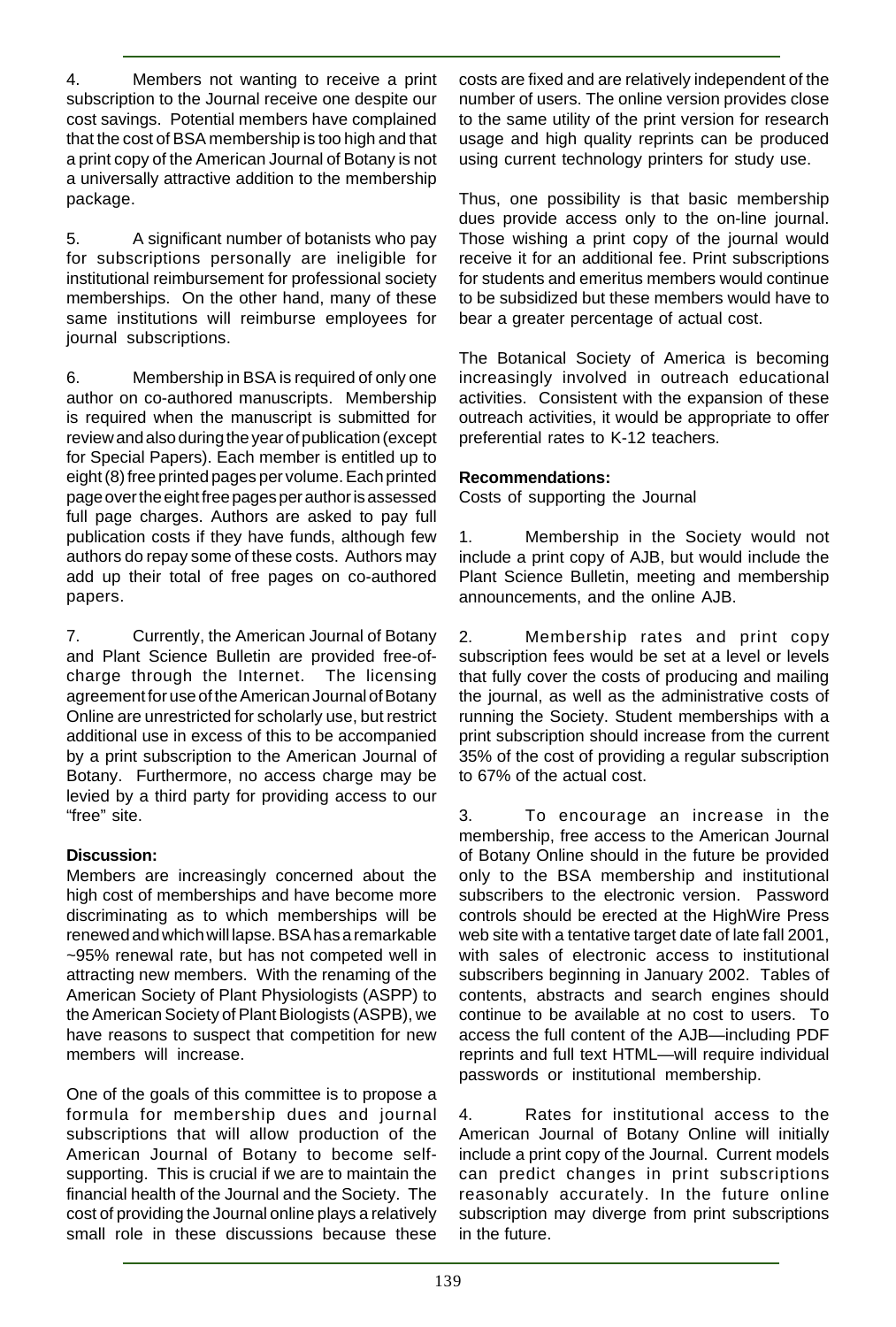5. The cost of institutional subscriptions to the electronic version of the Journal should reflect potential lost revenue from potential BSA members not joining the Society because they can access the Journal free through their institutional membership.

6. Late renewal of print subscriptions after January 10 requires that issues of the Journal be mailed from Allen Press' warehouse. Since there are warehouse access and storage charges, these requests involve special costs and inconvenience. Therefore, memberships and membership renewals entered with print subscription after January 10 will require a \$25 processing fee to cover the additional costs of shipping and handing. (Introduction of a late processing fee reiterates a recommendation from Mary Dawson's operational audit of BSA in December 2000.)

7. Members publishing in the Journal should continue to remain eligible for eight (8) free pages per year. However, each manuscript should be eligible for no more than twelve (12) free pages per paper, regardless of the number of co-author members. Invited special papers shall be granted fifteen (15) free pages.

8. No changes should be made in the status of life members and corresponding members at this time. These members should be asked very politely from time-to-time to let the business office know if they ever choose to waive the print copy. Outreach efforts to new member categories

9. A new category of memberships should be established for K-12 teachers. (This directly complements the efforts of the Education Committee to form a significant partnership with publishers. McGraw-Hill has discussed complementary memberships for K-12 teachers with David Kramer. The current plan could produce hundreds of new members of BSA, for which McGraw-Hill has offered us \$30 per member.)

10. A sophisticated package of sustaining and corporate membership benefits was developed by Wayne Elisens, Scott Russell and Kim Hiser. Attachment #1 provides the schedule of corporate benefits. The committee supports immediate implementation of this plan.

11. Electronic access to membership records, including personalized email reminders, should implemented in 2001. Reminders should be issued periodically by e-mail from September through the first week of January urging prompt renewal to decrease costs to BSA and members. Expiration dates should also be available by email request from the website.

12. A secure server should be implemented to provide 24/7 access to credit card processed membership applications. This server would also provide sales of BSA memorabilia from the Business Office.

**Proposed model for membership dues and subscriptions:** This model is based on Year 2000 assumptions regarding membership numbers and Year 2001 increased costs.

#### **Membership subscriptions**

|                                                                              | Base AJB |                     | Total |
|------------------------------------------------------------------------------|----------|---------------------|-------|
| <b>Student</b>                                                               |          |                     |       |
| w/o subscription \$30.00 \$0.00 \$30.00                                      |          |                     |       |
| w/ subscription \$30.00 \$35.00 \$65.00                                      |          |                     |       |
|                                                                              |          |                     |       |
| Professional                                                                 |          |                     |       |
|                                                                              |          |                     |       |
| w/o subscription \$45.00 \$0.00 \$45.00                                      |          |                     |       |
| w/ subscription \$45.00 \$55.00 \$100.00                                     |          |                     |       |
|                                                                              |          |                     |       |
| Emeritus                                                                     |          |                     |       |
| w/o subscription \$35.00 \$0.00 \$35.00                                      |          |                     |       |
| w/ subscription \$35.00 \$35.00 \$70.00                                      |          |                     |       |
|                                                                              |          |                     |       |
| Teachers (K-12)                                                              |          |                     |       |
| w/o subscription \$30.00 \$0.00 \$30.00                                      |          |                     |       |
| w/ subscription \$30.00 \$35.00 \$65.00                                      |          |                     |       |
|                                                                              |          |                     |       |
|                                                                              |          |                     |       |
| Institutional subscriptions                                                  |          |                     |       |
|                                                                              |          | Hardcopy Electronic | Total |
| Domestic subscribers                                                         |          |                     |       |
| w/o electronic access \$295.00 \$0.00 \$295.00                               |          |                     |       |
| w/ electronic access \$295.00 \$600.00 \$895.00                              |          |                     |       |
|                                                                              |          |                     |       |
| Canada & Mexico subscriber                                                   |          |                     |       |
|                                                                              |          |                     |       |
| w/o electronic access \$305.00 \$0.00 \$305.00                               |          |                     |       |
| w/ electronic access \$305.00 \$600.00 \$905.00                              |          |                     |       |
|                                                                              |          |                     |       |
| Foreign subscribers                                                          |          |                     |       |
| w/o electronic access \$320.00 \$0.00 \$320.00                               |          |                     |       |
| $w/$ electronic access $\left( 220.00 \right)$ can be seen by the second $0$ |          |                     |       |

w/ electronic access \$320.00 \$600.00 \$920.00 Life memberships and corresponding memberships are revenue neutral and will not be affected by this change.

**Membership dues and subscription rates for 2002** need to be determined by vote at the BSA general business meeting (August 15, 2001).

**Institutional subscriptions for 2002** need to be reviewed and approved by the EC at the Spring Business Meeting (February 23-25, 2001).

#### **Instituting controlled access at the HWP**

**site for 2002** requires at least six-month notification and payment of ~\$12,000 up-front for code generation. (Deadline: June 2001)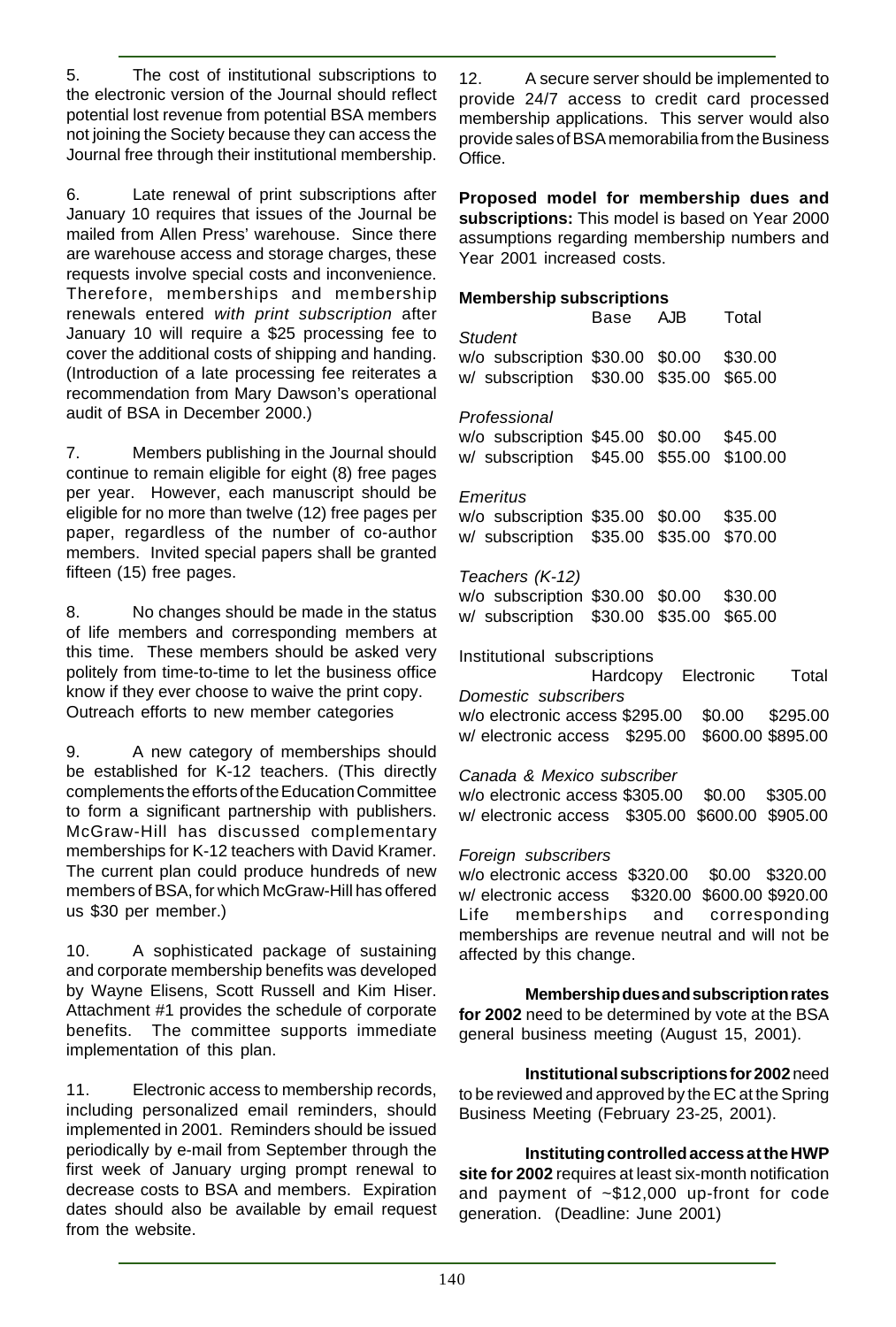**Bylaw change needed to institute K-12 teacher membership category** to accompany Spring mailing.

Membership Tiers Committee:

 Scott Russell, Chair; Kathleen Shea ; Edith Taylor ; Maxine Watson ; Ed Schneider, ex officio; Kim Hiser, ex officio

#### **BSA CORPORATE SPONSORSHIP PACKAGE**

**Cost**: \$300 annual fee (includes \$150 corporate membership)

#### **Benefits**:

1) 20% discount for ads in the hardcopy AJB Hardcopy AJB Advertising Rates (all B&W unless indicated)

Sponsor outside back cover \$600, \$1000 color; full page \$440; half-page \$220

Regular outside back cover \$750, \$1250 color; full page \$550; half-page \$275

2) 20% discount for ad boxes in electronic AJB (vendor provides graphic)

| Electronic | AJB. | Introductory Advertising Rates |            |  |
|------------|------|--------------------------------|------------|--|
| Sponsor    |      | \$80/3 months                  | \$300/year |  |
| Regular    |      | \$100/3 months                 | \$375/year |  |

3) 20% discount for ads in the Final Program and for Tote-bag Insertions at the annual Botany conference.

Advertising and Insertion rates for Annual Botany conference

Sponsor\$250 full page ad; \$140 half page ad; \$200 insertion fee

Regular \$300 full page ad; \$175 half page ad; \$250 insertion fee

4) \$150 discount for exhibit booth at annual meeting

| Basic | exhibit        | booth | rates |
|-------|----------------|-------|-------|
|       | Sponsor        | \$800 |       |
|       | <b>Regular</b> | \$950 |       |

5) Posting on the 'Virtual Mall' on the BSA website for Corporate Sponsors. Links from AJB and BSA websites. (available only to corporate sponsors)

6) One-page vendor-provided insertion with the spring or fall mailing: \$300 / piece (8-1/2 x 11 inches) (available only to corporate sponsors)

7) Multiple, unlimited access to online BSA membership database (regular access allows only 20 retrievals). Mailing labels printed by BSA Business Office @ 20% discount.

Minimum value for sponsors who purchase one ad (AJB or meeting) and one booth at annual conference, savings =  $$200$  to  $$300 + virtual$  mall posting + membership database

**Inquiries** should be directed to: Ms. Kimberly Hiser, Business Manager; Business Office; 1735 Neil Avenue, Columbus, Ohio 43210-1293 Phone/Fax: 614 – 292-3519 E-mail: hiser.3@osu.edu

#### **Publications Committee**

Two topics occupied the Publications Committee this year: (1) monitoring progress on the multi-year process of reducing the backlog of accepted ready-for-press manuscripts for the AJB, and (2 ) soliciting, screening and ranking bids for a new contract to print The American Journal of Botany.

1. Backlog Reduction

According to figures provided by AJB Editor-in-Chief, Karl J. Niklas, the backlog of accepted manuscripts waiting to be printed has been reduced by ~35% since the adoption of the larger issue-size. However, the number of new submissions has increased compared to the past two years. The net result is that unless more pages are published per volume, the Editorial Office will find it very difficult to reduce the backlog substantially and quickly.

Recommendation: To continue progress in reducing the backlog and to speed up the process, we recommend that the larger issues approved and funded in 2000 be continued through 2002 (Volume 89). Furthermore, we recommend that two additional signatures per issue (2 signatures/issue x 16 pages/signature x 12 issues/year) be funded for 2002 (Volume 89).

#### 2. Printing Contract for The American Journal of Botany

A request for bids for the printing contract for AJB was sent out to five firms on May 1, 2001. The firms solicited were AGS [Advanced Graphics Systems], Allen Press, Cadmus, Hopkins Printing, IPC Communication Services, and Sheridan Press. Completed bid packages were received by June 1, 2001, and varied greatly in terms of completeness and elaborateness. Copies of the relevant portions of all bids were distributed to the Publications Committee for review and comment. The major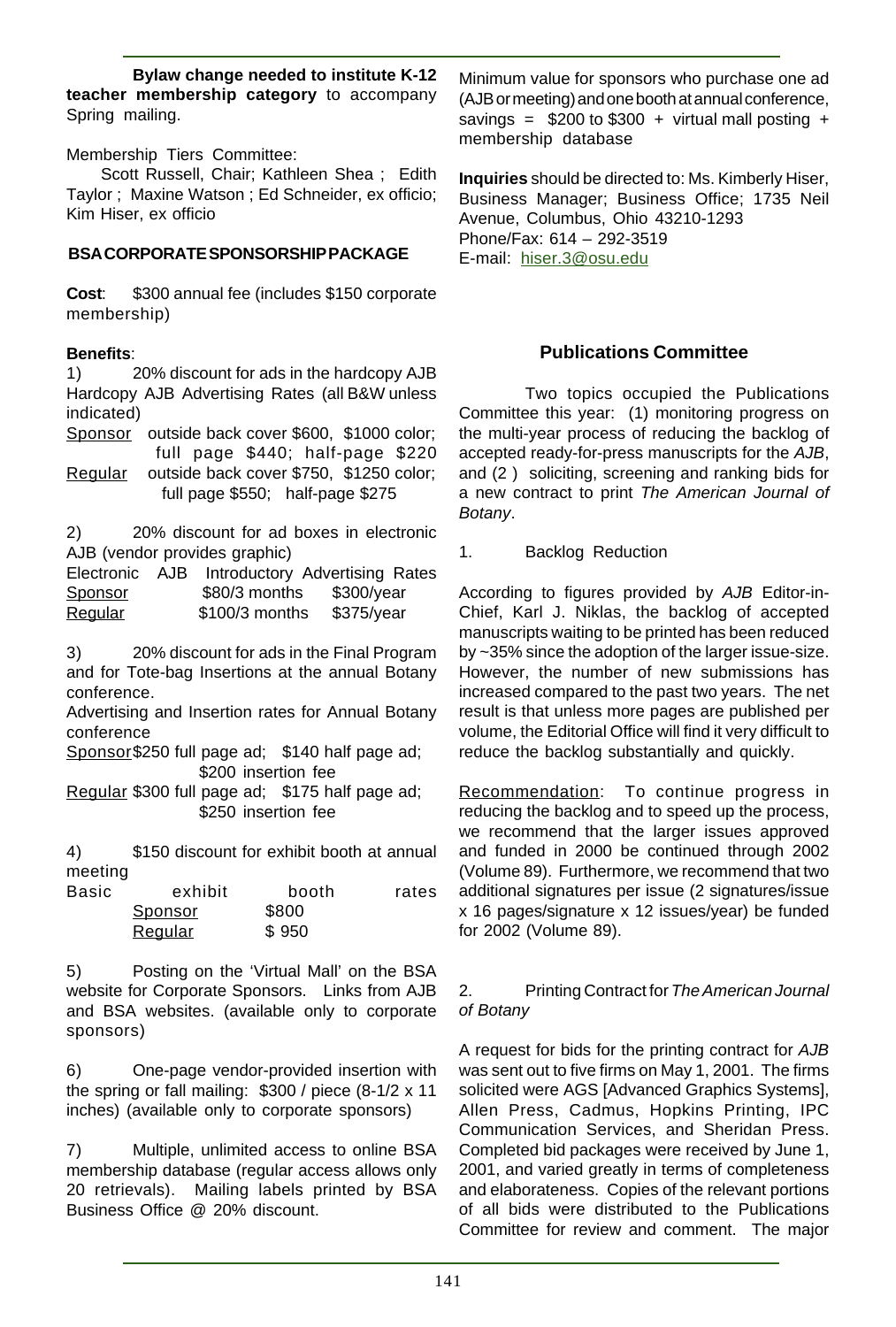criteria for selecting a printer for AJB are quality, comprehensiveness, timeliness, reliability, and competitive pricing. As of August 2, 2001, the choice has been narrowed to two finalists, and a recommendation from the Publications Committee to the Executive Committee is expected within a week.

-Judy Jernstedt, Chair, Publications Committee

#### **Merit Committee Report**

Three letters of nomination were received. Two of these were supported by ancillary materials, but supporting materials for the third were not received prior to the BSA's reporting deadline. Thus, the nominator and committee agreed that letters and a CV supporting this third candidate will be forwarded to the 2002 Merit Award Chair for consideration next year.

The Committee recommended that Carol and Jerry Baskin be given the 2001 Merit Award for their extensive contributions to the field of seed ecology, including more than 300 publications and a wellreceived book. This result, together with a formal citation was provided to BSA Chair Pat Gensel on July 2, 2001.

- Linda E. Graham, Chair, Merit Awards Committee

#### **Pelton Award Committee**

The Conservation and Research Foundation reported that sufficient funds were not available in the Jeanette Siron Pelton Fund to make an award in 2001. Accordingly, we did not make a solicitation for nominees for this year's award and there will be no award. Although we have not yet received notification from the Conservation and Research Foundation for 2002, under typical conditions distributions are available in alternate years and we anticipate an award next year.

- Scott D. Russell, for Michael Christianson, Chair

#### **Developmental and Structural Section**

At our business meeting last year we elected Larry Hufford as Program Convenor and Darlene Southworth as Treasurer. Our sponsored symposium,"Open Space", was a lively success. This year there will be a number of discussion sessions on topics of general interest, embedded throughoutthe general program. Our section listserv continues to be used as a message board, but there has been little interest shown to date in establishing a discussion group. We will be sponsoring two symposia at the Albuquerque meeting.

-Jean Gerrath, Chair, Developmental and Structural Section

#### **Ecological Section**

After sponsoring four symposia at IBC in 1999, the symposia sponsored no symposia at the meetings held in Portland, OR in 2000. We had hoped to sponsor two symposia at the 2001 annual meeting, one on conservation ecology and the other on plant developmental ecology and evolution. Unfortunately the conservation symposium had to be cancelled due to conflicts with other meetings, but we are looking forward to the symposium organized by Katherine Preston and Ted Wong on plant developmental ecology. A well-formulated symposium proposal has been submitted for the 2002 annual meeting by Jeff Karron. The topic of that symposium is Mimulus mating systems.

The award for best student paper at the 2000 meeting was won by Theodore Wong, Stanford University for a paper, coauthored with David Ackerly, entitled "How sensitive should plants be to cues? Theoretical studies of plastic reproduction schedules". We were pleased to see that the numbers of submissions to the competition are significantly higher this year. Thus, we are especially grateful to the panel of judges, and to Pam Diggle who agreed to Chair the selection committee.

For the first time, we made use of the newly formed sectional email list to obtain nominations for section officers. All of the candidates listed on the ballot were nominated in this way. And we thank each of the candidates for agreeing to run for section office. While it was tempting to hold the election via email, as well, we found enough errors in the email list to make a paper ballot seem more appropriate. Elizabeth Lacey will mail the ballot to section members around September 1, 2001,

The attrition of section membership continues, with current membership hovering around 425.

-Maxine Watson, Chair, Ecological Section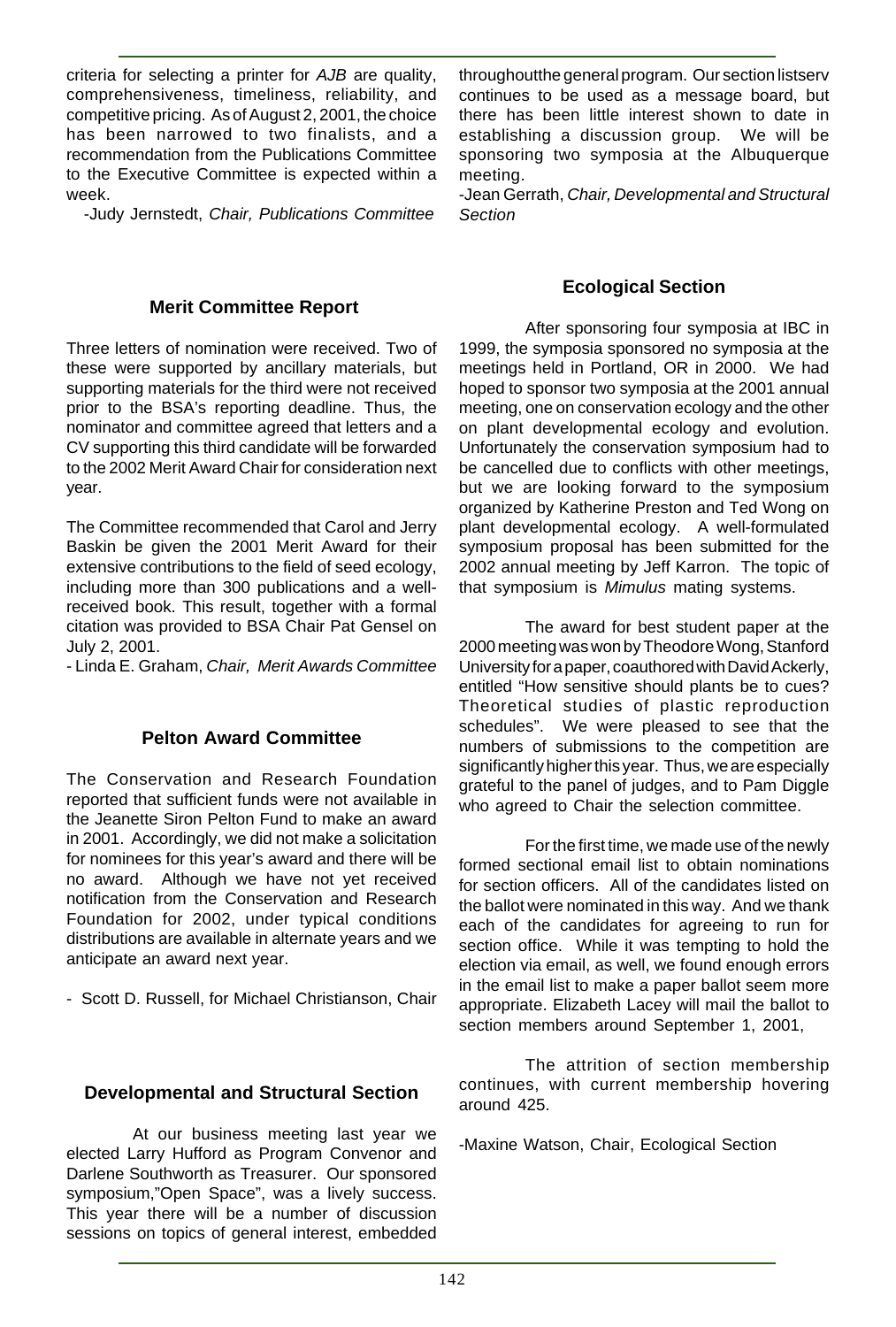#### **Economic Botany Section**

1) At the Botany 2000, "New Frontiers in Botany" Meeting in Portland the Section hosted a Luncheon/Lecture on Tuesday, August 8. The luncheon speaker was Walter Lewis of Washington University and the Missouri Botanical Garden. Walter presented a paper titled " Pharmacology of Neotropical Plants: Research Among the Aguaruna Jivaro of Amazonian Peru".

2) Following the Luncheon/Lecture, Section President Felix Coe of Tennessee Technical University chaired the section meeting.

3) The Economic Botany Section will not be hosting a symposium at the Botany 2001, "Plants and People" Meeting in Albuquerque. We look forward to continuing to strengthen interest in the Section during the coming year and expect to support a full symposium and continue the Student Award program in 2002 in Madison.

4) The Section will host a Luncheon/Lecture at the Albuquerque meeting with the luncheon highlighted by a lecture by Gary Nabhan (Plenary Lecturer) titled, "Ethnobiological Education and Conservation Based in Indigenous Communities: Successes in the Sonoran Desert and Colorado Plateau".

5) Treasurer's Report: As of May 2001 the Economic Botany Section had \$248.71. All of the expenditures of the last fiscal year were related to travel support for the Luncheon/Lecture speaker (Walter Lewis) at the Portland meeting. Of this reported balance, expected expenditures for this year include: \$248.71 to be used for the luncheon to be held on Monday, August 13th between 11:30 and 1:00 pm.

-Daniel Harder, Secretary Treasurer, Economic Botany Section

#### **Genetics Section Report**

R. Joel Duff received the 2000 Margaret A. Menzel Memorial Award at the BSA banquet in Portland,OR for his paper entitled "The fate of conserved ribosomal DNA and protein coding gene clusters during the evolution of land plant mitochondrial genomes." The paper was co-authored by Mark Davis and Angela Boyle at the University of Akron.

Joel has the dubious honor of being the last recipient of a \$100.00 Menzel Award as the Section voted to increase the award to \$200.00 beginning in 2001. In addition to this award, there will be a Genetics Section Poster Award of \$100.00 beginning in 2001. Both awards include a ticket to the BSA banquet.

The section also voted to create a Graduate Student Research Award of \$500.00. Thanks to Richard Whitkus and R. Joel Duff who composed this committee, read the proposals, and agreed on a recipient to be announced at the BSA banquet in Albuquerque.

Lastly, Randy Small has agreed to stand for election as Secretary/Treasurer. After the minor matter of a vote, he will be duly installed.

- Jeri W. Higginbotham, Chairperson, Genetics **Section** 

#### **Paleobotanical Section**

The Paleobotanical Section currently has 347 members (260 regular members, 14 emeritus regular members, 53 affiliate members, 4 emeritus affiliate members, and 16 honorary members. Current officers are Kathleen Pigg, Chair; Steven Manchester, Secretary-Treasurer; Wilson Taylor, Editor, with new Chair and Secretary-Treasurer to be elected at the 2001 Business Meeting of the Paleobotanical Section.

 The Section has an active program for Botany 2001, including 51 contributed papers and posters submitted by members of the Paleobotanical Section. A paleobotanical dinner and auction will be held Monday, August 13, 2000, at the New Mexico Museum of Natural History, for which 68 people have registered. Prior to the Paleobotanical Dinner, there will be a tour of the Paleontological Collections of NMNH at 4:00 pm, courtesy of Spencer Lucas. The annual business meeting of the section will be held August 14th at 8:30am. Two paleobotanically oriented field trips are scheduled in association with the Albuquerque conference: "Paleoecology of the K/T Boundary in the Raton Basin, New Mexico and Colorado," Saturday-Sunday, Aug. 11, 12, led by Gary Upchurch, and "Pennsylvanian floras of the Albuquerque area," Sunday, August 12, led by Sidney Ash and Gene Mapes.

The Bibliography of American Paleobotany for 2000, including the current section membership directory, has been published and is being distributed to all members and institutional subscribers. Others may purchase copies for \$18 each.

The Paleobotanical Section continues to receive donations in support of endowment funds, including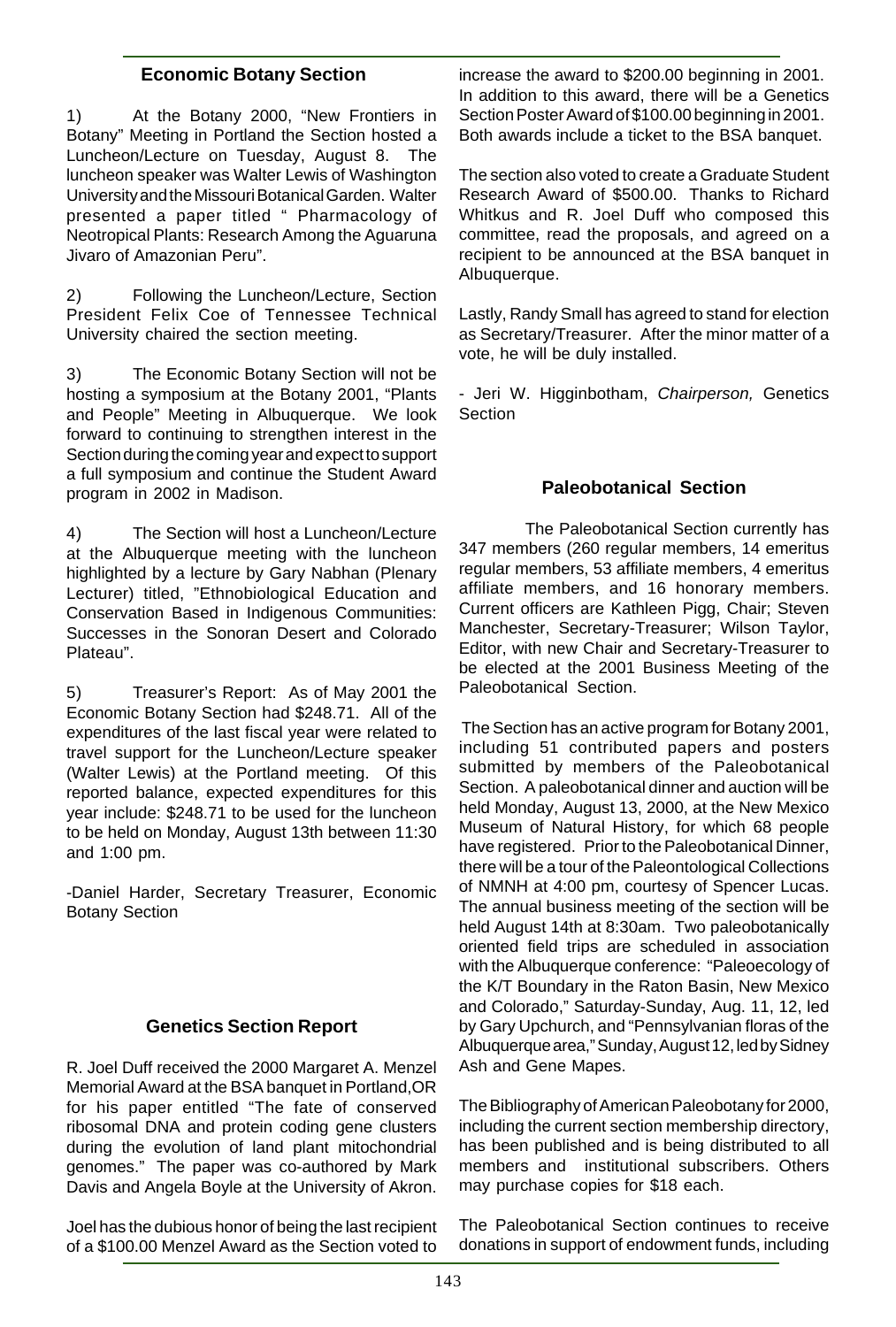the Cookson, Becker, Cichan, and Remy funds. Each year, proceeds from the sale of buttons (this year: "dead plants tell no lies") go to the paleobotanical endowment.

The section web site, maintained by Charles Daghlian, may be accessed directly at http:// www.dartmouth.edu/~daghlian/paleo/. In the past year, a PaleoNews page was added allowing members to submit news items directly. Recent entries to the PaleoNews page include images from the Oregon paleobotanical field trip associated with the Botany 2000 conference (linked from Aaron Liston's web site), as well as timely announcements and biographical sketches.

-Steven R. Manchester, Secretary-Treasurer Paleobotanical Section

#### **Phytochemical Section**

The Phytochemical Section planned and obtained funding for the symposium "Why leaves turn red: The function of anthocyanins in vegetative organs." There will be 10 speakers. This was our only undertaking.

-James W. Wallace, Chairperson

# **Pteridological Section**

At the Botany 2000 Meeting in Portland, Oregon, the Pteridological Section of BSA co-sponsored, along with the American Fern Society a symposium entitled, "Biology and conservation of the Ophioglossaceae: A tribute to Warren "Herb" Wagner. Fourteen papers were presented at the symposium. In addition, 18 contributed papers and 2 posters were presented.

The Edgar T. Wherry Award for best paper presented was given to Patricia Sanchez-Baracaldo, University of California, Berkeley, CA, for her paper entitled, "A recent radiation of neotropical fern genera in páramo ecosystems".

The Pteridological Section contributed \$400 to the publication of The Annual Review of Pteridological Research, Volume 13, 1999.

-Tom A. Ranker, Secretary-Treasurer, Pteridological Section

#### **Systematics Section**

The section sponsored (or co-sponsored with ASPT) two symposia at the Boany 2000 Meetings. "New frontiers in plant systematics - The next 50 years" (half-day), organized by Tod Stuessy (Institut für Botanik, Universität Wien) and Wayne Elisens (Department of Botany & Microbiology, University of Oklahoma) was supported for \$500 from BSA. "Historical biogeography of the Northern Hemisphere" (half-day), organized by Paul S. Manos (Department of Botany, Duke University) and Michael J. Donoghue (Harvard University Herbaria) was also supported for \$500.

The section will be sponsoring two symposia at Botany 2001. Supported are the half-day symposium entitled "Linnaean taxonomy a viable system for the new millennium?" (organized by Jerrold I Davis, L.H. Bailey Hortorium and Department of Plant Biology, Cornell University), and the half-day symposium entitled "Biogeography and phylogeny of Caribbean plants" (organized by Timothy McDowell, Department of Biological Sciences, East Tennessee State University, and Peter W. Fritsch, Department of Botany, California Academy of Science).

During this past year, the section saw the resignation of Sterling Keeley from her office as Secretary of the Systematics Section. The office of Secretary remains vacant.

Over the next year we would like to established a section email/listserve. This listserve will create a means for communication, provide for greater interaction among section members and hopefully help attract new members.

- J. Mark Porter Chair, Systematics Section

# **Tropical Biology Section**

For the Albuquerque meeting, the Tropical Section received three paper abstracts and one poster abstract, and as last year, these were transferred to appropriate other sections. The Tropical Section is considering joining forces with the Ecology Section, which is about the same size as the Tropical Section, so that talk sessions will have enough presentations to take actually place.

In 2001 and 2002, the Section will be supporting Bruce Kirchoff's "Open discussion" initiative, and it has suggested a potential topic for the 2002 open discussion, namely "Models for collaborations between botanists inside and outside the tropics."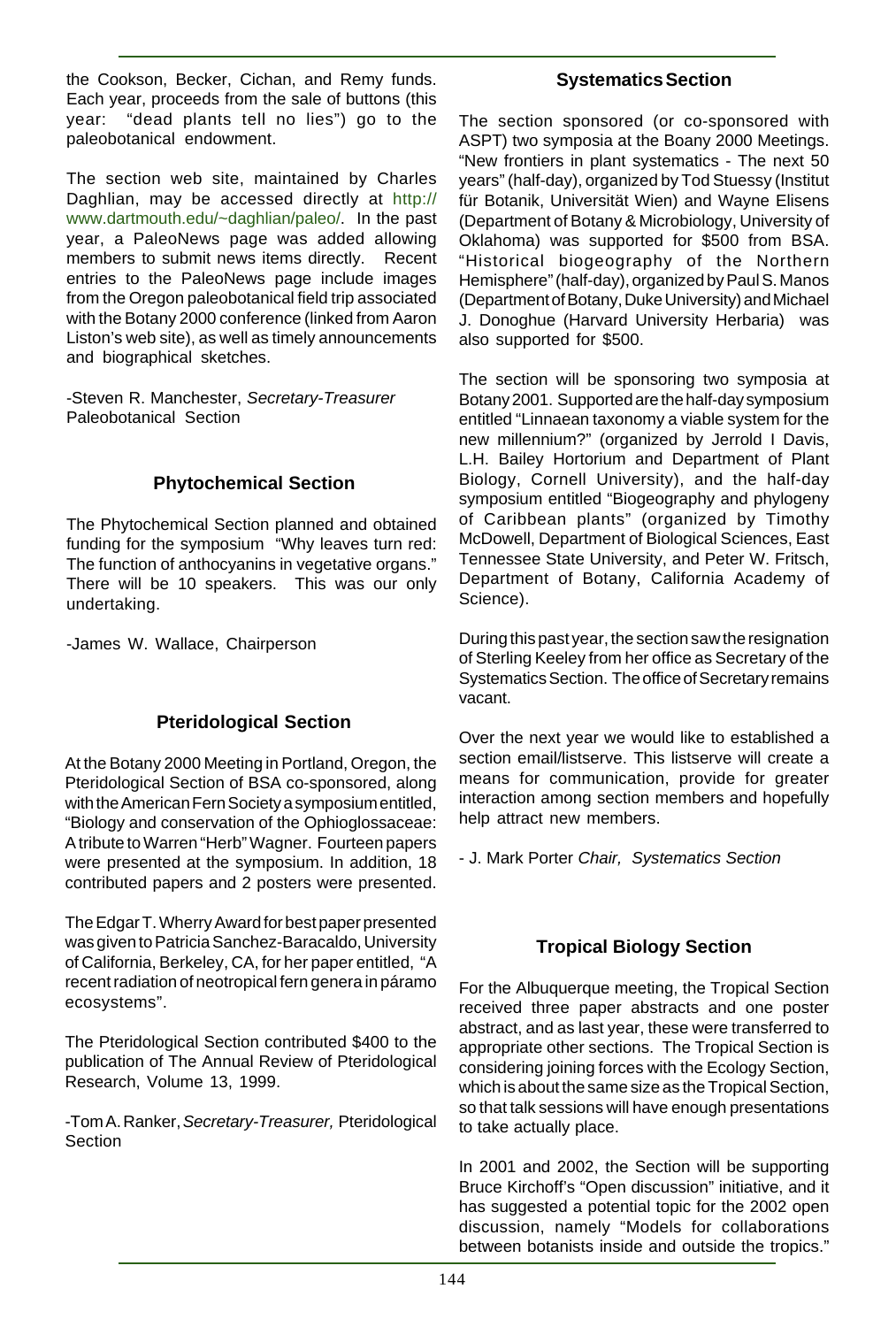The discussion will be led off by John Kress, the former president of the Association for Tropical Biology, and a colleague from a developing country. Aspects to be discussed could include (1) how to find/recruit students and collaborators from tropical countries, (2) funding, (3) existing models for collaborations, and (4) tropical research stations looking for collaborators (institutional or single). The Sections is also hoping to co-sponsor a symposium proposed for the 2002 AIBS meetings on "Tropical intercontinental disjunctions: Gondwana break-up, immigration from the boreotropics, and transoceanic dispersal" (provided the BSA's council accepts the symposium proposal).

Last not least, the Section has up-dated its (slim) web presence on the BSA home page (thanks to Scott Russell).

-Susanne Renner, Chair, Tropical Biology Section

#### **Midcontinent Section**

For the past year the Midcontinent Section of BSA has been inactive. At the Botany 2001 meetings, opinions will be sought to ascertain whether there is any interest in having a regional meeting with presented papers, etc. during the 2001-2002 year. Emphasis of this meeting on participation and paper presentation by graduate students would add to the value of the meeting for providing another local presentation forum, establishing collaborations, and promoting awareness of botanical research activities in the midcontinent region. It will be necessary to determine if a meeting of this kind would be attended and how much participation there would be.

- Rob Wallace, Chairperson, Midcontinent Section

#### **Northeastern Section**

The annual Joint Field Meeting of the Northeastern Section of the Botanical Society of America, the Torrey Botanical Society, and the Philadelphia Botanical Club took place at Wesley College in Dover, Delaware, June 24-28. Dr. William Kroen (Biology Department, Wesley College) provided assistance as the local host.

William McAvoy (Delaware Natural Heritage Program) planned the itinerary for the three days of field trips. They included sites in

central Delaware (Killens Pond State Park, Cape Henlopen State Park, Blackbird State Forest) and eastern Maryland (Adkins Arboretum at Tuckahoe State Park, Big Marsh at Echo Outdoor School). The plant communities included examples of upland forest, swamp forest, shrub swamp, seasonal pond (Delmarva bay), fresh marsh, salt marsh, dune, and beach. William McAvoy led a field trip at one of the sites each day and provided the species lists and maps that were distributed to the participants. The other field trip leaders were Jack Holt and Janet Ebert (Botanical Consultants, Chadds Ford, PA), Keith Clancy (Delaware Native Plant Society), and Brent Steury (National Park Service, Washington, D.C.)

Evening lectures were given by William McAvoy and Keith Clancy, by Robert Naczi and Susan Yost (Claude E. Phillips Herbarium, Delaware State University), and by Victor Soukup (University of Cincinnati and Ohio Native Plant Society). In addition, Arthur Tucker (Delaware State University) hosted a tour of the new building for the Phillips Herbarium; and James McClements of Dover invited the participants to examine his cultivated collection of American and Eurasian forest perennial herbs. The field meeting was chaired jointly by Tim Draude and Larry Klotz. There were 65 participants, representing 11 northeastern states plus Florida, California, and the District of Columbia. Next year's

-Karl Anderson, Treasurer, Northeastern Section

meeting is provisionally scheduled for Ohio.

#### **Pacific Section**

A Meeting and Light Breakfast of the Pacific Section members attending the Botany 2001 meeting in Albuquerque has been scheduled from 700 to 830AM on Wednesday August 15. The location is in Fiesta 1-2 of the Hyatt. Current and potential members of the Section who may be attending the meeting are being contacted by email to encourage their attendance and to participate in the meeting. I hope to engender further interest in developing the Section, its membership, and enhancing current activities, and perhaps solicit volunteers with creative ideas to advance the Section and the BSA.. It would be helpful for Council members to attend, if circumstances permit.

- Dieter Wilken, Interim Chair, Pacific Section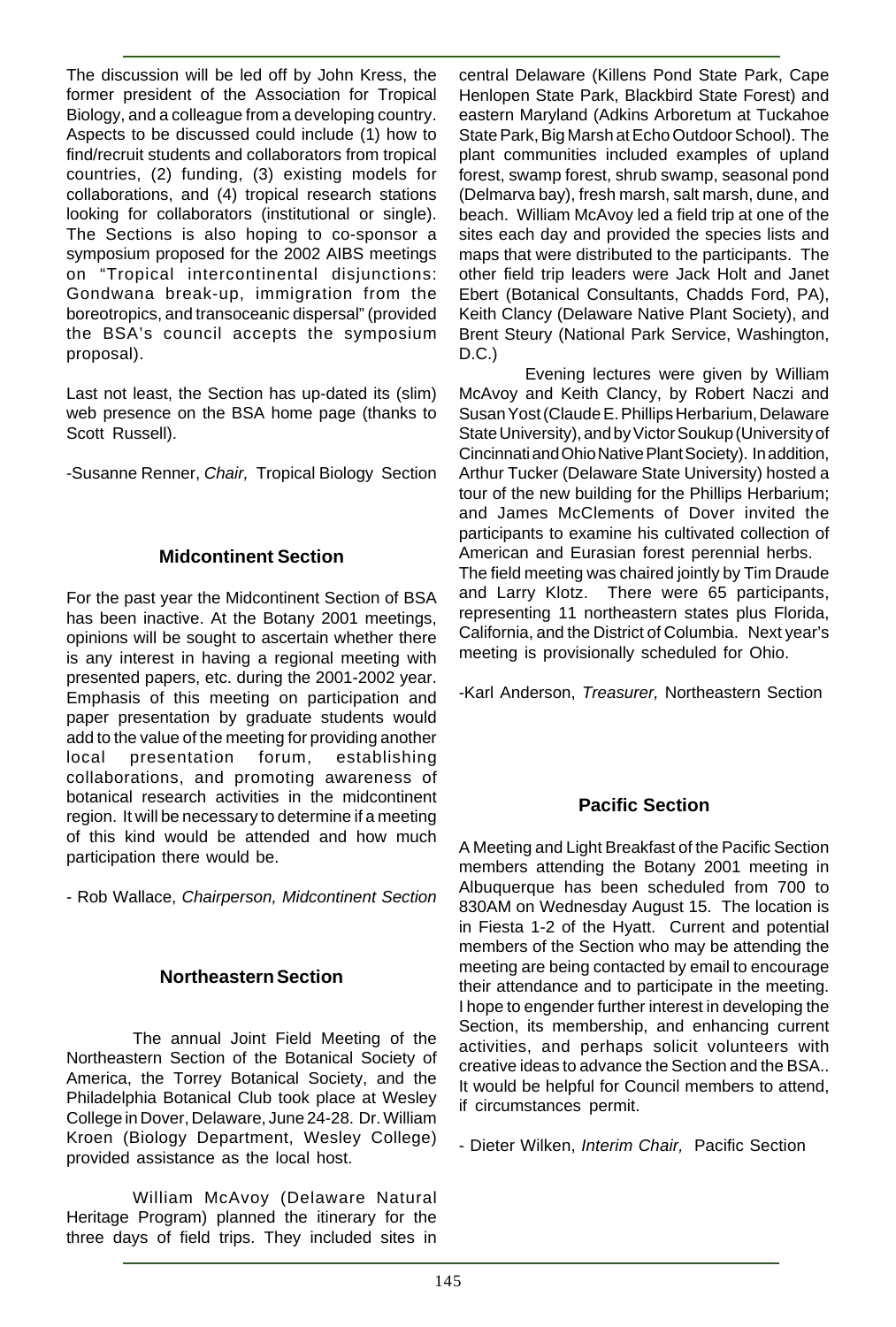#### **Association for Systematic Collections**

During 2000-2001 the Association for Systematic Collections was involved in several tasks. The major activity of the current year was the annual meeting of ASC held in Chicago, IL at the Field Museum and Sears Tower 8-9 June 2001. I was not able to attend the meeting, but the wrap-up of the meeting is detailed in the June 2001 ASC Newsletter (see also the ASC website at www.ascoll.org). Over 210 members and VIP guests attended, a record number. Speakers and presenters from nearly 65 museums and organizations participated in two days of panel meetings, breakout sessions, a poster presentation session, as well as live Web demonstrations. The second day of the meeting and the evening reception was held in the Plant Hall at the Field Museum. The keynote speaker was Dr. Jose Sarukhan from Mexico who spoke on "Museum Data: Fossilized or Living Information?" The new president of ASC is Dr. Meredith Lane from the Academy of Natural Sciences in Philadelphia. The 2002 meeting is planned for Washington, DC 6-8 June at the Smithsonian Institution.

The second item of importance in ASC this past year was the ratification by members for a new organizational name—Natural Science Collections Alliance or NSC Alliance. The name change will be introduced this summer with the completion of a new logo and letterhead. The newsletter will be redesigned and renamed and a new URL will be introduced. The reason for a name change was to make the organization and its aims more understandable to the lay public, policymakers, and other scientists.

Throughout the year ASC continued to distribute, in addition to the printed ASC Newsletter, an on-line bi-monthly newsletter of ASC activities, called Washington Initiative, which highlights of recent news about systematic collections, as well as actions in Congress affecting members. The electronic newsletter is available to ASC member institutions and societies, and can be sent to interested recipients on request.

The ASC board of directors has identified issues and seeks volunteers to serve on task forces and committees to address the topics of Education and Outreach, Government and Media, Informatics, and Accreditation of Collections.

Various requests for information received from ASC were forwarded to BSA Business Manager Kim Hiser.

-Laurence E. Skog, BSA Representative to Association for Systematic Collections

#### **Farewell to Business Manager, Kim Hiser**

 November 30, 2001 was the last day on the job for BSA Business Manager, Kimberly E. Hiser. After 9 years in the position, Kim is leaving to spend more time with her 3½ year-old daughter, Katie, and husband, David, and, eventually, to pursue other career interests.

 Kim was hired in December, 1992, as the first full-time staff employee of the BSA. This new position of Business Manager was created when Prof. Bob Essman, BSA Manager of Publications, officially retired from the faculty of the Botany Department at Ohio State University and from his years of BSA service. Kim had done hourly work for the Manager of Publications, who also happened to be her father, starting in 1984. One of her first tasks when hired was to computerize the BSA mailing lists—back in the early days of personal computers! Kim left for a stint as a Research Assistant in the seed corn industry in 1987, but returned to the BSA Publications Office in 1990. Her intimate knowledge of the inner workings of the Publications Office made her an obvious candidate for the new position, and after a full search, screening of applicants, and interviews, Kim was hired. She has been with the BSA ever since.



 Anyone who has ever had a problem with a missing issue of AJB, lost a dues notice, requested a section mailing list, or bought a t-shirt or mug at a meeting, knows Kim and her cheerful and helpful manner. In addition to assisting BSA members and officers, Kim was also responsible for paying the bills from our printer, Allen Press, filing quarterly taxes for Business Office and Editorial Office employees, dealing with subscription agencies for institutional subscriptions to AJB, and organizing the dreaded U.S. Postal Service biennial audit. She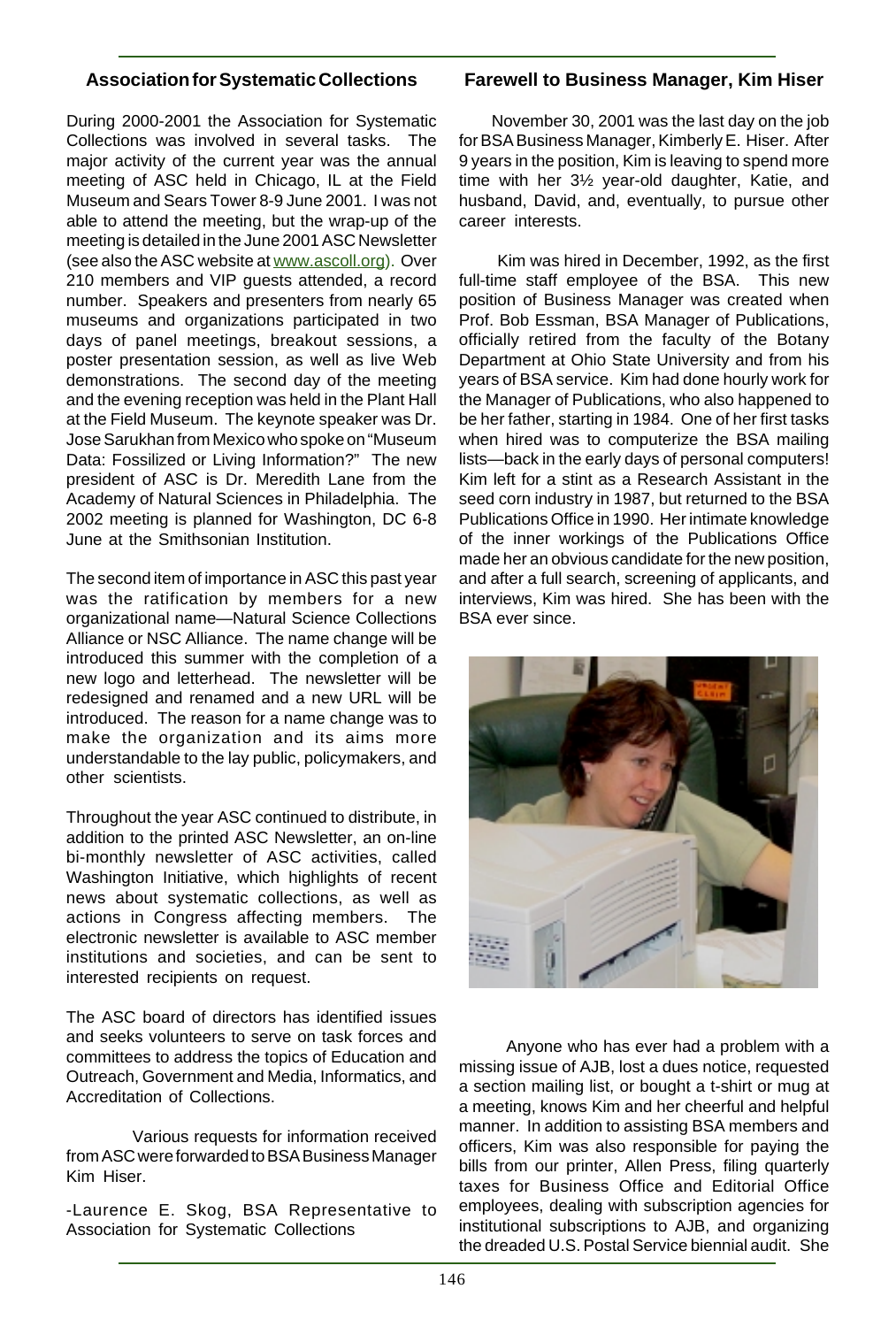also responded to miscellaneous botanical inquiries from the public, especially school children around the time of science fairs.

 Kim is an avid backpacker and veteran Ski Patrol member. She and her family are looking forward to pursuing these interests further in her "retirement," and when Katie gets big enough to carry her own pack, as opposed to being carried herself, they intend to explore more of the back country and wilderness of the U.S.

 The BSA is very grateful for the 9 years of devoted service Kim has provided as our Business Manager. We wish her well in the next phase of her life, and she will be sorely missed.

# **News from the Sections**

The new officers for the Physiological section are:

Chair Denise Seliskar

 Halophyte Biotechnology Center, College of Marine Studies, 700 Pilottown Rd, Lewes, DE 19958. 302-645-4366 seliskar@udel.edu

Program Henri Maurice

 Biology Department, U of Southern Indiana, 8600 University Boulevard, Evansville, Indiana 47712-3596. 812-461-5231 hmaurice@usi.edu

Treasurer Peter Straub Biology Program, Richard Stockton College of NJ, PO Box 195, Pomona, NJ 08240. 609-652- 4556 pete.straub@stockton.edu

#### **Announcements**

#### **Award Opportunities**

#### **2002 Lawrence Memorial Award**

The Award Committee of the Lawrence Memorial Fund invites nominations for the 2002 Lawrence Memorial Award. Honoring the memory of Dr. George H. M. Lawrence, founding Director of the Hunt Institute for Botanical Documentation, the annual Award of \$2000 is given to support travel for doctoral dissertation research in systematic botany or horticulture, or the history of the plants sciences, including literature and exploration.

Major professors are urged to nominate outstanding doctoral students who have achieved official candidacy for their degrees and will be conducting pertinent dissertation research that would benefit significantly from travel enabled by the Award. The Committee will not entertain direct applications. A student who wishes to be considered should arrange for nomination by his/her major professor; this may take the form of a letter which covers supporting materials prepared by the nominee.

Supporting materials should describe briefly but clearly the candidate's program of research and how it would be significantly enhanced by travel that the Award would support. Letters of nomination and supporting materials, including seconding letters, should be received by the Committee no later than 1 May, 2002 and should be directed to: Dr. R. W. Kiger, Hunt Institute, Carnegie Mellon University, 5000 Forbes Avenue, Pittsburgh, PA 15213-3890 USA. Tele (1412) 268-2434.

#### **Jeanette Siron Pelton Award**

The Pelton Award Committee is actively seeking nominations for the 2002 Jeanette Siron Pelton Award in Plant Morphogenesis. This prestigious award includes a \$1,000 prize and certificate given in recognition of outstanding contributions in the study of plant morphogenesis. The method of research used to provide provide such contributions may include molecular biology, cell biology, and/or organismal biology. It is anticipated that the award winner will attend the Botany 2002 meeting at Madison, Wisconsin, and present a special address in the Developmental and Structural Section's program. Previous award winners are: R.H. Wetmore (1969), C.W. Wardlaw (1970), P.B. Green (1972), P.K. Hepler (1975), B.E.S. Gunning (1978), L.J. Feldman (1980), T.J. Cooke (1983), T. Sachs (1985 ), S.D. Russell (1988), E.M. Lord (1989), R.S. Poethig (1993), E.M. Meyerowitz (1994), S. Hake (1996), D. Kaplan (1998), and B. Scheres (2000). Special consideration in the past has been given to younger investigators (under 40 years of age) in consideration of the circumstances of the bequest, which may be waived in the case of particularly noteworthy candidates. The award is not restricted as to sex, nationality, or society affiliation of the recipient. A nominating letter should describe the nature of the nominee's contributions to the field of plant morphogenesis and include the full citations of key papers or books relevant to the nomination. Please send materials to Dr. Scott D. Russell, Chair, Pelton Award Committee, Department of Botany & Microbiology, University of Oklahoma, Norman OK 73019-0245 (e-mail: srussell@ou.edu, Fax 1-405-325-7619). Review of nominees will begin January 31, 2002.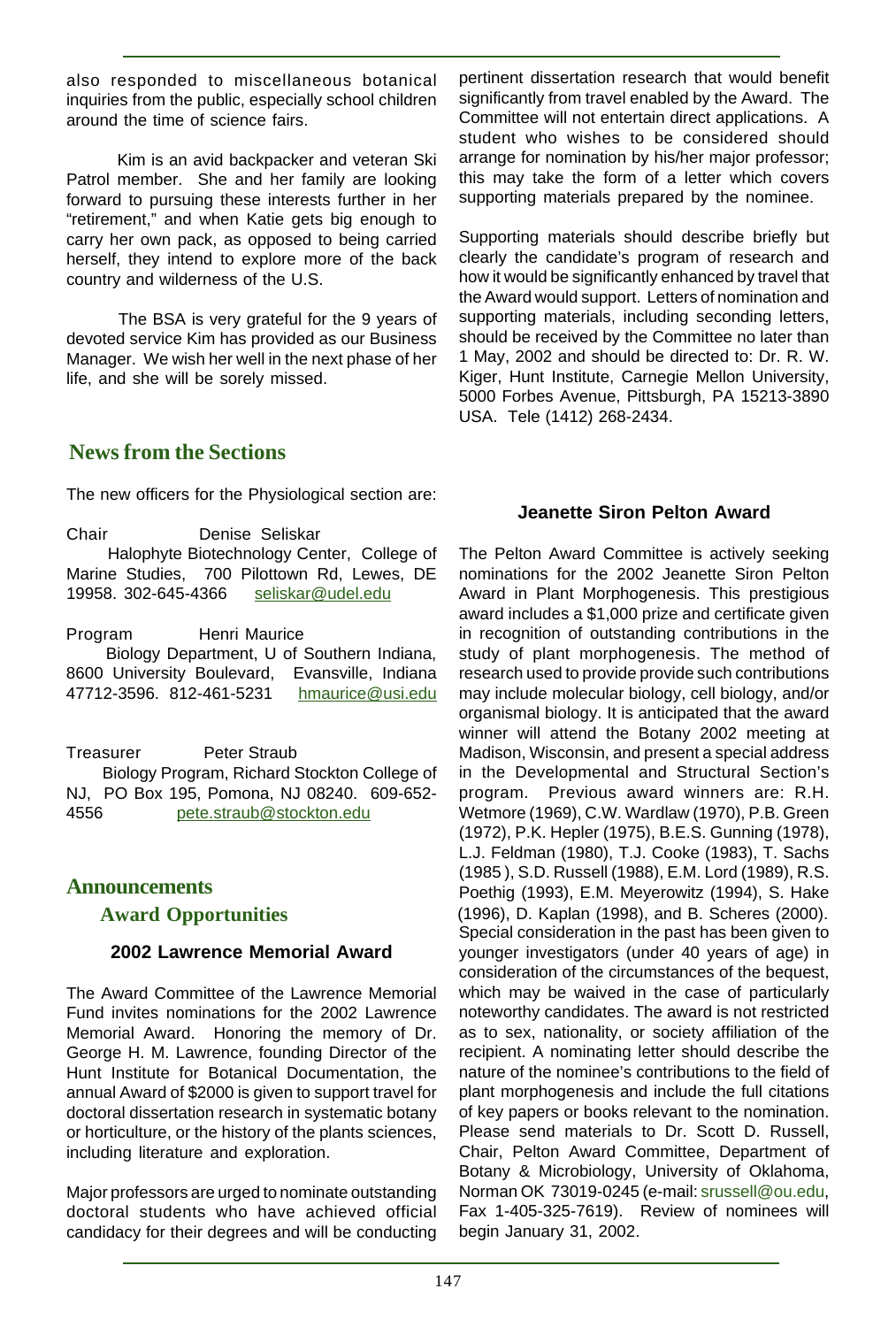#### **2001-2002 Botanical Society of America YOUNG BOTANIST AWARDS**

The Botanical Society of America requests nominations for the Young Botanist recognition Awards for 2001-2002. The purpose of these awards is to offer individual recognition to outstanding graduating seniors in the plant sciences and to encourage their participation in the Botanical Society of America. All nominees with strong records of achievement (at least a B average and other activities) will receive a Certificate of Recognition, and have their names published in the Plant Science Bulletin. The top 25 nominees, whose selection will be based primarily on the accomplishments described in recommendation letters, will receive a Certificate of Special Achievement from the Society.Nominations should document the student's qualifications for the award (academic performance, research projects, individual attributes) and be accompanied by two or more letters of recommendation from faculty who know the students well. The selections will be made by a committee chaired by the Past-President, Dr. Patricia Gensel. Nominations should be sent to: Dr. Patricia Gensel, Dept. of Biology, CB #3280, University of North Carolina, Chapel Hill, NC 27599- 3280 no later than 15 February 2002.

#### **Timothy C. Plowman Latin American Research Award**

The Botany Department at The Field Museum invites applications for the year 2002 **Timothy C. Plowman Latin American Research Award**. The award of \$1,500.00 is designed to assist students and young professionals to visit the Field Museum and use our extensive economic botany and systematic collections. Individuals from Latin America and projects in the field of ethnobotany or systematics of economically important plant groups will be given priority consideration.

Applicants interested in the award should submit their curriculum vitae and a detailed letter describing the project for which the award is sought. The information should be forwarded to the Timothy C. Plowman Award Committee, Department of Botany, The Field Museum, 1400 South Lake Shore Drive, Chicago, IL 60605-2496 USA and received no later than 30 November 2001. Announcement of the recipient will be made no later than 31 December 2001.

Anyone wishing to contribute to **The Timothy C. Plowman Latin American Research Fund**, which supports this award, may send their checks, payable to The Field Museum, c/o Department of Botany, The Field Museum, 1400 South Lake Shore Drive, Chicago, IL 60605-2496 USA. Make certain to indicate the intended fund.

#### **Premio de investigación Latinoamericano Timothy C. Plowman**

El departamento de Botánica en "The Field Museum" invita aplicaciones para el **premio de investigación Latinoamericano Timothy C. Plowman** 2002. Este premio de \$1,500.00 fue diseñado para apoyar a estudiantes y profesionales jóvenes en visitas al museo de Field y utilizar sus extensas colecciones de botánica económica y sistemática. Se les dará consideración especial a individuos de Latinoamérica y a proyectos en los campos de etnobotánica ó sistemática de plantas económicamente importantes.

Las personas interesadas en aplicar a este premio deberán proveer su curriculum vitae y una carta detallando el proyecto para el cual el premio se utilizará. Esta información debe ser enviada al Timothy C. Plowman Award Committee, Department of Botany, The Field Museum, 1400 South Lake Shore Drive, Chicago, IL 60605-2496 USA y ser recibida antes del 30 de Noviembre de 2001. El ganador del premio será anunciado antes del 31 de Diciembre de 2001.

Cualquier persona que desee contribuir al **Fondo de investigación latinoamericano Timothy C. Plowman**, el cual apoya este premio, puede enviar su cheque, pagadero a "The Field Museum, c/o Department of Botany, The Field Museum, 1400 South Lake Shore Drive, Chicago, IL 60605-2496 USA". Asegúrese de indicar el fondo al cual se destina su contribución.

#### **Call for Proposals: Karling Graduate Student Research Award**

#### **Purpose and Eligibility**

The purpose of this award is to support and promote graduate student research in the botanical sciences. To be eligible, one must be a member of the Botanical Society of America (BSA), a registered full-time graduate student, have a faculty advisor who is also a member of the BSA, and not have won the award previously.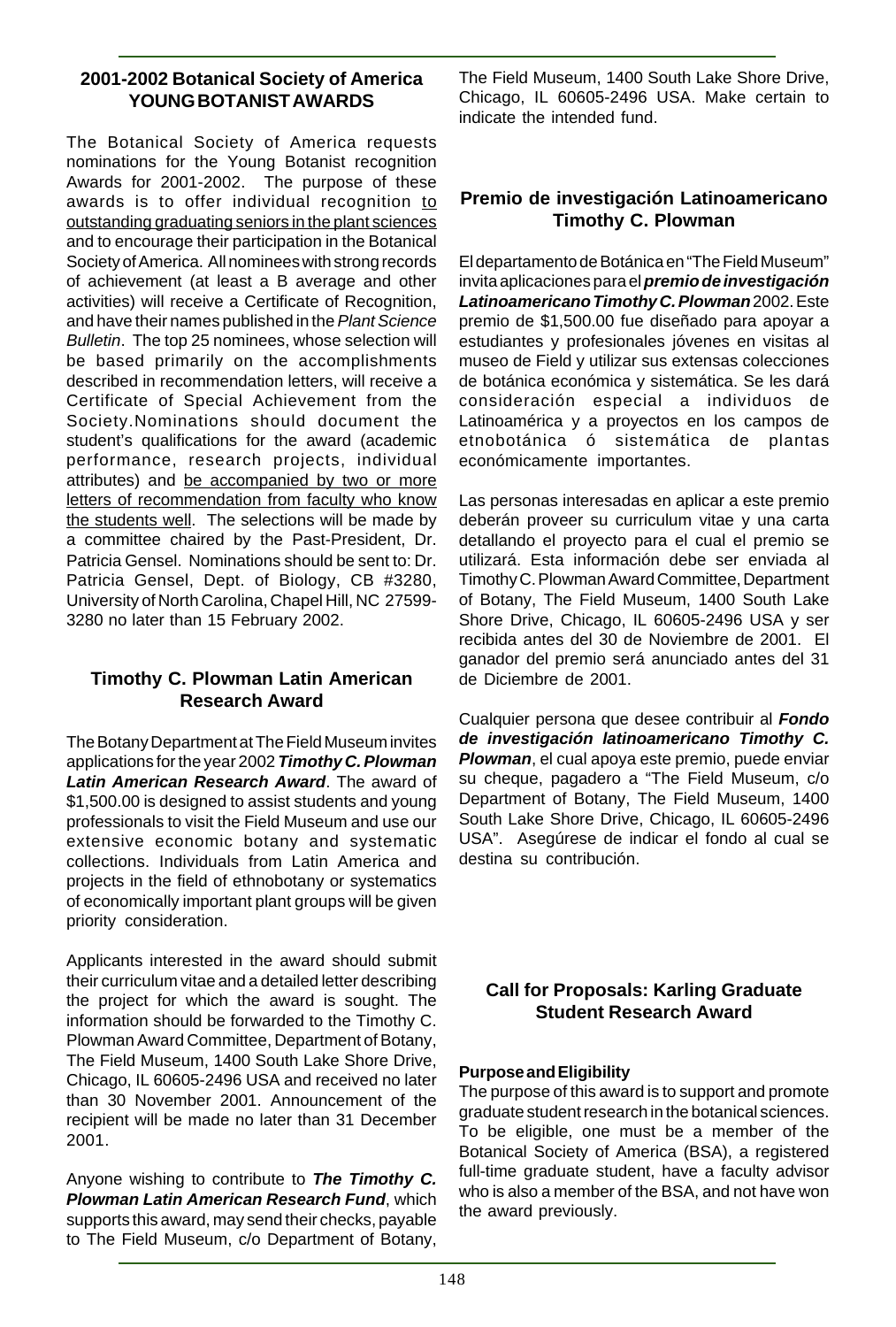#### **Proposal Guidelines**

The proposal shall consist of 1) a title page (must include: title of proposal, name of student, student's institutional and departmental affiliation, year of student's study, and student's sectional affiliation within BSA); 2) an Abstract; 3) a Narrative (must include: a description of the research, including appropriate conceptual background, purpose or objective, brief outline of methodology, and potential contribution or significance to an area of the botanical sciences); 4) a Budget detailing how the funds will be used (the Abstract, Narrative, Budget and any tables or figures should not exceed five singlespaced pages); 5) a Bibliography (up to two pages); and 6) a Biographical Sketch (up to two pages). Proposals should include one inch margins all around and use a font size of not smaller than 12 point. In addition, proposals should be accompanied by a letter of support from the student's advisor.

#### **Award Level and Announcement**

Each award provides \$500. Award winners will be announced at the BSA Banquet held in Madison Wisconsin in August 2002. Funds for the awards come from interest on the Karling and the BSA Endowment Funds, and from the sale of BSA logo items. The award process can be quite competetive; the funding level for the 1998 competition was about 22 percent.

#### **Submission**

Proposals and supporting letters should be postmarked no later than March 15, 2002. Students should submit six (6) hardcopies of the complete proposal and arrange to have the letter of support sent to the Chair of the Karling Graduate Student Research Award Committee at the following address: Dr. Gene Mapes, Director, Environmental Studies, The Ridges, #133 TEB, Voinovich Center for Leadership and Public Affairs, Ohio University, Athens, OH 45701. email: mapesg@ohio.edu Phone: 740/593-9526 Fax: 740/593-0924.

# **Courses/Workshops**

#### **ANT COURSE 2002**

Southwestern Research Station (SWRS), Portal, AZ August 6-16, 2002

Website: http://www.calacademy.org/research/ entomology/Ant\_Course/ant\_course.html

COURSE OBJECTIVES. —ANT COURSE is designed for systematists, ecologists, behaviorists, conservation biologists, and other biologists whose research responsibilities require a greater understanding of ant taxonomy. It emphasizes the classification and identification of more than fifty ant genera of North America. Lectures will include background information on the ecology, life histories and evolution of ants. Field trips are structured to teach collecting and sampling techniques, and associated lab work provides instruction on specimen preparation, sorting and labeling. Information on equipment/supply vendors, literature, and people resources is also presented.

COURSE SIGNIFICANCE.— Ant Course is a unique opportunity to acquire training that is unavailable elsewhere. This course will provide students with 1) the confidence and skills to identify the major ant genera of North America; 2) an understanding of modern specimen processing and curation techniques; 3) an appreciation for the biological diversity of ants, and 4) experience keying to the species level.

SPONSORS. — The E.O. Wilson Foundation & The Schlinger **Foundation** 

BACKGROUND INFORMATION.—ANT COURSE will be taught from August 6 16, 2002 at the Southwestern Research Station in Portal Arizona. The Station is centered amid the richest ant fauna in North America. This will be an ongoing course, offered annually.

PARTICIPANT ACCEPTANCE CRITERIA.—ANT COURSE is open to all interested individuals. Priority will be given to those biologists for whom the course will have a significant impact on their research. An entomological background is not required. We aim to include students with a diverse interest in biology, including ant systematics, ecology, behavioral biology and conservation. The high instructor to student ratio will allow students to receive individual attention. ANT COURSE is presented in English and limited to 24 participants.

FELLOWSHIPS. — Four fellowships are available for 2002. Two fellowships cover tuition fees and two fellowships cover station fees.

INSTRUCTORS: 2002 Instructors to be announced Spring 2002

For application form and additional information contact:

#### **ANT COURSE**

Dept. of Entomology California Academy of Sciences Golden Gate Park San Francisco, CA 94118-4599

You may also email the application to: bfisher@calacademy.org. Please put "Ant Course application" in the subject line of the email.

DEADLINE FOR APPLICATIONS: APRIL 1, 2002

Four fellowships are available for 2002. Two fellowships cover tuition fees and two fellowships cover station fees. If you wish to apply for a fellowship please have the person writing your letter of recommendation indicate why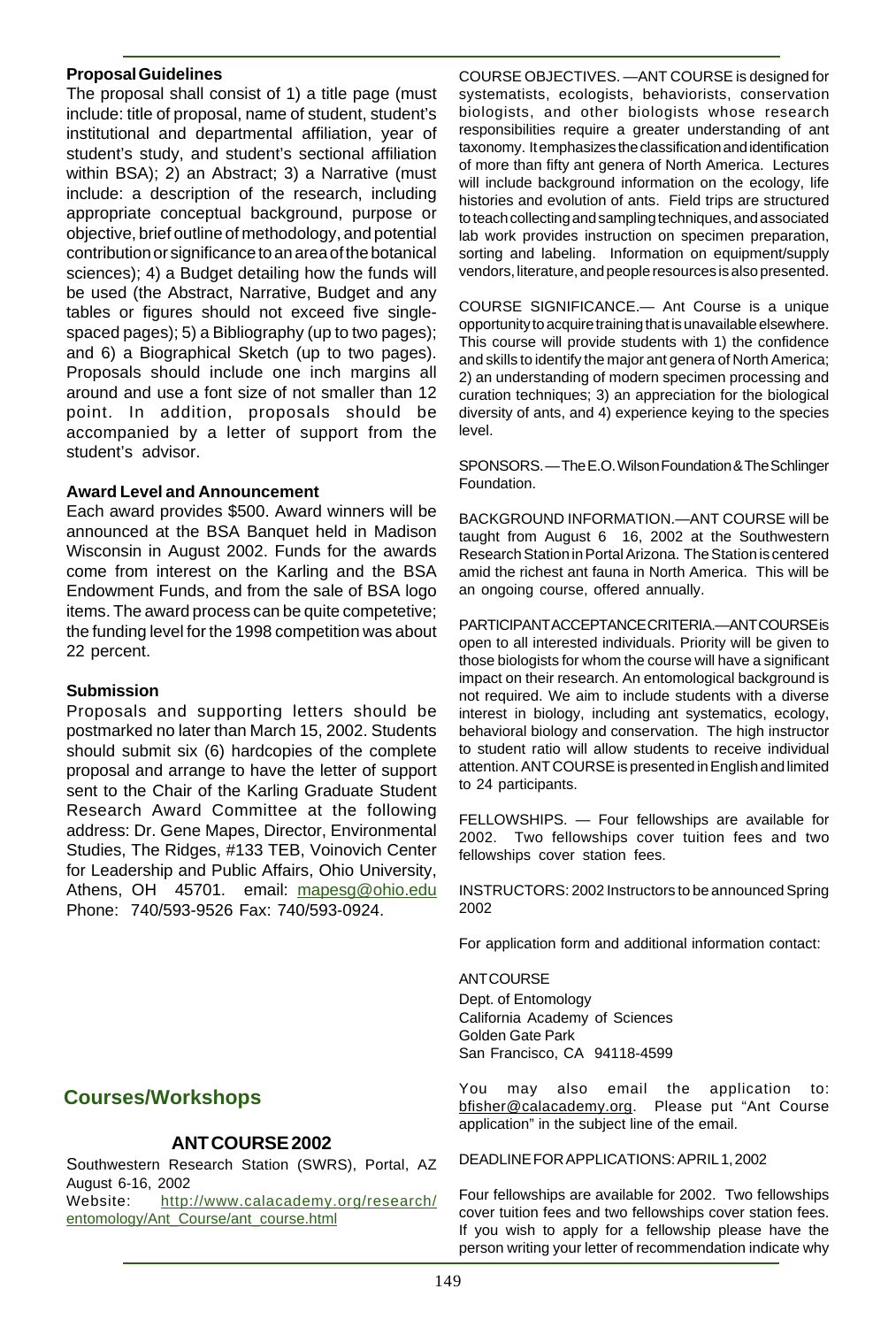you need to apply for the fellowship.

#### FEES.

Tuition for the 10-day COURSE is \$400 for current graduate students and \$600 for non-students to be paid by all participants on being informed of their acceptance. Tuition covers partial overhead costs of the workshop. In addition, Southwestern Research Station (SWRS) fees for this period, covering dormitory room and board, are \$378, payable to SWRS personnel on departure from the Station on Aug. 16. Transportation costs between home and Tucson (air) or SWRS (auto) are to be borne by all participants or their home institutions.

#### **THE HIGHLANDS BIOLOGICAL STATION 2002 COURSE OFFERINGS**

The Station offers several courses each summer at the advanced undergraduate-graduate level dealing with the special biological features of the Southern Appalachians and with areas of study that are appropriate for investigation at a mountain field station. Credit for all courses is available through either UNC-Chapel Hill or Western Carolina University.

Biology of Plethodontid Salamanders. May 20 - June 1 Three semester hours. Steven G. Tilley (Smith College)

The Southern Appalachians are renowned for the diversity of their salamander fauna. This course acquaints students with plethodontid salamanders and shows how studies of these animals have enhanced our understanding of a series of major evolutionary and ecological topics. Each topic will include lectures, field and laboratory exercises, and discussions of original research papers. Field trips to significant salamander locations highlight the course.

Prerequisites: general biology, ecology, or permission of instructor.

Biology of Birds. June 3-15 Three semester hours. Rob Bierregaard (UNC-Charlotte)

Bird diversity is remarkably high on the Highlands Plateau, which includes a wide range of plant community types over a nearly 4000-foot range in elevation. This basic course in ornithology covers morphology, systematics, ecology, and behavior of birds. Numerous field trips in the local area will acquaint students with the rich bird fauna of the region.

Prerequisites: general biology, ecology, or permission of instructor.

Biology of Freshwater Fishes. June 17-29 Three semester hours. Edward F. Menhinick (UNC-Charlotte)

The Highlands Plateau is the wettest place in eastern North America, with abundant clear-flowing mountain streams

and waterfalls that grade into slower-flowing bottomland rivers. Fish vary within these different habitats and within the different river drainages of the area. This course involves collection, identification, ecology, and fisheries biology of freshwater fishes. Resource management, conservation, and effects of pollution are also covered.

Prerequisites: general biology, ecology, or permission of instructor.

Behavioral Ecology of Social Insects. July 1-13 Three semester hours. James T. Costa (Western Carolina University)

The Southern Appalachians host an impressive crosssection of the social arthropod world, making the Highlands Plateau an ideal locale for a field-oriented exploration of the life history and behavioral ecology of arthropods from across the sociality spectrum. Field trips will be supplemented with lectures and readings. Topics for lecture and discussion will include social-evolutionary models, social insect nutritional ecology, defensive mechanisms, communication systems, phylogenetic studies of social evolution, and empirical techniques for studying social behavior.

Prerequisites: General biology, entomology (recommended), or permission of the instructor.

Fleshy Fungi of the Highlands Plateau. July 15-27 Three semester hours. Andrew S. Methven (Eastern Illinois University)

The Southern Appalachian Mountains are world-renowned for their incredibly rich diversity of fleshy fungi. This course introduces students to the fleshy ascomycetes and basidiomycetes that occur on the Highlands Plateau during peak mushroom season. Emphasis will be placed on the analysis of macro- and micromorphological features to aid in the identification of taxa. The daily routine will consist of a morning lecture on systematics, ecology, and phylogeny of fleshy fungi followed by a field trip until early or mid-afternoon. Collections will be examined and identified after returning from the field, providing an opportunity to assemble an impressive collection of fleshy fungi for classroom instruction or research.

Prerequisites: General biology, ecology, or permission of instructor.

List of tentative courses for summer 2003:

Mayflies, Stoneflies, and Caddisflies — John Morse (Clemson University)

Conservation Biology of Amphibians — Ray Semlitsch (University of Missouri)

Conservation Biology of Plants — Peter White (UNC-Chapel Hill)

Forest Ecosystems — Tom Wentworth (North Carolina State University)

Southern Appalachian Flora — Steve Broyles (SUNY - Cortland)

Bryophytes — Paul Davison (University of North Alabama)

Costs

Tuition: \$400 per two-week course, charged to all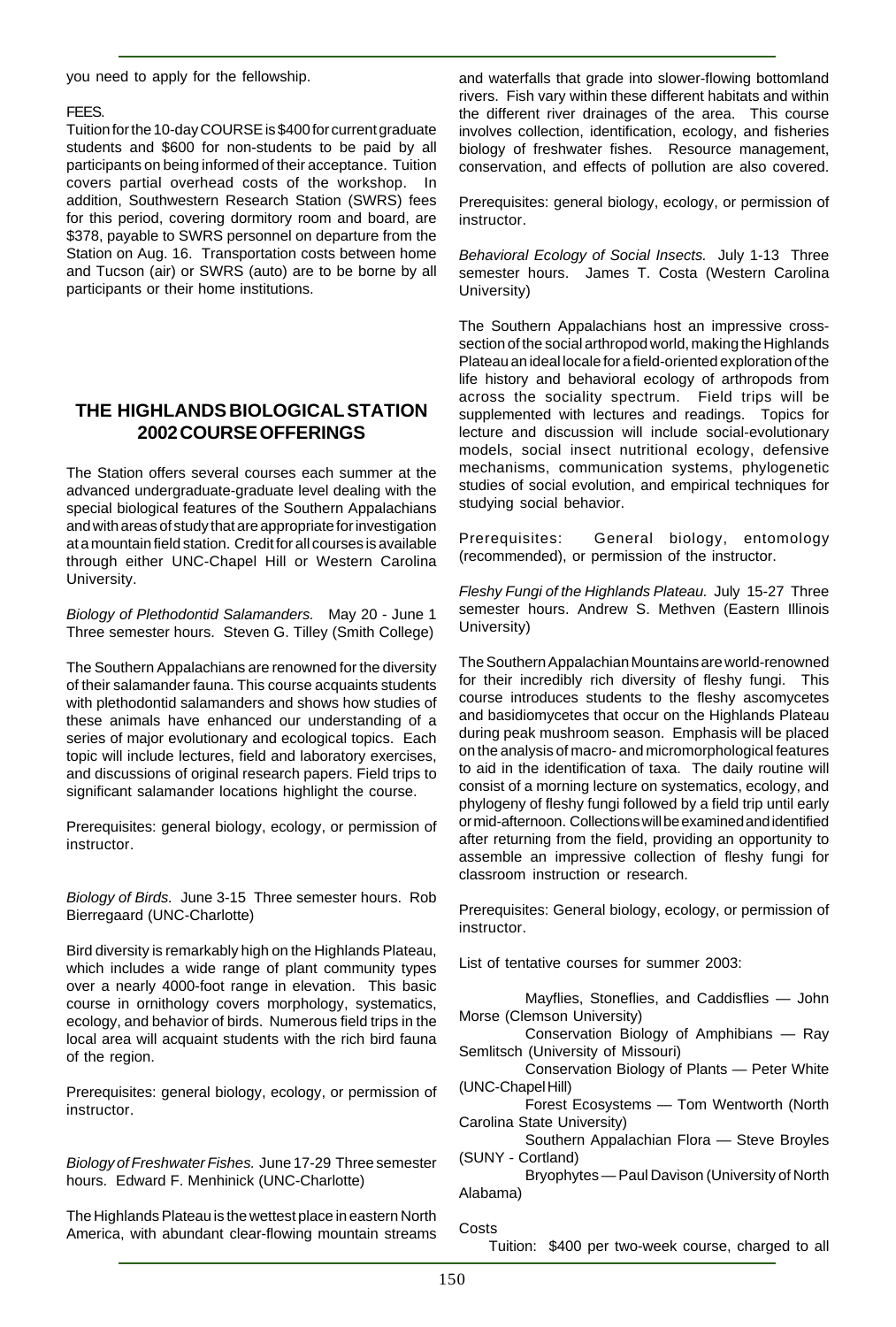students. Registration fees (applicable only to students who wish to register for credit): **either** UNC-Chapel Hill, \$80 registration fee; **or** Western Carolina University, \$35 application fee and \$54 registration fee. (These fees are subject to change on short notice.) Courses may be taken without credit. Housing: \$40/week.

 The Highlands Biological Foundation, Inc., offers limited financial aid, typically a half-tuition scholarship available to no more than 1-2 qualified students per course. Further information on specific courses, financial aid, and application forms can be obtained by writing to Dr. Robert Wyatt, Executive Director, Highlands Biological Station, P.O. Box 580, Highlands, North Carolina 28741. Forms can also be downloaded from our website at www.wcu.edu/ hibio.

#### **FINANCIAL SUPPORT**

 Grants-in-Aid. A number of grants-in-aid are available to predoctoral graduate students and postdoctoral investigators for the support of research on the habitats and organisms of the Southern Appalachians. Grant recipients are expected to spend time in residence at HBS, as both they and other researchers and students benefit from such interaction. Support may be awarded for one to twelve weeks. Applications for grants are reviewed by the Board of Scientific Advisors in March of the year for which support is requested. Application forms can be obtained from the Station office or downloaded from our website. They must be returned before 1 March. Applicants will be notified in early April, following final approval by the Board of Directors.

 Awards are based on the period of residence at HBS according to the following schedule: Predoctoral, \$250/ week; Postdoctoral, \$400/week. Recipients of grants-inaid are provided research space without charge.

 Scholarships. A number of named scholarships have been endowed at the Station and are described below. These represent honors awarded to particularly meritorious projects. They do not provide monies in addition to the basic stipend, which is calculated simply on the basis of number of weeks in residence.

 Thelma Howell Memorial Scholarship. Dr. Thelma Howell served with distinction as Executive Director of the Station from 1946 to 1972. Upon her death in 1979, the Highlands Biological Foundation, Inc., established a scholarship fund in her memory, to support investigators at HBS.

 William Chambers Coker Fellowship in Botanical Research. Dr. W. C. Coker, Professor of Botany at the University of North Carolina, served as the second Director of the Highlands Biological Station from 1936 to 1944. His wife, Louise V. Coker, through a bequest of her will in 1983, established the William Chambers Coker Fellowship in Botanical Research to be awarded annually to an investigator studying plants or fungi.

 Ralph M. Sargent Memorial Scholarship. Dr. Ralph Sargent, Professor of English at Haverford College, was a naturalist, botanist, and conservationist who had a long association with the Station. Upon his death in 1985, a scholarship was established by Dr. Sargent's family and friends to support students conducting research at the **Station** 

 Lindsay S. Olive Memorial Scholarship. Dr. Lindsay Olive of the University of North Carolina at Chapel Hill was a distinguished botanist and mycologist. A scholarship was established in his memory in 1993 by Ruth Gershon and Sanford Cohn of Atlanta and supported through generous gifts from Ms. Gershon, Mr. Cohn, and Anna Jean Olive. The scholarship is awarded annually to a student whose research reflects the interests of Dr. Olive.

 Charles W. Ash Memorial Scholarship. Dr. Charles Ash was a statistician who had a strong interest in the natural world. Following his death in 1993, a scholarship was established in his memory through the efforts of his brother, Andrew Ash, other members of his family, and friends. The scholarship is awarded annually to a promising student whose research reflects Dr. Ash's interests in statistics and experimental design.

 All applicants for grants-in-aid are eligible for the Coker, Howell, Sargent, Olive, and Ash awards, subject to any constraints described above. They will be awarded by the Highlands Biological Foundation, Inc., upon recommendation of the Board of Scientific Advisors and approval by the Board of Directors of the Station. Announcements of the awards are made in early spring of each year, concurrent with notifications of grants-inaid.

#### **Symposia, Conferences, Meetings**

#### **Gordon Conference**

The Second Gordon Research Conference on Floral Scent: Biology, Chemistry and Evolution, will take place March 3-8, 2002, in Ventura, CA. All posters are welcome. To see the program, apply and register, see www.grc.org. To contact the organizing chair, Heidi Dobson: dobsonhe@whitman.edu.

#### **XVIIth International Congress on Sexual Plant Reproduction**

 The XVIIth International Congress on Sexual Plant Reproduction will be held at Maria Curie-Sklodowska University at Lublin, Poland, from July 9-13, 2002. The theme of the congress is Sexual Plant Reproduction in Nature and Laboratory. The contact person is: Dr. Ewa Szczuka, Department of Plant Anatomy and Cytology, Maria Curie-Sklodowska University, Akademicka 19, 20-033 Lublin, Poland.

E-mail: plantrep@biotop.umcs.lublin.pl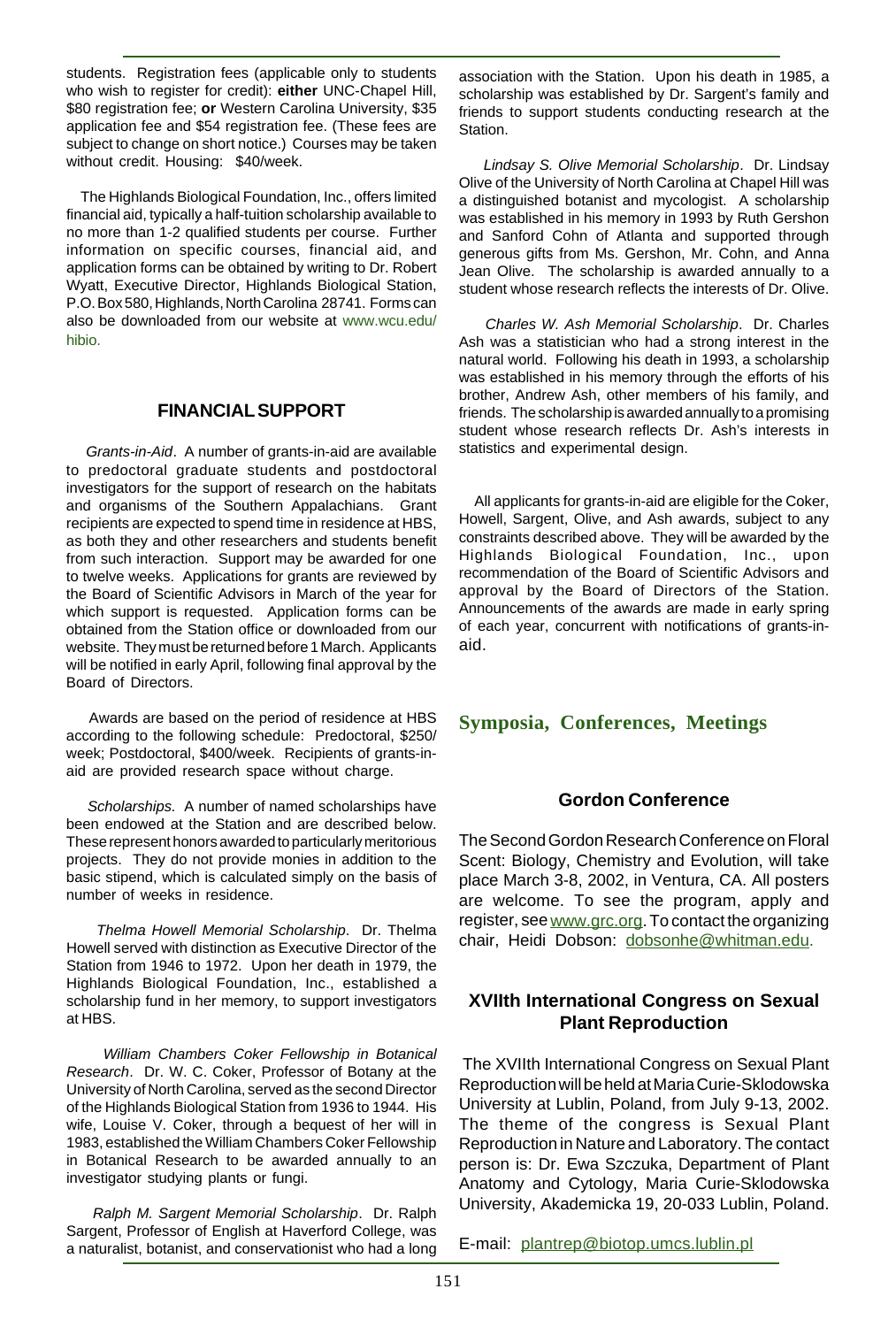#### **American Institute of Biological Sciences 53rd Annual Meeting**

#### **"Evolution: Understanding Life on Earth"**

22-24 March 2002, Key Bridge Marriott Hotel, 1401 Lee Highway, Arlington VA 22209

Researchers, Educators, and Students:

The 2002 AIBS annual meeting, "Evolution: Understanding Life on Earth," presents an excellent opportunity for biologists to share the latest developments in evolution research and education. Attendees will hear distinguished plenary speakers present synthesizing lectures from the forefront of their fields, then will join those speakers and other equally notable scholars in informal discussion groups. The rest of the meeting's program includes a session on online resources for research and education; a session on the central role of organismal biology; contributed posters; a diversity scholars competition; and a presentation by Darwin scholar and stage performer Richard Milner of his popular musical, "Charles Darwin: Live and in Concert."

Speakers and discussion leaders include: Francisco Ayala, Rodger Bybee, Joel Cracraft, Niles Eldredge, Douglas Futuyma, Peter and Rosemary Grant, Alison Jolly, John Jungck, Joe Levine, Paula Mabee, Kenneth Miller, Loren Rieseberg, Eugenie Scott. Topics include: evolutionary mechanisms and patterns, replication studies, genomics and development, conservation and population biology, formal education K-16, public education, antievolution, public policy and politics, and faith-based issues.

Register now at www.aibs.org, or call 703-790- 1745; e-mail: admin@aibs.org.

# **Other News**

#### **FROM THE LABORATORY TO THE PARLOR: SCIENTIFIC INSTRUMENTS IN PHILADELPHIA, 1750 - 1875**

Through MARCH 2003, American Philosophical Society - The First Public Display In Recently Renovated 212-Year-Old Philosophical Hall since 1811. At that time, from 1794-1811, Charles Willson Peale's natural history museum was housed in the building. Now, the 212-year-old Philosophical Hall, adjacent to Independence Hall in Philadelphia, will once again become a

destination as the American Philosophical Society launches its first ongoing public exhibition initiative in almost two hundred years, and the first in its recently renovated building. This initiative also marks the establishment of a full-time curator for the Society's fine arts and object collections.

FROM THE LABORATORY TO THE PARLOR: Scientific Instruments in Philadelphia, 1750-1875, explores the significance of scientific instruments in the development of the American colonies and the early republic, with a specific focus on Philadelphia.

Through the display of instruments - together with period books, catalogues, engravings, maps, portraits and even translations of American Indian languages- the exhibit illuminates the role that science played in the drive to create a European-style America, develop local and international commerce, and establish social as well as intellectual prestige for the New World devotees of what was then known as "natural philosophy."

Comprised of ninety-nine artifacts, including forty-six instruments and rare objects, forty-five archival pieces including broadsides, letters, books and diaries, and eight fine arts pieces, (paintings, prints, one watercolor and one plaster bust), the exhibit includes fifteen loan items from such institutions as The Library Company of Philadelphia, The Rosenbach Museum & Library, the University of Pennsylvania, the Library and Mutter Museum of the College of Physicians of Philadelphia, and the Carnegie Institution of Washington. Several of the loan items will be replaced by substitutions from the same or other institutions during the run of the exhibit.

In the 18th century, scientific instruments were used as both tools and toys. In the laboratory they provided the means for measuring and mapping the North American continent, exploring astronomical phenomena such as the TRANSIT OF VENUS in 1769,and examining the newly-visible structures of flowers and fleas. Instruments enabled the development of commerce

in the new society, providing the means to standardize weights and measures, and to assess taxes on such products as imports and alcohol. In the home, they provided status for the early amateurs of science - owning a globe, microscope or electrical machine not only linked one symbolically to the international community of natural philosophy but provided entertainment for guests in the form of amusing experiments or parlor games.

For more information please call Sue Ann Prince at 215. 440. 3442.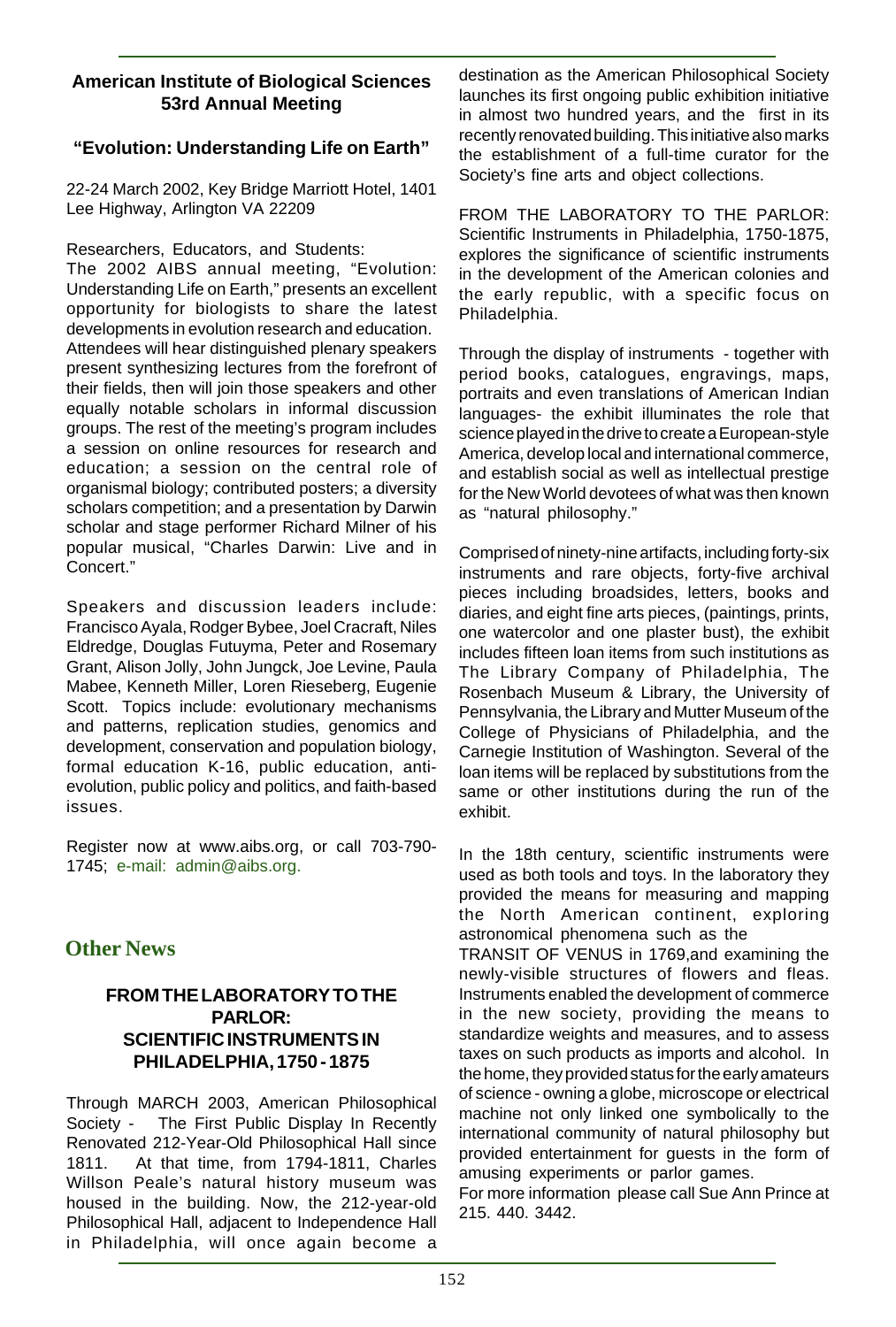# **Positions Available**

#### **THE NEW YORK BOTANICAL GARDEN**

#### **VICE PRESIDENT FOR BOTANICAL SCIENCE**

The New York Botanical Garden is soliciting applications from outstanding candidates for the position of Vice President for Science. The appointee will hold an endowed chair (Pfizer Curator of Botany) at the full curatorial rank (equivalent to full professor) in the Garden's International Plant Science Center. In addition, the appointee will hold a tenured faculty position in the Department of Biology at New York University.

The successful candidate will possess a Ph.D. in Biology, and have an established research record in modern molecular and genomic approaches as applied to plant systematics and/or economic botany. An essential talent required will be the ability to creatively blend The New York Botanical Garden's unique biodiversity collections assets and deep expertise in plant and fungal diversity with the evolving molecular and genomics technologies. S/ he will be a dynamic, collaboratively-minded individual with proven skills in interdisciplinary research team building. This is especially important as the Garden engages in a number of collaborative relationships with other organizations such as The Plant Genomics Consortium of The New York Botanical Garden with Cold Spring Harbor Laboratory and New York University and the joint molecular systematics research program with the American Museum of Natural History.

In addition, the Garden's Vice President for Science is one of the nation's highest profile spokespersons for the importance of basic research in the plant sciences, with an emphasis on the significance of plant biodiversity. The individual in this position will be responsible for representing NYBG and plant science in many venues, in government relations and to the private foundation community. In addition, the Vice President for Science must be a fluent and enthusiastic interpreter of plant science to a public audience.

The appointee must have managerial skills, as the Garden's Vice President for Science will oversee science programs, e.g., the Institutes of Systematic Botany and Economic Botany and The Lewis B. and Dorothy Cullman Program for Molecular Systematics Studies. This person is also a key member of the Garden's senior management team and must interact effectively within the broader organizational framework.

Applicants should send a curriculum vitae and statement of research interests, and the names and contact information for at least three references to Dr. Dennis Wm. Stevenson, Co-Chair, Vice President Search Committee, attn. Human Resources Department, The New York Botanical Garden, Bronx, NY 10458 USA. Position open until filled; review of applications to commence on January 1, 2002. The New York Botanical Garden is an affirmative action/equal opportunity employer.



# **RIDER UNIVERSITY — LAWRENCEVILLE, NJ**

The Biology Department at Rider University invites applications to fill two tenure track positions in Plant Biology /Ecology and Marine/Organismal Biology. Successful applicants should have broad training in their respective fields. Candidates must have a Ph.D. and a strong record of research accomplishments, post-doctoral research training and demonstrated interest and ability to teach undergraduates. Teaching responsibilities include both nonmajor and major introductory level courses and upper level courses in the area of expertise. Faculty are expected to develop research programs that involve students. In addition, contributions may be made to Marine Science, Environmental Science, and Biochemistry programs, as well as teacher training initiatives. For more information visit our website: www.rider.edu.

Queries should be directed to Dr. James Riggs, Chair, at riggs@rider.edu.

Applications should include a curriculum vitae, detailed statements of teaching interests and research goals, and three letters of reference, sent to Ms. Rosemary Molloy, Manager of Employment - Human Resources, Rider University, 2083 Lawrenceville Road, Lawrenceville, NJ.

Review of applications will begin on December 20, 2001 and continue until positions are filled.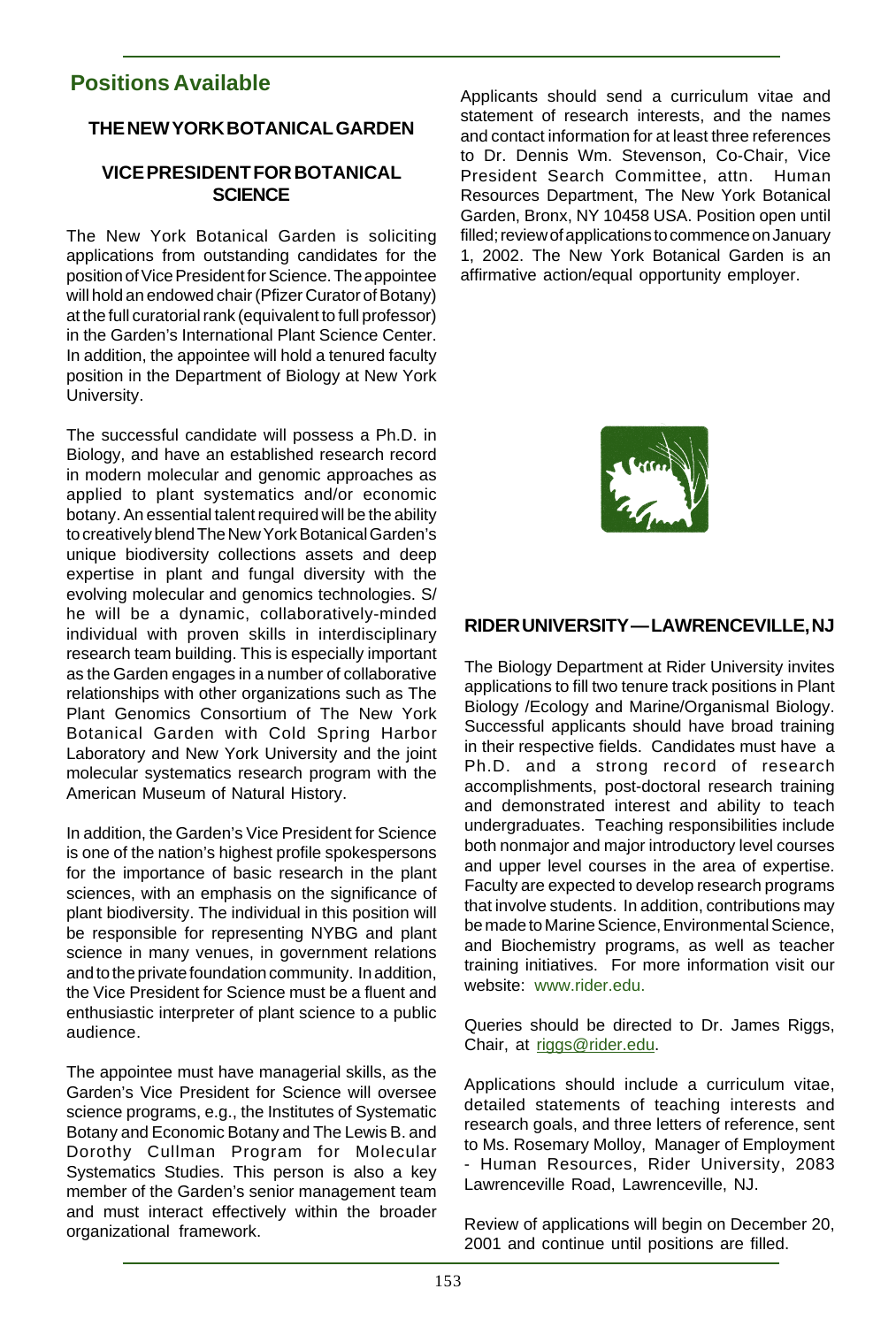# **Black Hills State University Assistant Professor - Plant Biology**

Full-time, tenure-track position for a Ph. D. to teach general biology, plant biology and develop an upper level course in area of expertise. Background and research interests in organismal plant biology, and willingness to develop a research program with undergraduates is expected. Send curriculum vitae, a statement of teaching and research interests, copy of transcripts and three letters of reference by December 15, 2001

Apply To

Mail: Dr. Mark Gabel Black Hills State University 1200 University Street Unit 9003 Spearfish, SD 57799-9003 Fax: (605) 642-6762 TDD: 1-800-877-1113 Web Site: http://www.bhsu.edu Via Email: MarkGabel@bhsu.edu

# **Plant Molecular Genetics**

The Department of Biological Sciences invites applications for a tenure-track Assistant Professorship in Plant Molecular Genetics to begin August 16, 2002. Desirable areas of specialization include development, cell biology, functional genomics and host-pathogen interactions. The successful applicant is expected to develop an extramurally-funded research program, contribute to training of B.S., M.S. and Ph.D. students, and participate in our M.S. Biotechnology Sequence. Postdoctoral experience required. Teaching responsibilities include an undergraduate genetics course for majors and a graduate course in plant molecular biology. To assure full consideration, please send CV, copies of 3-4 publications, 3 letters of recommendation and a brief statement of research and teaching goals by December 3, 2002 to: Dr. Alan Katz, Genetics Search Committee Chair, Department of Biological Sciences, Campus Box 4120, Illinois State University, Normal, IL 61790- 4120.

 Additional information at website www.bio.ilstu.edu. Illinois State University is an equal opportunity/affirmative action university encouraging diversity.

# **Department of Botany and Microbiology University of Oklahoma**

Applications are invited for four tenure-track positions to begin in Summer 2002 at the **ASSISTANT PROFESSOR** level. The Department seeks outstanding individuals who will contribute to its research, teaching, and service missions, work collaboratively with faculty colleagues, and whose research focuses on: (**Search #1) Plant Development/Plant Genomics**, addressing fundamental aspects of plant development and/or the influence of environmental stress on plant development and growth using modern tools of molecular analysis; (**Search #2**) **Molecular Microbiology**, using state-of-the-art methodologies to study cellular events at the molecular level in microbial systems or model microorganisms; (**Search #3**) **Molecular Ecology**, using molecular approaches to understand the ecological principles that govern the structure and function of microbial systems, their relationships to hierarchical ecological levels, and/or the molecular basis of interactions with macrobiota; or (**Search #4**) **Geomicrobiology**, studying the role of microbes in geomicrobiological and biogeochemical processes related to global climate change, focusing on the microbial production and consumption of one or more important greenhouse gases.

Qualified candidates must possess a Ph.D., or equivalent degree, and relevant postdoctoral experience, and provide evidence of a strong ability to develop independent, extramurally funded research as well as a strong commitment to teaching at the graduate and undergraduate levels. Applicants should send a current c.v., representative reprints, statements of research plans, teaching interests and philosophy, and the search # to which the application pertains, and arrange to have three letters of reference sent to Dr. Gordon Uno, Chair, Department of Botany and Microbiology, 770 Van Vleet Oval, University of Oklahoma, Norman, OK 73019 (inquiries to guno@ou.edu). Review of applications begins November 15, 2001 and will continue until positions are filled.

Successful candidates have opportunities to collaborate with a dynamic faculty possessing strengths in functional genomics and proteomics, microbial physiology, microbial pathogenesis, ecology, global change, phytoremediation and bioremediation, plant structure, and systematics. Resources include an electron/confocal microscopy facility, a sequencing facility, a microarray facility, and a planned genomics research institute. More information about the faculty, department, and searches may be obtained at: http://www.ou.edu/ cas/botany-micro/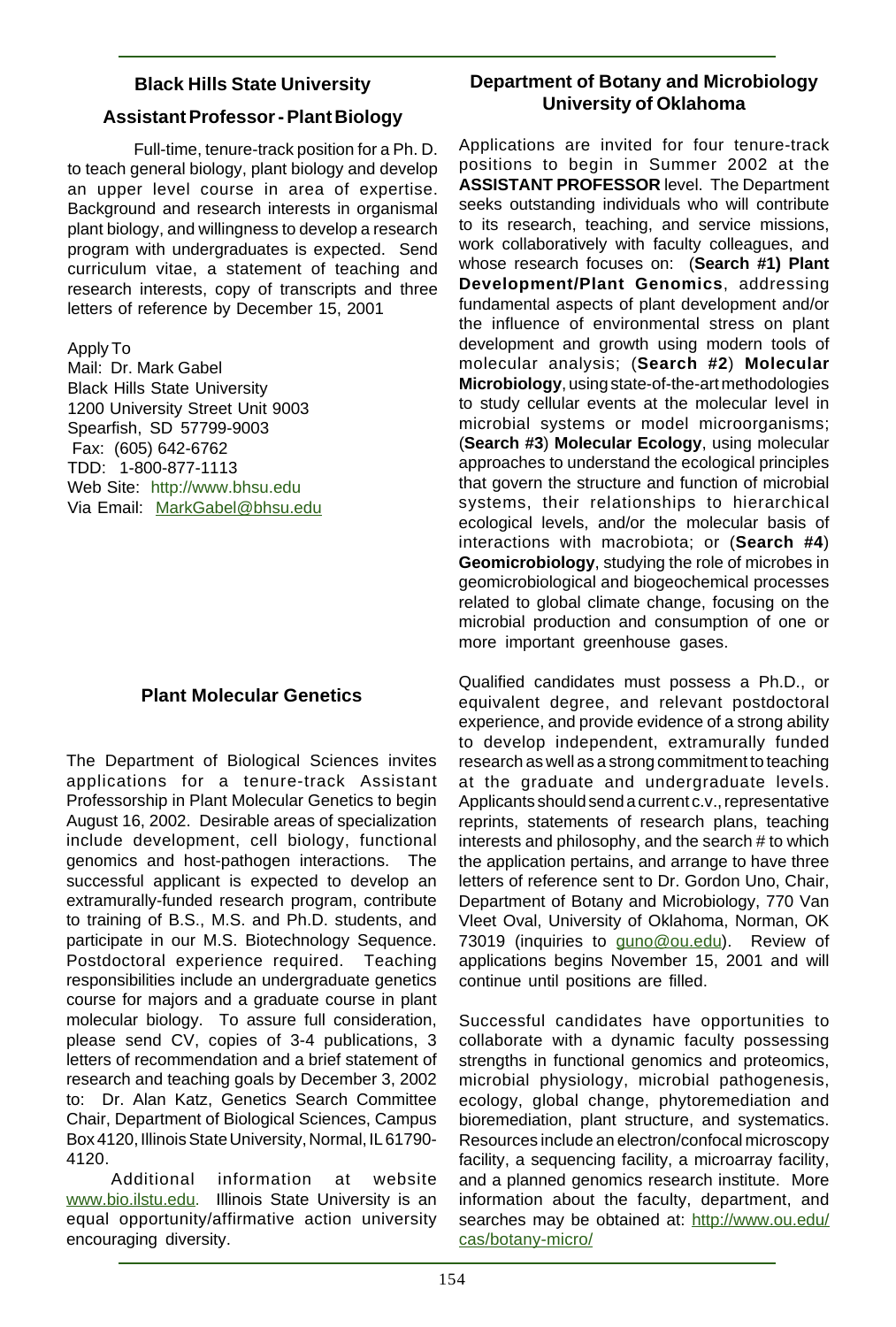All positions offer excellent benefits. Women and members of underrepresented groups are encouraged to apply. The University of Oklahoma is an Equal Opportunity Employer.



#### **Postdoctoral Fellowship in Plant Molecular Systematics**

#### Department of Plant Biology, Southern Illinois University, Carbondale, IL

A postdoctoral fellowship is available, beginning March 1, 2002 to participate in studies of the molecular evolution and systematic relationships of simple thalloid liverworts as part of an NSF funded PEET project. The goals of the project are to circumscribe the 17 genera of the suborders Pelliineae and Pallaviciniineae using a combination of morphological and molecular characters, to assess patterns of genetic variability in cosmopolitan taxa, and to resolve the phylogenetic relationships among the genera of simple thalloid hepatics and the other major groups of liverworts. Qualifications include a Ph.D. in plant biology, with a strong research background in molecular systematics and familiarity with DNA sequencing techniques. Duties of the position are to oversee the collection and analysis of molecular data, to assist in the training of students in molecular techniques and to work effectively as a member of a research team. As a member of this PEET team, the postdoc will be both a trainer and a trainee, who will gain valuable knowledge about the biology of one of the earliest groups of land plants. Additional information about the project and its research team can be found at http://bryophytes.plant.siu.edu.

Interested applicants should send a curriculum vitae, a brief statement of research background and the names of two references to Dr. Barbara Crandall-Stotler Department of Plant Biology, Mail Code 6509, Southern Illinois University, Carbondale, IL 62901-6509; e-mail: crandall@plant.siu.edu. The review of applications will begin December 1, 2001 and will continue until the position is filled.

#### **GRADUATE ASSISTANTSHIPS IN BRYOLOGY**

Department of Plant Biology Southern Illinois University Carbondale, IL 62901-6509

Graduate assistantships are available at Southern Illinois University-Carbondale for bright, motivated students interested in studying the biology and systematics of liverworts, as participants of an NSFfunded PEET (= Partnership for Enhancing Expertise in Taxonomy) project. Under the mentoring of Dr. Barbara Crandall-Stotler and Dr. Raymond Stotler, student theses and/or dissertations will focus on monographic and phylogenetic studies of the pivotal simple thalloid taxa of the Pallaviciniineae and Pelliineae. The project may provide opportunities for field work in North America, Latin America and New Zealand, as well as participation in national and international conferences and workshops. Degrees are offered through the Department of Plant Biology and typically require 2 years of study for an M.S. or 4 years for a Ph. D. The Department offers a selection of more than 40 graduate courses and has excellent laboratory facilities. A detailed description of the department may be found at http:/ /www.science.siu.edu/plant biology/index.html.

The project provides training in standard taxonomic methods, including nomenclature and herbarium curation, as well as extensive involvement in modern approaches of systematics, such as morphometric methods for analyzing variation patterns, tissue culture techniques, SEM and/or TEM, starch gel electrophoresis and DNA sequencing methods. The application of computer technology to data gathering and dissemination is also integral to student training. This includes, but is notn imagecapturing systems, database development and various formats of electronic data analysis and presentation via the World Wide Web.

Each assistantship provides a monthly stipend and complete tuition for the duration of graduate study. To obtain further information regarding application procedures, please contact:

#### Dr. Barbara Crandall-Stotler

Department of Plant Biology, Mail Code 6509 Southern Illinois University, Carbondale, IL 62901 PH (618)-536-2331; FAX (618)-453-3441; email: crandall@plant.siu.edu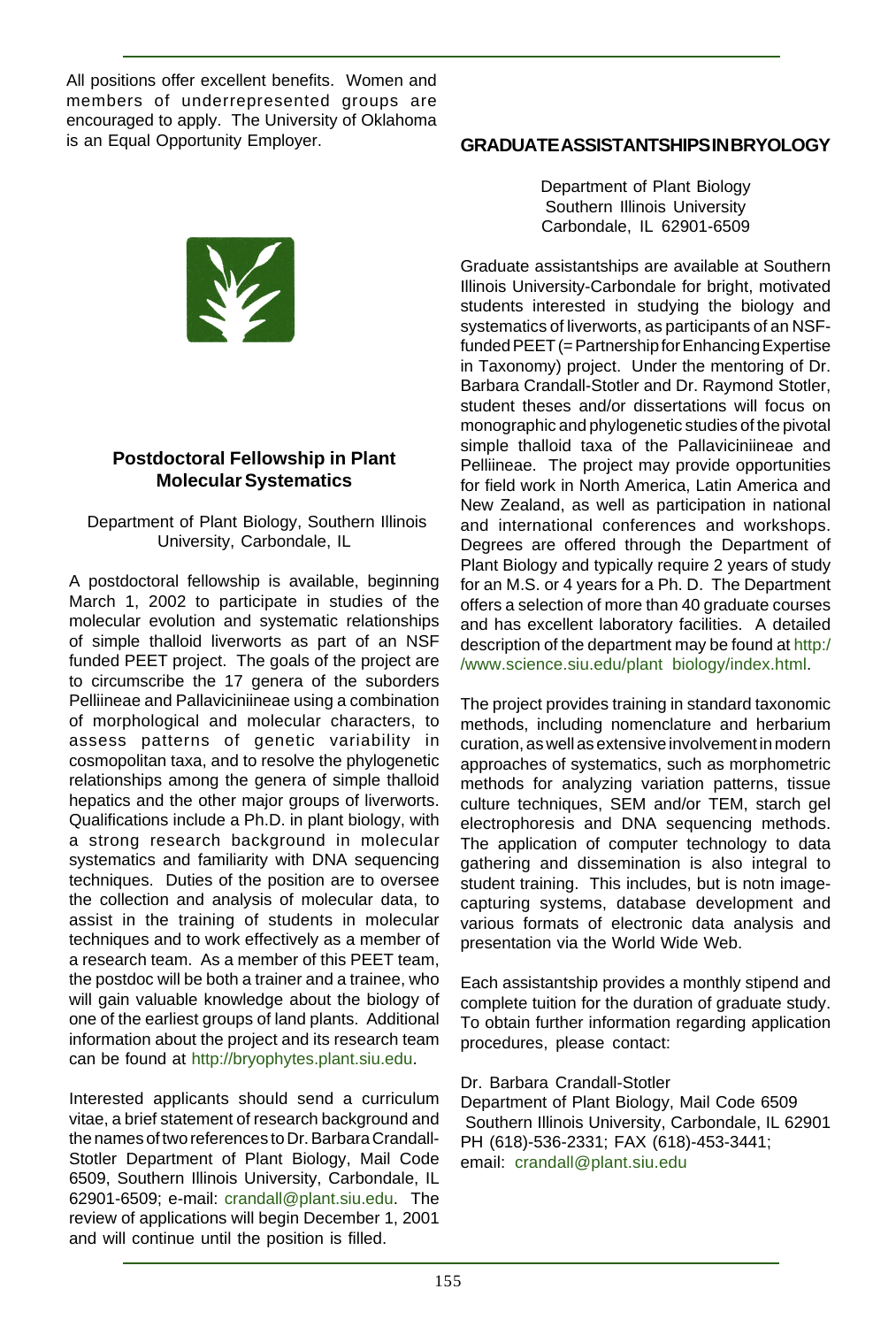# **Book Reviews In this issue:**

#### **Development/Structure**

| Shape and Structure, from Engineering to Nature. Bejan, Adrian-Laurent Maurice Meillier158             |  |
|--------------------------------------------------------------------------------------------------------|--|
| The Monumental Impulse: Architecture's Biological Roots. Hersey, George - Roger D. Meicenheimer159     |  |
| <b>Ecology</b>                                                                                         |  |
|                                                                                                        |  |
| Invasive Plants of California. Bossard, C.C., J.M. Randall and M.C. Hosovsky. - Rebecca Irwin161       |  |
| The Tropical Deciduous Forest of Alamos: Biodiversity of a Threatened Ecosystem in Mexico.             |  |
|                                                                                                        |  |
| <b>Economic Botany</b>                                                                                 |  |
| Advances in Chickpea Science. Maiti, R. and P. Wesche-Ebeling (eds) - Lytton John Musselman 163        |  |
| African Traditional Medicine: A Dictionary of Plant Use and Applications. Neuwinger, H.D.              |  |
|                                                                                                        |  |
|                                                                                                        |  |
| Medicinal Plants of the World: Chemical Constituents, Traditional and Modern Medicinal Uses. Volume 2. |  |
|                                                                                                        |  |
|                                                                                                        |  |
| <b>History</b>                                                                                         |  |
|                                                                                                        |  |
| <b>Mycology</b>                                                                                        |  |
| Fungal Conservation. Moore, M., M.M. Nauta, S.E. Evans, and M. Rotheroe (eds). - Samuel Hammer167      |  |
|                                                                                                        |  |
| Pteridology                                                                                            |  |
| Fern Grower's Manual: Revised and Expanded Edition. Hoshizaki, Barbara Joe and Robbin C. Moran.        |  |
|                                                                                                        |  |
| <b>Systematics</b>                                                                                     |  |
|                                                                                                        |  |
|                                                                                                        |  |
|                                                                                                        |  |
| Poppies: A Guide to the Poppy Family in the Wild. Grey-Wilson, Christopher. - Una Smith173             |  |
| The Trees of Sonora, Mexico. Felger, Richard, Matthew Johnson and Michael Wilson and Flora of the Gran |  |
| Desierto and RioColorado of Northwestern Mexico. Felger, RIchard S. - Grady Webster173                 |  |
| Wildflowers of Maine, New Hampshire, and Vermont, in Color. Besette, Alan E., Arleen Rainis Besette,   |  |
|                                                                                                        |  |
| <b>Teaching</b>                                                                                        |  |
| The Cambridge Illustrated Glossary of Botanical Terms. Hickey, Michael and Clive King.                 |  |
|                                                                                                        |  |
| A Class-Book of Botany. 17th ed. Dutta, A.C. revised by T.C. Dutta. - James L Smith II176              |  |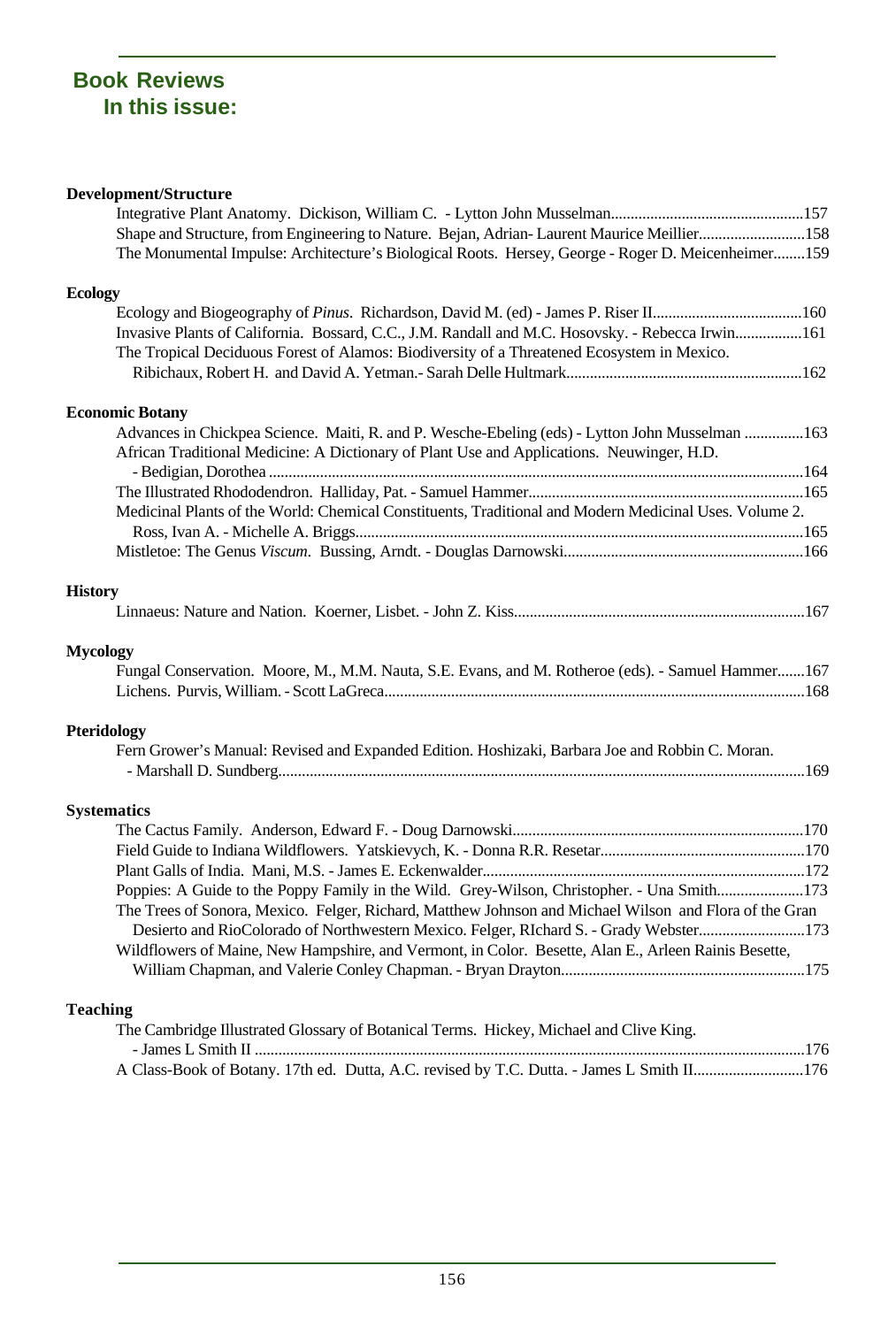**Integrative Plant Anatomy.** Dickison, William C. 2000. ISBN 0-12-215170-4 (Hardbound \$69.95) 533pp +xviii. Academic Press, 525 B Street, Suite 1900, San Diego, California 92101-4495.-From the poignant dedication at the beginning, "As I was writing the final chapter of this book, I realized that I was living the final chapter of my life" to the helpful glossary that concludes this modern treatment of plant anatomy, Integrative Plant Anatomy is a painstakingly researched, well-written contribution to plant science. It is also unique in combining traditional descriptive aspects, so essential to understanding plant biology and so undervalued in most undergraduate curricula, with applied plant anatomy. In this way, it bridges the gap between earlier, largely descriptive aspects, to satisfy the post-modernists' desire to see facts applied in the real world. Tragic that the author's death in 2000 preceded the appearance of the book although he was able to go over the proofs shortly before he died.

I want to emphasize the clarity of presentation found throughout Dickison's final work. Each chapter begins with a concise overview of the topic. Reading this prepares the reader for what follows. Examples are ample, not encyclopedic, and clearly discussed.

Initially, I was put off by the title because of the trend in textbooks and monographs to present scientific findings as "integrative." How wrong my perception was. This is a truly integrative approach. The scope of the book ranges from the foundation of plant anatomy, careful description, to strictly applied aspects—such as determining the kind of wood found in a Stradivarius violin. This is a massive undertaking which Dickison accomplished with skill and grace, covering a broad range of topics. (But why were parasitic plants and phytoliths omitted?)

The first half of Integrative Plant Anatomy deals with the organization of the plant body. This part of the book will be of particular value to those scientists who need to gain appreciation of plant structure but may not have the background. A vast corpus of basic research is distilled, terms are carefully defined, major concepts discussed— all well illustrated.

I only wish that the figures, at least in my copy, were as clear as the prose. They appear to have been digitally produced at low resolution. Despite this shortcoming, the figures are relevant and drawn from a wide range of sources using both light and electron micrographs. A few colored plates are included with little benefit to the book.

Evolutionary aspects of plant anatomy were one of the author's main interests for all of his research career. As a result, section II of the book dealing with evolutionary, physiological, and ecological plant anatomy is an important contribution. In the evolution and systematics chapter, Dickison provides a cogent, lucid review of

evolutionary plant anatomy. It is certainly one of the best chapters in an excellent book.

Section III, Economic and Applied Plant Anatomy is a helpful overview of the role that plant anatomy plays in genetics and plant breeding, plants' response to pathogens; economic uses of fibers for wood as well as forage and animal nutrition. These chapters are not only well crafted and drawn from classic and contemporary literature, they make for enjoyable reading and engaging examples for class use. The best known forensic use of wood anatomy involves the ladder used in the Lindbergh kidnaping and is rightfully included. Read the book to find how other, lesser known crimes, have been solved using a knowledge of plant cells and tissues!

Wood anatomy was one of Dicksion's passions as is evident in this work. Knowledge of wood anatomy can help document ages or sources of materials used in ancient buildings, musical instruments, even pieces of art. I was surprised that information on phytoliths and their importance in archeobotany was not included.

Integrative Plant Anatomy is bound to join the ranks of such classics as Esau's Plant Anatomy. It should be in every library and will find utility as a text book. Anyone teaching general biology or botany will want it on their shelf. - Lytton John Musselman, Department of Biological Sciences, Old Dominion University, Norfolk, Virginia 23529-0266.

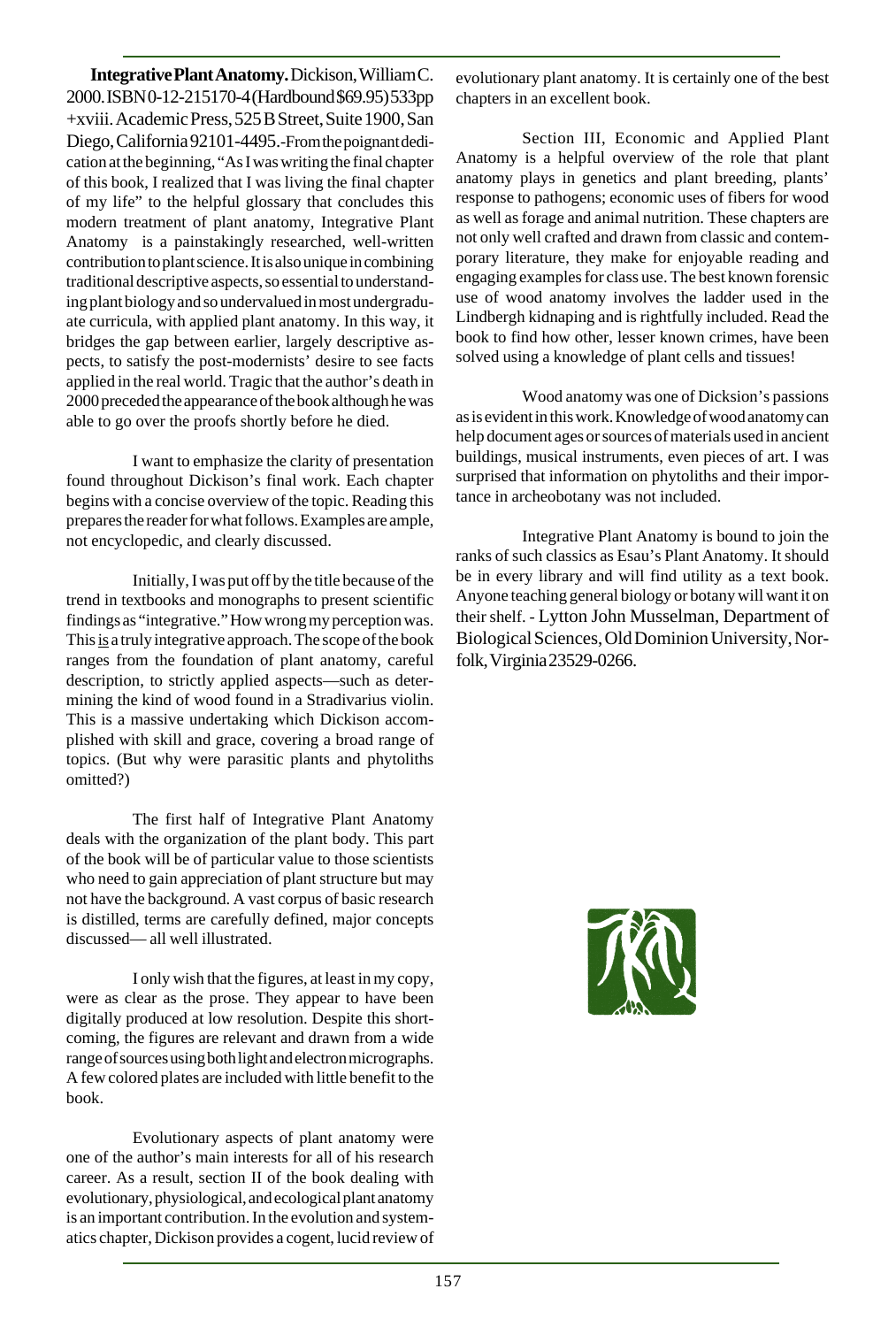**Shape and Structure, from Engineering to Nature**. Bejan, Adrian. 2000. ISBN 0-521-79049-2 (Cloth US\$110.00) 0-521-79388-2 (Paper US \$39.95) 324 pp Cambridge University Press, 40 West 20th Street, New York, NY 10011-4211. This work is based on a fascinating attempt to link engineered systems with the natural (animate and inanimate) architectures that surround us. In this book Adrian Bejan focuses on the deterministic relationship between the improvement of performance and the generation of geometry in a bounded system. Three major tenets compose the foundation of this intellectual exercise. The author first starts from engineering principles to predict geometric forms found in nature. Second the author uses a naturally engineered system such as tree shaped flows to improve our ability to create artificial dentritic flows. The third component deals with the role of engineering in human society. Once a noble science, engineering has been taken for granted by permeating all aspects of our existence. The author strongly believes that engineers are destined to "play a role in the quest for rational basis - a principle - for the generation of geometric form in nature."

The book is divided in 12 chapters, it contains a useful table listing exhaustively the mathematical, physical and engineering symbols used. Each chapter ends with a problem (solutions not provided) and reference sections.

The end of the book contains author and subject indices. This work is definitely addressed to a public with a solid base in mathematics and engineering.

The first three chapters address the theoretical understanding of what governs mechanical and thermal structures. The natural shapes we are taking for granted are not dead but in constant desequilibrium, from the tree network or rivers, the cross section of blood vessels to the "watermelon slice" (cross section) of rivers. The fundamental principle of this book is that the spatial and temporal structure exhibited by nature is "the result of a global process of optimization subject to global and local constraints". It is introduced in this work as the constructal law.

Constructal theory is a mean to rationalize macroscopic features, objectives and behavior. Well known global constraints are the mass and volume of a system under study. Local constraints could be illustrated by the maximum allowable stress in a cantilever beam. The geometry of the system is the result of optimized global and local constraints. Shape and structure are the mechanisms for achieving the design objective. Chapters foursix and eight deal with dentritic forms from heat to fluid trees ending with an interesting study on rivers and ducts. The objective of the optimization process in river drainage basins is to "construct the path (or assembly of paths) that provides minimal resistance to flow or, in an isolated system, to maximize the rate of approach to internal (volumetric) equilibrium". Although, if minimal global resistance is the keystone component then the finest details of the resulting flow path may vary according to

unknown incidental local factors labeled more simply chance. The flow of a river is fascinating. The river channel tends to acquire a sinusoidal shape with a wavelength proportional to the channel width. Actually, the width of the channel is proportional to the maximum depth. The river channel or delta has a dentritic organization based on the area-to-point flow access optimization. One of the major position taken by the author is that natural patterns are not fractal. The real image is Euclidean. Chapter seven is an incursion on the complex topic of turbulent flow governed by two regimes where low and high resistance are intertwined. The tour de force made by the author is that turbulent flows are governed by constructal theory as well. Chapter nine and ten look at structure in power systems and time. Systems such as power generation and refrigeration are reviewed. Power plants are systems where "irreversibility is reduced and power production per unit fuel is maximized when the resistances encountered by these flows are reduced". Example of structure in time is the rhythmic breathing and heart beating of all animals. The observed proportionality between beating frequency and animal body mass raised to the power of approximately -0.25 is derived theoretically. To predict the relation between breathing time and body size we need the following components:

1. Relationship between metabolic rate and body size 2. Relationship between the mass transfer contact area and body size.

Chapter eleven takes a look at transportation and economic structures. By minimizing cost in point-to-area or area-to-point transport the author is able to derive the growth of dentritic transportation routes. Furthermore, by maximizing revenue it is possible to anticipate the expanding dentrites of transport routes. Every detail of the geometric structure is deterministic. It is the result of invoking the principle of parsimony.

The last chapter summarizes the engineering principles illustrated in this book by looking at shapes with constant resistance. This work would gain by improving organization and illustrations. The vocabulary utilized is definitely not for the novice and mathematical terms, variables should be defined with more rigor. More care should be taken in labeling the axis of graphs as well as providing scale and units.

Demonstration of the mathematical theorems should be more explicit. Where are the solutions to the problems provided? The author could include at the end of each chapter a conclusion insert outlining the main mathematical findings supporting his conclusions. At times it is arduous to follow the author's objectives and leading conclusions. This is a complex book geared for an engineering audience. The book would gain popularity if the author drew more examples out of the biological and botanical sciences. Hence the multidisciplinary nature of this work could be improved. -- Laurent Maurice Meillier, Oakland, CA. USA.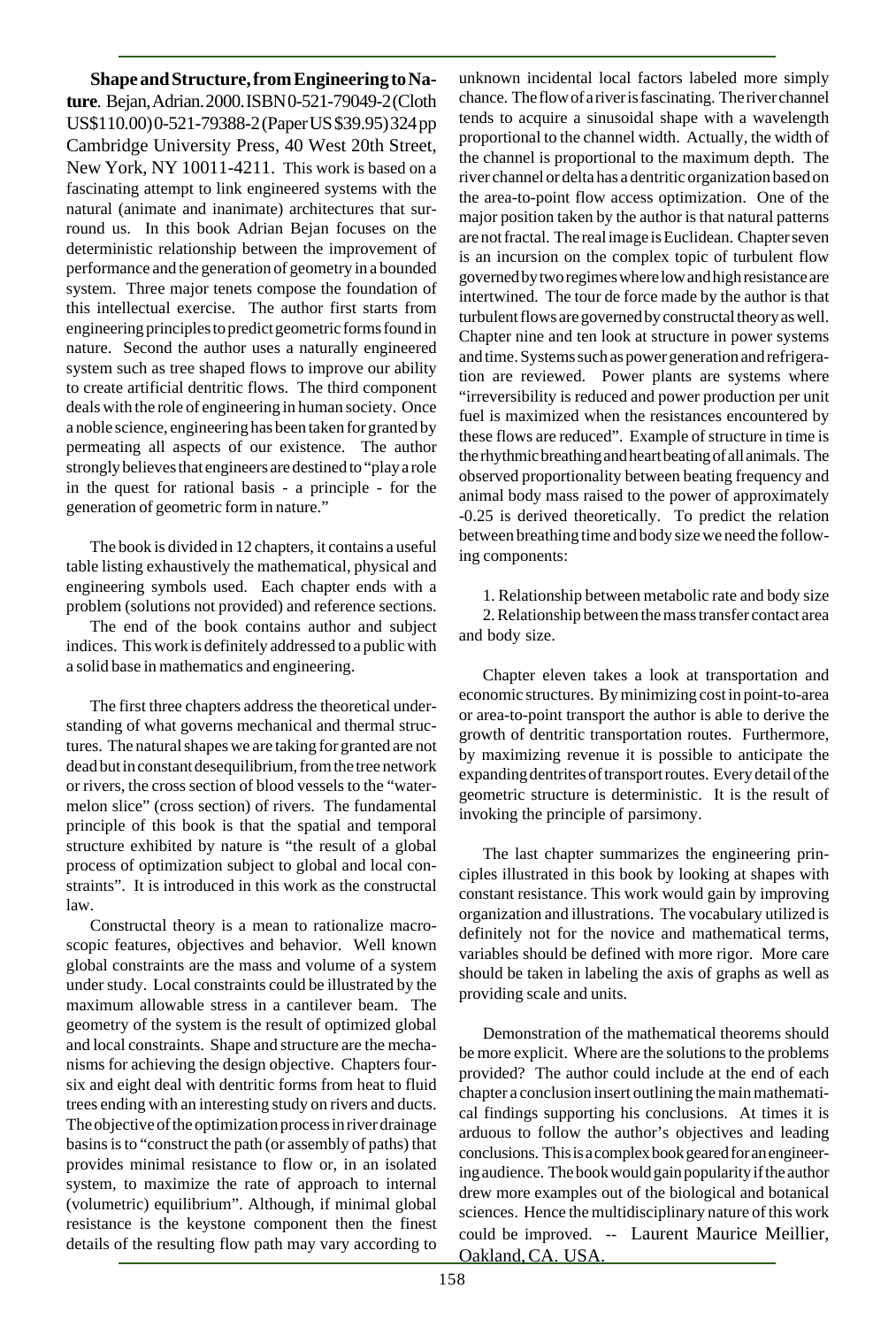**The Monumental Impulse: Architecture's Biological Roots** Hersey, George. 2001. ISBN: 0-262- 58203-1 (pbk US\$ xx.xx) 244 pp. The MIT Press, Cambridge, MA. – A basic premise espoused in this book is that humans have incorporated various construction features inherent in biological molecules, cells, plant and animal body parts, and animal domiciles in architecture. The author considers many animal artifacts as monuments, since they are often larger than and have utility beyond the life spans of the individual builders. Many analogies are suggested between the functions of biological and architectural structures - some of these were appealing, whereas others, particularly those that attempted to develop analogies between abstractions such as evolution, cladistics, and fractals seemed overly contrived. The author hesitantly suggests that there are homologous suites of "building genes" that are shared between various animals and humans that could explain the convergence of form and function in structures these organisms construct. An unexplained paradox inherent in this view, that there are very few mammals that build such monumental structures as do humans, insects, and birds, leaves the author, and the reader, to wonder whether the building instinct has a genetic or learned (environmental) basis. Animal and human architecture is further examined as extended phenotypes in which structures are considered to be enlargements of the builders' bodies which serve more complex behavioral functions in social interactions.

The author endeavors to examine these thematic premises sequentially from a consideration of organic molecules, viruses, cells, plants, molluscs, insects, birds (with a nod toward "virtual?" dinosaurs), and mammals. The extended phenotype concept is examined in three chapters devoted to consideration of architectural constructs in terms of establishing territorial boundaries and representing giant male and female genitalia. Hindu readers might take offense at the authors comparison of their religious temples to giant penises. The "biology" of architectural reproduction is examined within a weak framework of Mendelian genetics and the fractal nature of DNA and buildings. An attempt at cladistic analysis of architectural evolution, while intriguing, lacks the rigor of well defined multiple character states associated with the taxa (buildings) under consideration. These latter ideas may ultimately result in more rigorous analytic treatments in the future.

The potential readership of this book should have a background in architecture, since the text is filled with architectural references and concepts that are primarily assumed to be familiar to the reader. The black and white illustrations used throughout the book are highly variable in quality. Many of them are reproduced at such small scale and resolution that their illustrative utility is diminished. I would be hesitant to recommend this book to the architectural readership because the biology/botany content is replete with errors. For example, nucleic acids are confused with proteins, latex is identified as a nonbiotic

molecule, viruses are said to have been visualized by Leeuwenhoek and that they use their tail fibers to walk.

The misrepresentations in the chapter entitled "Leaves and Flowers" are numerous: Spiral phyllotaxis is confused with whorled phyllotaxis, and a system of phyllotactic pattern designation is utilized throughout the discussion, which may be familiar to crystallographers, but certainly is not used by botanist. Fern croziers, tendrils, and shoots are obfuscated in reference to the same structural elements. Pinnately compound leaves are confused with "distychous" arrangement of parts. High order phyllotactic patterns in capitula are misinterpreted in terms of contact parastichies and the architectural examples have no relationship to actual or misinterpreted botanical examples. This chapter would have benefitted greatly from pre-publication critique by a botanical reviewer.

In summary, I find little content in this book to recommend its purchase by botanists or biologists. It may have some use to architects who are looking for formative ideas on new theoretical approaches toward understanding human constructions. – Roger D. Meicenheimer, Department of Botany, Miami University, Oxford, Ohio.

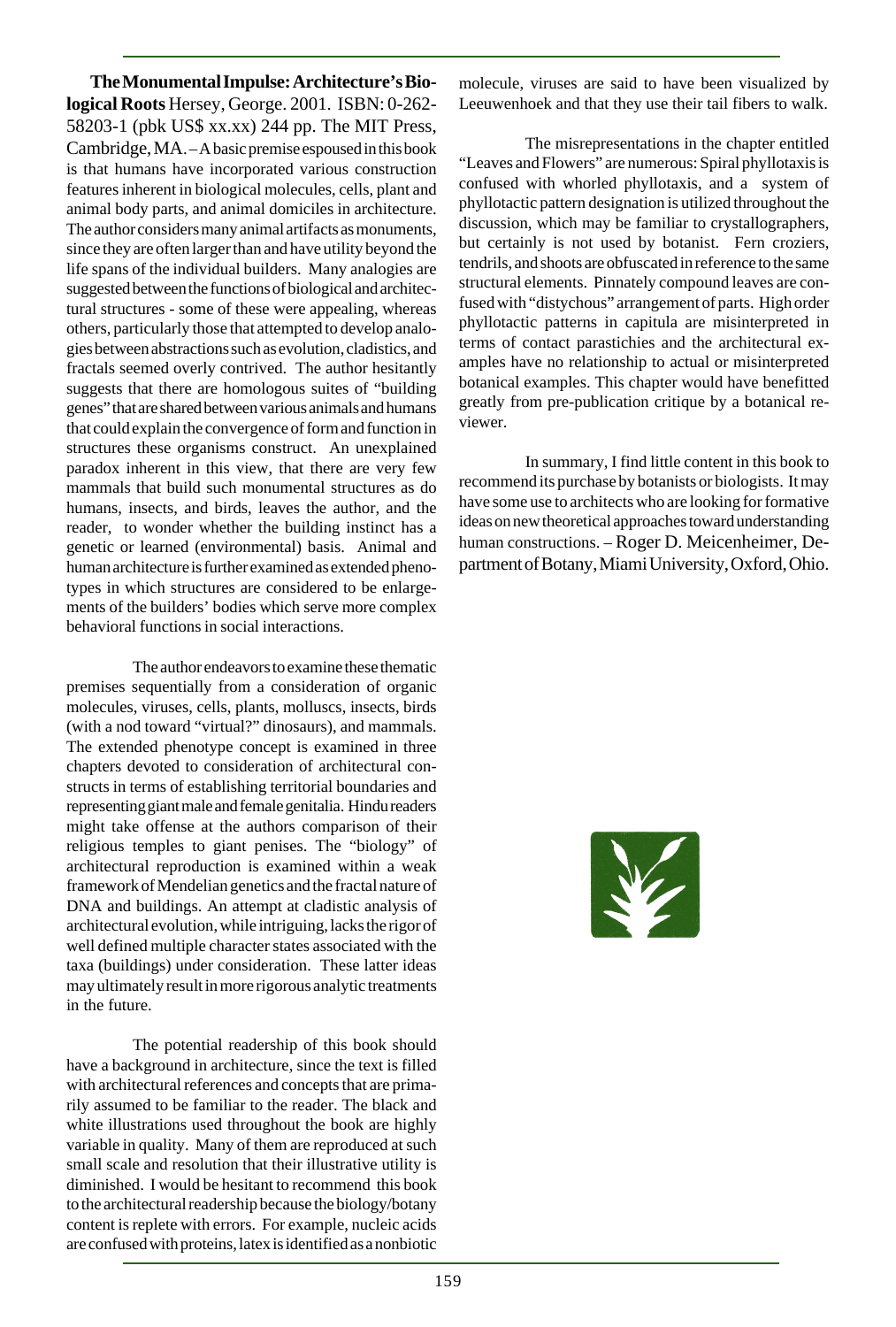**Ecology and Biogeography of** *Pinus.* Richardson, David M. (ed.) ISBN 0-521-55176-5 (Cloth US\$160.00) ISBN 0-521-78910-9 (Paper US\$54.95) 527 pp. Cambridge University Press, Cambridge, UK. - - Trees of the genus *Pinus* form a very important group of plants to both humans and natural ecosystems, especially in the northern hemisphere, but increasingly in the southern hemisphere as well. Not since Mirov's seminal work, *The Genus Pinus* (1967), has anyone tackled a comprehensive overview of the biology of pines. Yet, since Mirov's contribution, many significant advances have been made in our understanding of pine ecology, genetics, taxonomy, and biogeography. *Ecology and Biogeography of Pinus* intends to present a current synthesis of this research. As pointed out in the preface, reviewing these two broad topics for a genus as much studied as *Pinus* is an ambitious task, but a modern review of the biology of *Pinus* has been long overdue.

Richardson has admirably compiled a vast array of research (he cites over 68,000 references regarding this relatively small genus of 111 species) contributed by many authors from several different fields into an incredibly informative and useful reference text. Generally speaking, there are some editorial mistakes, but on whole, Richardson has done an excellent job in editing this comprehensive overview of the state of knowledge on pines. I am sure that *Ecology and Biogeography of Pinus* will become the standard pine reference for years to come; it provides a much needed and long awaited updating of Mirov's classic text. I would recommend this book to anyone interested in conifers and pines in particular, forestry or even the ecology of one of the more dominant genera of plants in the northern hemisphere.

The book is divided into six sections. Richardson and Rundel's introduction clearly lays out the goals for the volume and provides a thorough overview of the following chapters, but does contain some small, but nonetheless distracting errors. The second section, Evolution, Phylogeny and Systematics, is a formidable topic due to a fragmentary fossil record and lack of species level phylogenetic reconstructions, but the authors do an admirable job tackling it. However, I found a few small nomenclatural problems with the final taxonomic conclusions in Price, Liston and Strauss' phylogeny and systematics chapter. As this is a book primarily on ecology and biogeography and due to the uncertain status of many pine taxa, it is understandable, although disappointing, that the authors chose not to undertake creating a key to the species of *Pinus*. Millar's overview of the early evolution of pines is particularly informative and condenses a widely distributed literature into a manageable review. The third section on historical biogeography is a Quaternary history of pines around the world derived mainly from pollen studies. Perry, Graham and Richardson present interesting speculations on the evolutionary history of Mexican and Central American pines. This is a useful review of the available fossil evidence and points out how little is known about

the evolution of this assemblage of incredibly diverse pines. The fourth section, Macroecology and Recent Biogeography, presents three interesting case studies and helps to bring the discussion up to the present. Lanner and Van Devender's recent history of pinyon pines in the arid southwestern USA summarizes the Holocene range fluctuations of several pine species as determined by packrat midden analyses. Stevens and Enquist's demonstration that pine distributions support Rapoport's Rule test an important macroecological hypothesis and was one of the more engaging chapters.

Ecological Themes, the fifth section, is the largest and most diverse group of chapters in the book. Owing partially to the breadth of topics covered, and to the continual evolution of hypotheses regarding those topics, unfortunately, I found it is also the most error-prone of the sections. Ecosystems that are driven by fire disturbances, as are most *Pinus*-dominated ecosystems, are of particular interest to researchers and there is a large literature on the fire ecology of pine forests. Chapter 11 reviews this literature and presents a general overview of pine/fire interactions. The discussion of the fire regimes of pines is too generalized at times (in both chapters 11 and 12), ignoring local and regional differences that exist in many of the wider ranging species. For example, other hypotheses exist for *P. ponderosa* population dynamics, i.e., that it is recruitment driven, not mortality driven as outlined by the authors. Additionally, most of our western forests (USA) have been dramatically altered by , in some areas, over 100 years of Euro-American resource use and management, making it difficult to ascertain the "natural" state and dynamics of pine ecosystems. In Chapter 16, Read presents a readily accessible synopsis of the fungal associates of pines and his coverage of mycorrhizal associations is illustrative of the advances that have been made in pine research. The following chapter further elaborated on pine/soil interactions but contained some errors; the most notable being the use of endomycorrhizal roots when the proceeding chapter distinguished between endo-and ectomycorrhizal roots, the latter being the type of symbiosis found in pines.

The final section on pines and humans concerns the economic (and ecological) importance of *Pinus* to society. Pines have provided humans with natural resources for thousands of years, such as timber and fiber for paper, and researchers will find a concise overview of that utilization in Chapter 20. The following chapter on the incredible journey of *P. radiata* is a fascinating story that, as told, would have benefited from a reduction of forestry jargon which many ecologists and biologists will find difficult to read. While it may seem strange to ecologists from the northern hemisphere to think of pines as weeds, pines have become a serious ecological problem in many southern hemisphere countries and the last chapter by Richardson and Higgins on pines as weedy invaders rounds out the biogeographical component of this book and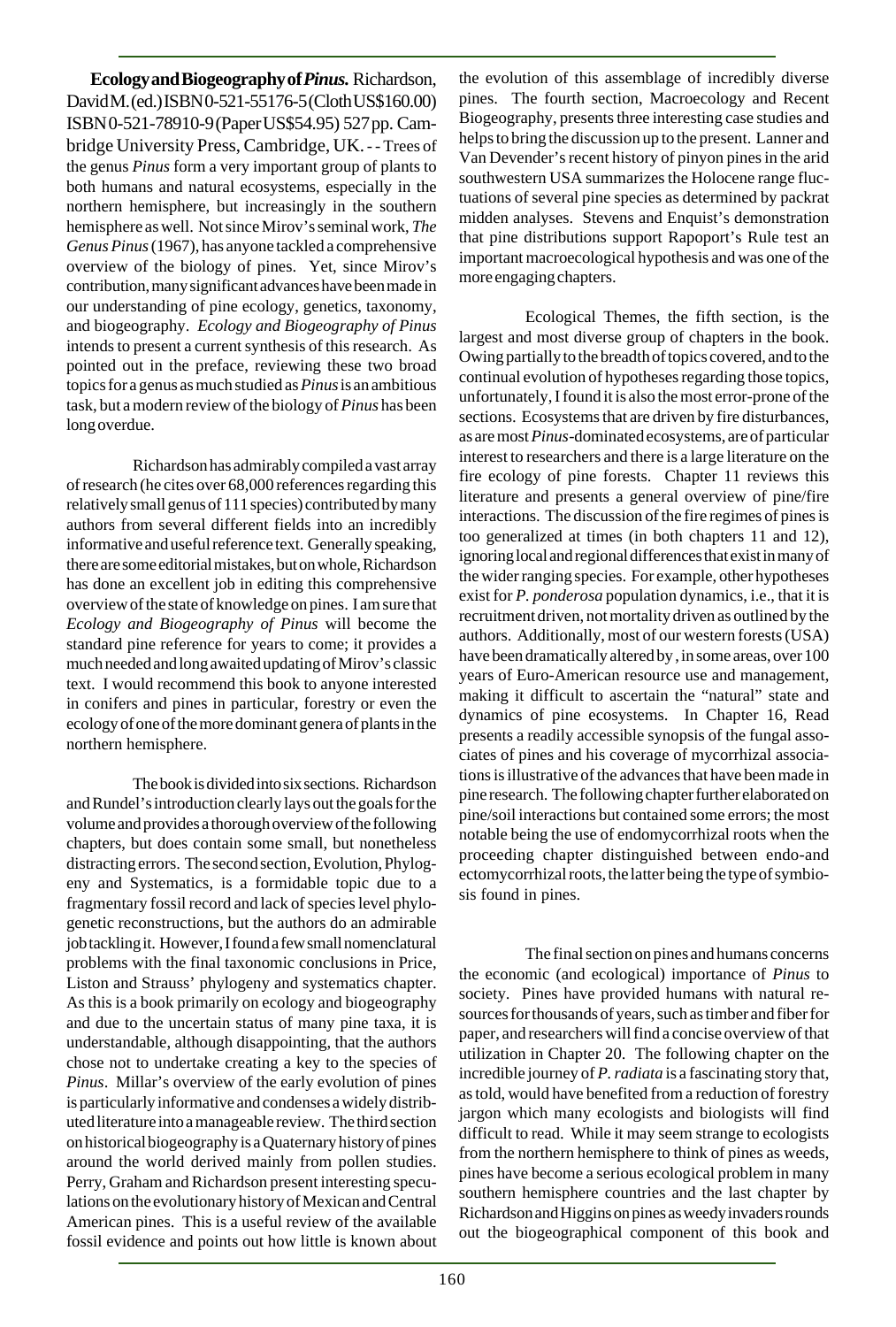complements the discussions of the ecology of natural populations presented earlier.

As with any book of this nature and scope (40 contributing authors!), there are bound to be some editorial errors. A few picture captions needed closer scrutiny and the taxonomy of the chapters was not always consistent with that proposed in Chapter 2. Although I would have liked to have seen a little more rigorous editing, none of these minor errors impact the usefulness or conceptual organization of this book. *Ecology and Biogeography of Pinus* is well illustrated throughout with numerous highquality black and white photographs and figures.

In addition to a general subject index there is a separate "Index of biota and taxa." Non-Pinaceae taxa are further identified by family or other taxonomic designations (as in the case of invertebrates and vertebrates) making this index particularly useful. A glossary defines many of the technical terms used in the text, but unfortunately not all terms used in the text made it into the glossary. Finally, there is an interesting glossary of English common names for pines. For some of the pines from non-English speaking countries, these names seem contrived and not particularly useful.

As with so many scientific books these days, the price of the hardback unfortunately puts this book out of the reach of most students and probably many professionals. Fortunately, it has been released in a more affordable paperback edition – still not inexpensive, especially considering the less durable nature of paperbacks. In fact, I would have liked to have seen a more substantial binding in the hardback version also; libraries may find themselves rebinding this book relatively soon.

*Ecology and Biogeography of Pinus* represents a tremendous effort, not only on David Richardson's part, but also from the contributing authors. It has been over thirty years since anyone has attempted a synthesis of the biology of the genus *Pinus* and Richardson has competently tackled this long overdue task. *Ecology and Biogeography of Pinus* has more than met his goal of providing "an informative overview of the current understanding of the ecology and biogeography of the genus *Pinus*. *Ecology and Biogeography of Pinus* is a definitive single-volume modern resource that I strongly recommend to anyone working with, or interested in, pines and their biology. – James P. Riser II, Department of Biology, University of Colorado at Denver, Denver, CO.

Literature cited:

Mirov, N.T. 1967. *The Genus Pinus*. Ronald Press, New York.

**Invasive Plants of California's Wildlands.** Bossard, C. C., J. M Randall, and M. C. Hoshovsky. 2000. ISBN 0-520-22546-5 (cloth) ISBN 0-520-22547- 3 (paper) 359 pp. University of California Press, Berkeley, CA. – The spread of non-native plants throughout the world has hit nearly epidemic levels. Second only to habitat destruction, biological invasions are a leading cause of loss of biodiversity worldwide. Even relatively pristine parks, preserves, and wildlands are not immune to the threat of invasion.

California, in particular, with its "variable topography, geology, and climate", has become a host for 1,045 non-native plant species, many of which have rapidly spread throughout the state causing severe ecological and economic disaster. *Invasive Plants of California's Wildlands* provides species accounts for 78 non-native plants that are listed by the California Exotic Pest Plant Council (CalEPPC) as Invasive Plants of Greatest Ecological Concern as of 1996.

The book is organized into two sections. In the first section, the reader is provided with a current review of the impacts of non-native plants on wildlands. This review includes the following: (1) the impact of invasive plants on ecosystem processes, such as nutrient cycling, fire and hydrological cycles, and erosion, (2) the displacement of native species by invasive species, (3) the loss of native genotypes through hybridization between native and invasive plants, and (4) the facilitation of invasion of nonnative animals by non-native plants. The authors continue with a discussion of the characters and traits of successful plant invaders and the types of habitats that are most invisible. The authors finish this section with a detailed account of management tools to control invasive plant species, including physical, biological, and chemical control. One strength of this work is the authors' promotion of integrative efforts that use multiple methods, combined with long-term monitoring, to control and eradicate nonnative species from ecosystems.

The second portion of the text consists of species accounts for the 78 non-native plant species listed by CalEPPC. Each species account consists of a description of the focal plant, where to find it in California (both habitat type and region), where it originally spread from, what environmental and economic problems it causes in California, how it reproduces, and how to control it. The species accounts are clear, concise, and provide excellent references for the 78 most problematic non-native plants in California without superfluous technical jargon.

The 78 non-native plant species described represent approx. 26 plant families, include terrestrial and aquatic plants, and consist of trees, shrubs, grasses, and perennial and annual herbs. What struck me after reading the 78 species accounts was the enormous variety of economic and ecological problems these plants are associated with,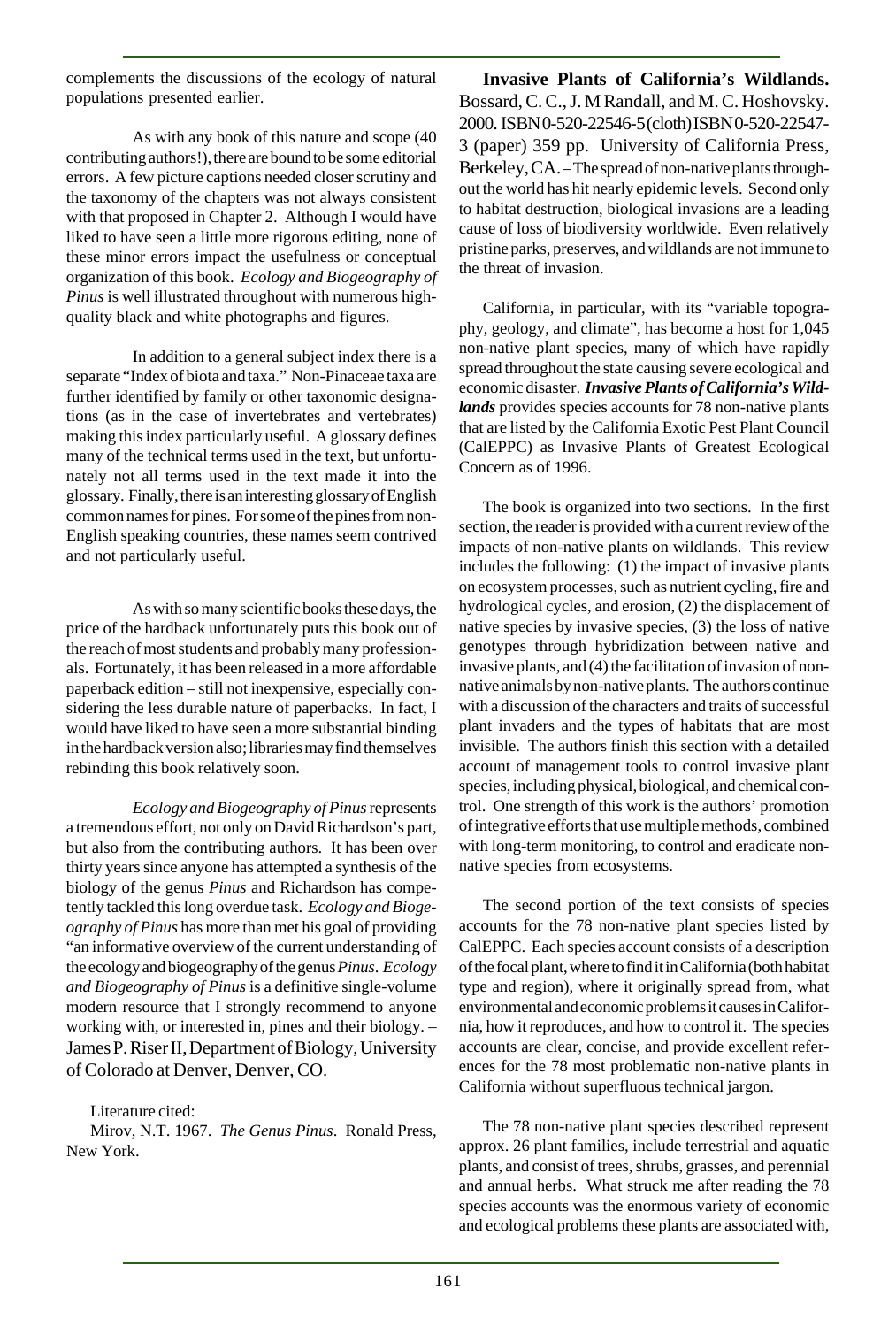most notably, the displacement of native plants and animals and changes in ecosystem processes (i.e., fire regimes, hydrological cycles). In addition, there is striking variation in where the plants spread from (i.e., South America, Asia, Europe, Africa, Australia, New Zealand, and range expansion within California) and the means by which the plants traveled to California. Plants such as *Bromus tectorum* (cheatgrass) were accidentally introduced into California in contaminated grain seed, other species were intentionally introduced as ornamentals in gardens, such as *Delairea odorata* (cape ivy), or as ground cover to stabilize banks, such as *Carpobrotus edulis* (highway iceplant), others have escaped cultivation (i.e., *Digitalis purpurea* (foxglove)), while many aquatic plants were introduced for use in aquaria and water gardens and later escaped cultivation, such as *Myriophyllum aquaticum* (Brazilian water milfoil).

Although the work has many strengths, it also suffers from two major weakness. First, the authors failed to include a concluding chapter that summarizes and synthesizes the species accounts. After reading 78 species accounts, they kind of blend together. Do the species all share some common characters or reproductive strategies? Or do all of the species have distinct characters? Was there one common control method that worked for all species? The reader is left to make tables and tally up how many species reproduce vegetatively, how many species are toxic to cattle, etc. Second, the book does not have an index. Therefore, it is impossible to search the book based on keywords.

Despite these two minor weaknesses, the strength of the book clearly lies in the descriptions of the species and where they are found. These descriptions will help readers recognize invasive plants in their counties, towns, and even in their own back yards. And hopefully the detailed control methods listed for each invasive species will empower land owners and managers to take action against invasive plants. This book is meant for anyone – students, researchers, land managers, lay persons. In addition, many of the species listed, such as *Cirsium arvense* (Canada thistle) and *Euphorbia esula* (leafy spurge), are not only problems in California but are also problems in other US states and in other countries. Therefore, this book is meant for a broader readership than just Californians. As invasive plants continue to make a lasting impression on the California landscape, this text is a much-needed reference for anyone who enjoys the wildlands of California and North America, academic or otherwise. - Rebecca Irwin, Institute of Ecology, Ecology Building, University of Georgia, Athens, GA 30602



**The Tropical Deciduous Forest of Alamos: Biodiversity of a Threatened Ecosystem in Mexico**. Robichaux, Robert H. and David A.Yetman. 2000. (Cloth US \$50.00) 260 pp. The University of Arizona Press, 355 Euclid Ave, Suite 103, Tucson, AZ 85719. - Readers of the recent update (or the original) of Howard Scott Gentry's *Rio Mayo Plants* and/or David Yetman's *Scattered Round Stones*, will find this book enthralling and indispensable. For such readers this book is a new box of bright tiles, which will enhance our colorful mosaic panorama of the ecology of Sonora. For those with no particular prior interest in Sonora this is currently the definitive English description of Mexico's Tropical Deciduous Forest (TDF).

This slender book contains an enormous amount of information about this little known ecosystem. This delineation of the TDF, its people and flora move south of Gentry's Rio Mayo almost to the border of Sinaloa. It contains excellent plant, amphibian, reptile, mammal and bird lists. The references at the ends of the chapters are a comprehensive list of the literature on Sonoran ecology and ethnology.

Chapter 1, Introduction and Prospect describes paradise. Then introduces a "simple case history" that leads the reader inexorably into the reasons why this unique ecosystem is being rapidly destroyed. The serpents in Alamos' Eden are narcotraficantes and absentee cattle lords. The former bring the lawlessness associated with the trade. The cattle lords clear huge areas of forest and plant alien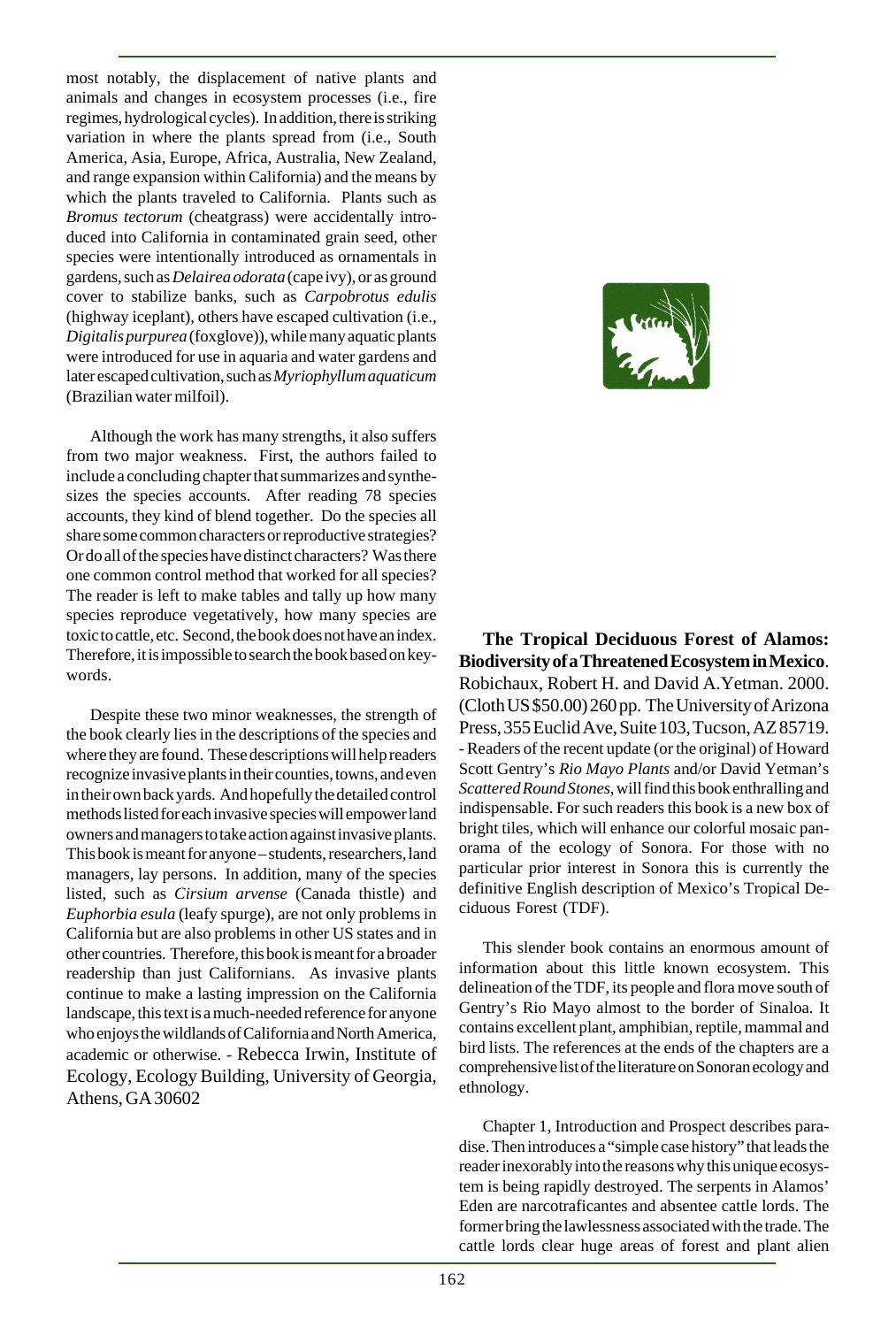buffelgrass (Pennisetum ciliare). Wherever this South African import is planted it destroys the native flora and makes restoration of the original flora almost impossible. Readers of David Yetman's other books on Sonora will add yet more torn pages to their memento mori of a world utterly passing away. Hope for this particular area lies in the fact that part of it is a Wildlife Refuge. (However the funding for such refuges is usually quite meager.)

Chapter 2, Structure and Functioning of Tropical Deciduous Forest in Western Mexico, is a concise and thorough introduction to this little known ecosystem. The Sonoran TDF is its most northern extension. The TDF of Chamela, Jalisco (about the same latitude as Mexico City) is pristine and well studied. Data from Chamela is used for this chapter and when data is available for Alamos it is compared with that from Chamela.

Chapter 3, Vegetation, Flora and the Seasons of the Río Cuchujaqui, describes a whole ecosystem in sixty pages. For botanists this is the heart of the book. Long winter evenings can be spent comparing the plant list of the Rio Cuchujaqui at the end of the chapter with Gentry's Rio Mayo plants. A bit more geological and edaphic information might have helped those who have not read "Rio Mayo Plants." This is elegant descriptive prose.

Chapter 4, Monte Mohino, Mayo People and Trees in Southern Sonora, brings vividly to life the people and their relationship to their trees. There seem to be few trees for which they found no use. This interesting material is somewhat disorganized. The alternation in the text between Scientific and Common Names is confusing but each of the isolated common names can be found in the Index and reattached to the Scientific. The "Appendix of Ethnobotanically Useful Trees and Columnar Cacti of the Mayo Region" organizes the material under Scientific Names but Spanish names are not marked (S) while Mayo names are marked (M). If the Spanish name is the same as the Mayo name this is not noted, just omitted. There is another "Appendix of Trees of the Mayo Region by Scientific, Mayo and Spanish Names," so it is possible to ascertain from this list whether the Spanish and Mayo names are identical. Common names are important for those doing research in the area but the Scientific Names are more familiar to English speaking readers. Most of these Genera are familiar to those with knowledge of the more northern flora of Sonora.

Chapter 5, Crop Diversity Among Indigenous Farming Cultures in the TDF, records the careful selection over many years, of crops for particular areas. The "Conclusions" suggest that support and preservation of the lifestyles of traditional agriculturists is as compelling as the need for wilderness protection. But buffel grass continues to enshroud the land.

Chapter 6, Amphibians and Reptiles of the Sierra de Alamos with an appendix on Mammals. These lists contain Scientific, English and Spanish Common Names. Collection of this information began in the 30?s so this list should be almost definitive, though the authors consider it a work in progress.

Chapter 7, Birds of the Tropical Deciduous Forest of the Alamos, Sonora, Area . Sonora has a very rich avifauna and the TDF certainly contains a large number of birds. The breeding ranges in the Appendix 7.2 indicate that the area birds have both far north and far south ranges. Buffelgrass cannot be helpful to their survival.

For those who have no familiarity with Sonora's flora this is an excellent introduction. For those who have serious interests in the area it is an absolute necessity. - Sarah Delle Hultmark hultmark@btc-bci.com

**Advances in Chickpea Science.** Maiti, R. and P. Wesche-Ebeling, editors. 2001. ISBN 1-57808-156-4 (Hardbound \$92.00) 360+xx. Science Publishers, Inc., Post Office Box 699, Enfield, New Hampshire 03748.- Most Americans know chickpeas, *Cicer arietinum*, as the garbanzo beans from salad bars or from *houmos*, a popular dip made from chickpeas and sesame paste. But in the Middle East and India, chickpeas are more than an accouterment to a meal, they are an important source of protein.

According to the editors, the book is to be " . . . a teaching guide as well as a tool to provide information and motivation to students and researchers." We are told that most of the scientific information and illustrations were obtained by the senior editor during a sabbatical stay at ICRISAT (The International Crops Research Institute for the Semi\_Arid Tropics). There are ten contributors, nine are from Mexico, and one is from Australia.

The book covers most aspects of the crop's biology including seeds and germination; productivity; mineral nutrition and root biology; nitrogen fixation; climatic factors; food quality; diseases; breeding; and biotechnology. A vast amount of literature has been examined and results summarized.

Some of the pages (at least in my copy) are smudged; many of the figures are not clear. Most of the images were downloaded from the ICRISAT web site and are of unacceptable quality.

Advances in Chickpea Science will be of interest to agronomists and food scientists. The high price of the book will certainly limit its value in developing countries which are the biggest producers of the crop. - Lytton John Musselman, Department of Biological Sciences, Old Dominion University, Norfolk, Virginia 23529-0266.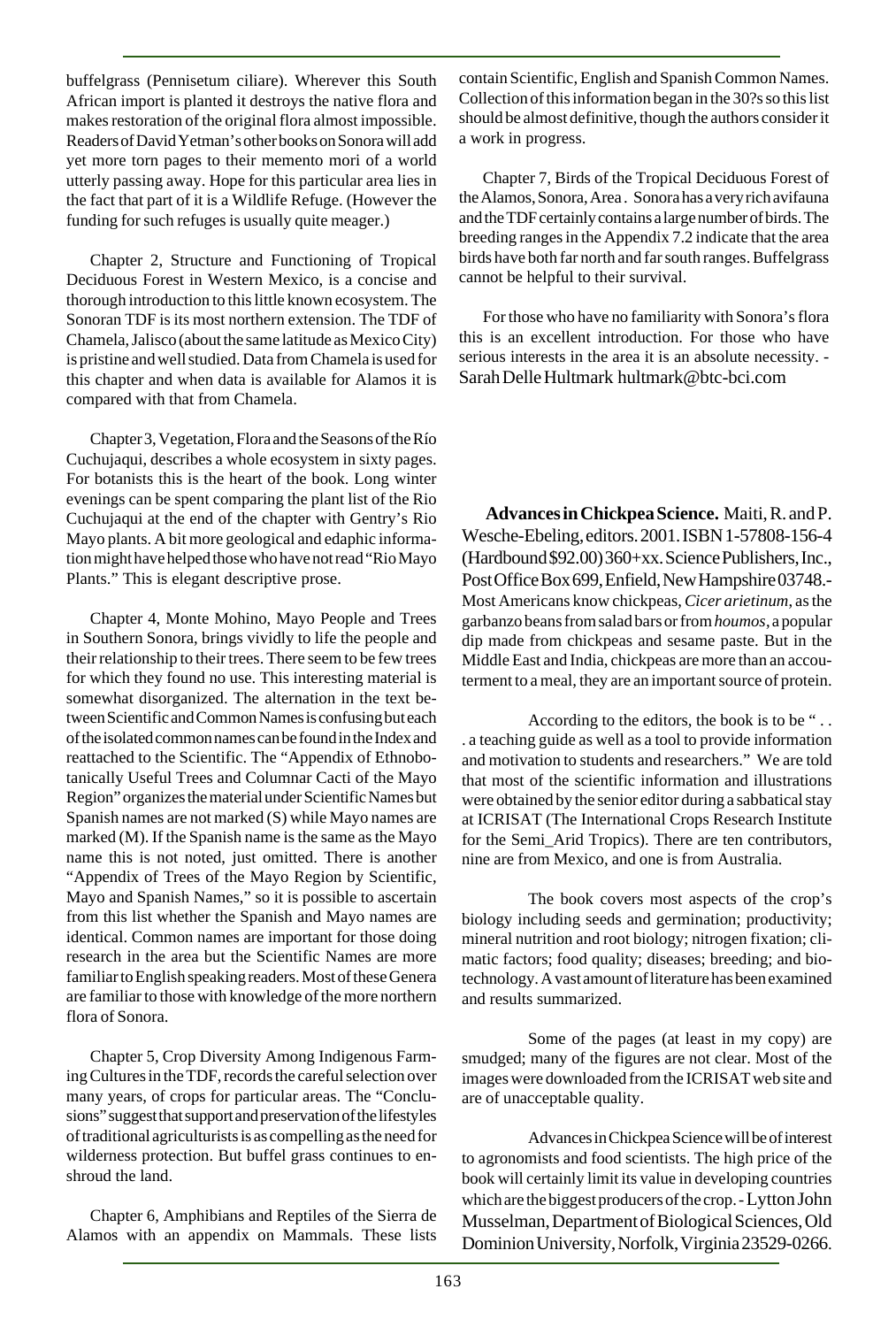**African Traditional Medicine: A Dictionary of Plant Use and Applications**. Neuwinger, H.D. 2000. ISBN 3-88763-086-6 (Cloth DM 198) 589 pp. Medpharm GmbH Scientific Publishers, Birkenwaldstrasse 44, 70191 Stuttgart, Germany. - Indigenous and local peoples, especially in Africa, hold significant levels of knowledge about their lands and resources, little known to the rest of the world. African Traditional Medicine is a compendium that bears a comprehensive and magnificent witness to the perspectives of traditional people about healing practices with plants.

 The author asserts, in the first sentence of his introduction, that this book is purely a reference book. Plants are arranged alphabetically by their scientific names. All the important medicinal plants and most of those of only local use or minor importance are included. However, information about active principles has been consistently omitted: that is not the purpose of this book.

 This dictionary, the first of its kind, seems to be reasonably inclusive, as far as the number of species covered. The sources consulted to prepare this compilation are primarily scientific journal entries and monographs. The literature cited draws upon most of the standard reference works. Neuwinger points out that many of the written texts he cites exist in limited editions and are difficult to find outside Africa. He commended, particularly, the excellent research of Adjanohoun, Aké Assi and their collaborators on indigenous plants in the French-speaking countries of West Africa. Published sources are supplemented occasionally, but not consistently, with information from herbarium labels.

 Neuwinger conceived of this reference work mainly for scientists working the fields of phytochemistry and pharmaceutical chemistry, searching for medicinally active plants for further research. It will certainly be of interest to botanists, anthropologists and ethnobotanists.

 Inevitably any work of this magnitude will have small flaws. Several citations within a botanical entry are missing from the list of references. It would be helpful to add volume and page numbers to each author's name in the body of the text, to assist the reader to retrieve the citation. As it stands now, the author's name alone is given, while the References sometimes cite multiple entries, and the user cannot distinguish the correct one without checking each record. This can be a serious problem especially in the event that a user wants to request a citation by interlibrary loan, if the sources are not available locally.

 At current exchange rate of \$1=2.27 DM, the price of the book seems quite reasonable. It is well bound for long-term use, and has a comfortable size. Bound separately, there is a supplemental pamphlet called

African Traditional Medicine: Search System for Diseases, wherein one can search for disease conditions listed alphabetically, from abdominal pain and abortifacient, to yaws and yellow fever. - Dorothea Bedigian, Department of Biology, Washington University, St. Louis, MO.



**The Illustrated Rhododendron**. Halliday, Pat. 2001. ISBN 0-88192-510-1. (cloth \$US 69.95). 268pp. Timber Press, 133 SW Second Avenue, Suite 450, Portland, Oregon 97204. — As a somewhat bedraggled graduate student in cryptogamic botany I used to relax by sneaking into the stacks at the Botany Library at Harvard and pore over the luscious illustrations in Curtis's Botanical Magazine. The dusty bindings of its volumes belied the balm of the illustrations within. The composition and color of the drawings brought life onto the old pages of the Magazine, there in the dark of Divinity Avenue. The illustrations were truly inspiring, and while I was working on my dissertation they breathed more than a little life into me. Pat Halliday, a veteran of some 40 years at Kew Gardens in London, has chosen over 120 plates from the Botanical Magazine for this book. They represent her choice of the most attractive illustrations of Rhododendron in the collection. One may infer from the pleasure they broadcast that our author spent more than an hour or two herself, luxuriating among the stacks at Kew.

Now, rhododendrons are something of a matter of taste. Here in New England, at least among cultivated varieties, some people consider rhododendrons to be overachievers, trying too hard to produce a bit of beauty from the rocky, acidic soil. I barely gave them a second look myself until Peter Stevens once showed us the strings of pollen he coaxed out of ready anthers, a gift that I passed on to my own botany students. Earlier this year in a hospital room in Canberra, Australia, a colleague of ours, Heinar Streimann, also a cryptogamist, lay on his deathbed. A friend had brought him a rhododendron cutting from his glasshouse, a species from the Highlands of Papua New Guinea that Heinar and Peter might have brushed against in the course of their prodigious fieldwork there. The subtle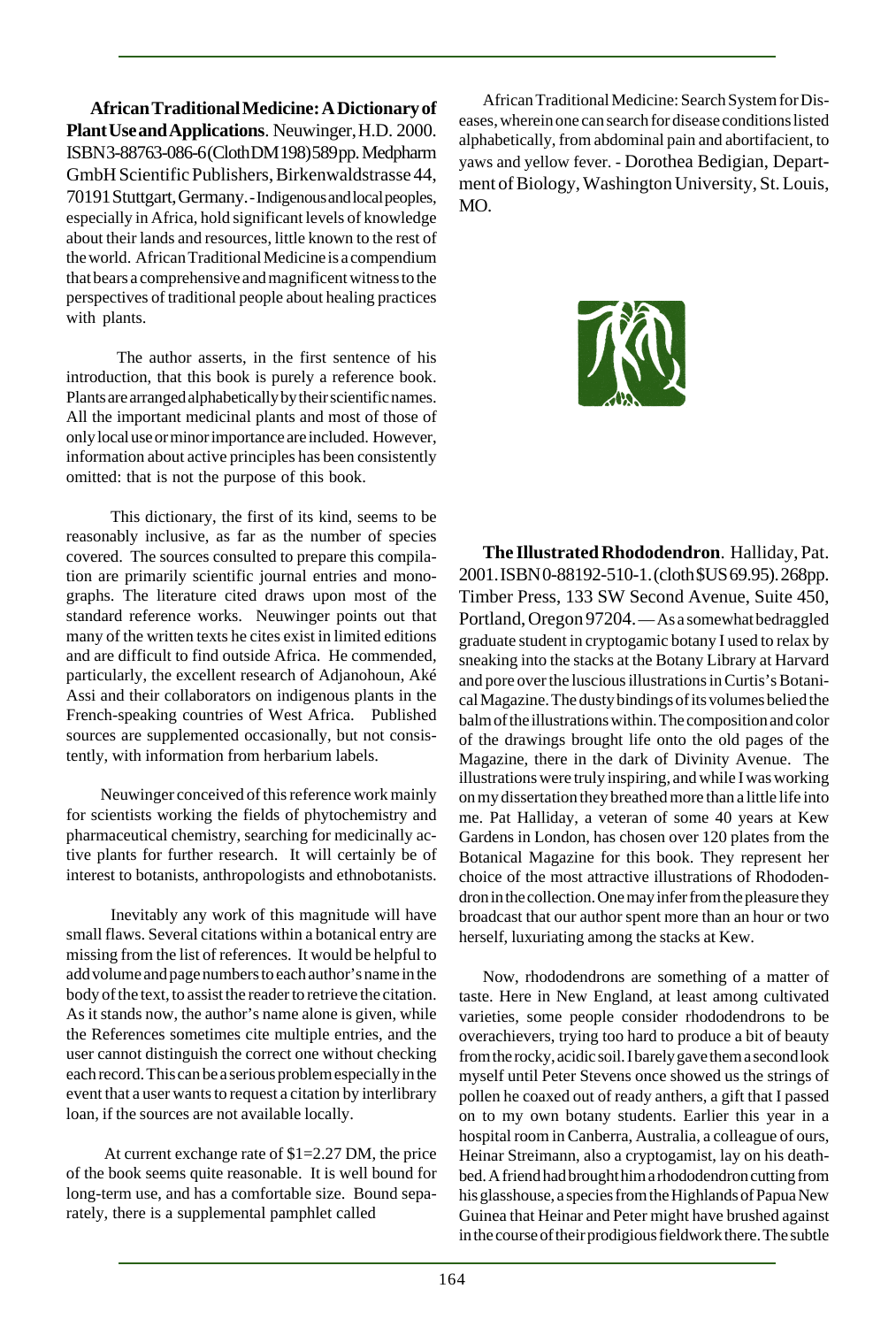change in the light and the gentle scent that the cutting brought to the room were almost palpable. It gave us visitors, as well as our dying friend a welcome bit of refreshment. The illustrations Pat Halliday has included in this volume accomplish much the same thing. They take us to a world a bit less hurried, a bit less worried, and a good deal more sensuous than our own vale of tears. My favorites are the many illustrations by Walter Hood Fitch, active in the mid nineteenth century, who managed to capture each splendid shadow in his delicately sketched paintings. But if we are tempted to dismiss them as rushed sketches we must ask, how else to render the evanescent inflorescences before their beauty fades? Fitch's prints balance the floral morphology and the disposition of each angle with the ethereal color of the species. His work is sublime.

Halliday's comments introduce the species, discussing the aesthetics, the taxonomic history, and cultural requirements of each. The illustrations are accompanied by a short description with distribution and habitat notes that give the book just the scientific panache that we expect from Timber Press. There is a short but useful glossary, an appendix of the Rhododendron species that have appeared in Curtis's Botanical Magazine from 1787 to the present, and a brief bibliography that will send interested readers to the stacks themselves. Clearly, the volume at hand goes beyond the author's stated goal of providing just a book of "pretty pictures." While it hardly pretends to fulfill the role of a monograph, there is little doubt that thisbook will bring pleasure to whoever peruses it. I was lucky to get it for review. I recommend The Illustrated Rhododendron for giving or for reference. —Samuel Hammer, College of General Studies, Boston University, 871 Commonwealth Avenue, Boston, MA 02215. cladonia@bu.edu.



**Medicinal Plants of the World: Chemical Constituents, Traditional and Modern Medicinal Uses**. Volume 2. Ross, Ivan A. 2001. ISBN 0-89603-877-7. Humana Press, Totowa, New Jersey. 487 pp. - I won't deny it - - plant secondary chemicals intrigue me. Aspects of biochemical production, their medicinal or poisonous potential, and their ability to keep bacteria, fungi, herbivores and even other plants at bay all fascinate me. Given this viewpoint, we're on to the main question of all book reviews - - what does the book cover?

From an ethnobotanical perspective, the book is priceless. Medicinal Plants of the World covers information about 24 specific plants in a straightforward fashion. Each chapter covers one plant and is referenced from a wide range of chemical and biological journals - - many which you couldn't find even in big libraries. Each chapter includes the common plant names in places like the USA, and its name in up to 60 other exotic locales like Guinea, Tanzania, South Africa, India, Surinam, etc. From these places, the author includes information on published traditional medicinal uses. Ross's method of information delivery - - alphabetical lists prevail throughout - - makes it easy to scan the traditional use information and identify potential research questions. For example, *Anacardium occidentale* leaves are used in a tea to treat diabetes in Brazil, Jamaica and Thailand. Ross also includes a taxonomic plant description, the origin and distribution of the plant, and a listing of all the identified chemical constituents. Finally, each chapter has a list of the plant's published pharmacological activities, including known toxicity assessments. Sections covering these activities are well defined, so if you are interested in the ability of *Vitex agnus-castus* (chaste tree) to promote fertility or the antiviral activity of *Azadirachta indica* (Neem), you can find it quickly.

The 24 plant species include some we think of as dietary and not medicinal - - although it's now obvious that other cultures have a completely different viewpoint about them! Some of these plants include *Anacardium occidentale* (cashew), *Ananas comosus* (pineapple), *Lycopersicon esculentum* (tomato) and *Musa sapientum* (banana). Other inclusions are both dietary and beneficial, like *Allium cepa* (onion), or are used as spices, like *Myristica fragrans* (nutmeg and mace) and *Laurus nobilus* (bay tree).

Some other chapters cover plants that are locally considered herbal medicines, like *Echinacea angustifolia, Ephedra sinica, Eucalyptus globulus, Ginkgo biloba, Glycyrrhiza glabra* (licorice root), *Hypericum perforatum, Matricaria chamomilla*, and *Tanacetum parthenium*. Some discuss plants that exhibit both medicinal and poisonous properties, like *Ricinus communis*. Still other chapters include exotic plants, some which have no common name in the United States (e.g. *Morinda citrifolia* and *Tribulus terrestris*).

Would it make a good course textbook? No. Its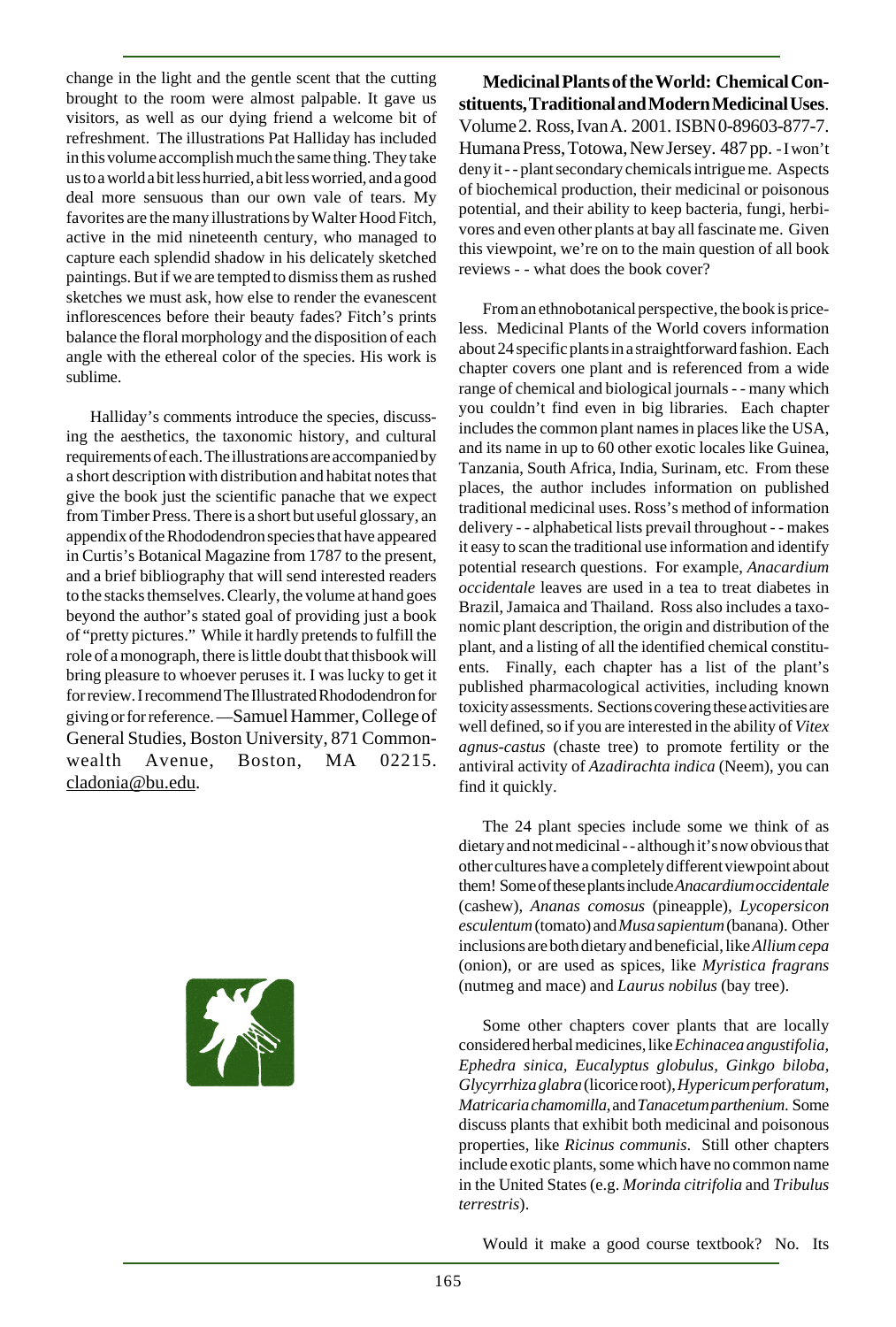encyclopedic nature does not refer to any evolutionary theories (e.g., why plants make these compounds), ethnobotanical methods or biological principles (e.g., what increases chemical production). However, I feel the book will be a welcome addition to college libraries, or personal collections of anyone interested in ethnobotany, natural compound chemistry, pharmacognosy, food science, medical botany, or economic botany. Would I like it on my shelf? Most definitely. Ross's book is a great reference and information source on these plant species, and I fully intend to find the first volume. - Michelle A. Briggs, Lycoming College, Willaimsport, PA. 17701.



**Mistletoe: The Genus** *Viscum.* Büssing, Arndt. 2000. ISBN 90-5823-092-9 (Cloth US\$105.00) 265 pp. Harwood Academic Publishers, Amsteldijk 166, 1st Floor, 1079 LH Amsterdam, The Netherlands. - Mistletoe the Genus Viscum, forms the sixteenth volume in the series Medicinal and Aromatic Plants Industrial Profiles from Harwood Academic Publishers. A collection of fifteen articles by a variety of authors, this work informs the reader about a range of aspects of the cultivation and use of mistletoe, perhaps best known from the European species Viscum album, with a strong emphasis on medical uses.

Mistletoes, broadly considered, come from the two related families of the Santalales, Loranthaceae and Viscaceae, many of which are hemiparasitic, deriving some nutrients from host plants while also photosynthesizing. At least a few members of the Viscaceae are widely known

for their use in Christmas decorations or for their older association with European druids. Nevertheless, species in these families also come from North and South America, Africa, Asia, and Australia.

The first chapter serves as an introduction to these plants, followed by chapters which consider the mistletoes of various regions from Africa on one hand to Korea and other parts of East Asia on another. After the fifth chapter, a collection of chapters consider sensible topics such as cultivation of mistletoes and their hosts for commercial purposes, the chemical constituents of mistletoes, and medical uses both from modern allopathic studies and from more traditional ethnobotanical sources. The various active ingredients from lectins to viscotoxins receive coverage. These chapters are somewhat uneven e.g. covering all of the cultivation of mistletoes in one chapter while devoting another entire chapter just to differences in the activities of natural and recombinant mistletoe lectins. Also annoying is the inconsistent terminology used throughout for the partially parasitic nature of misteltoes, including "semiparasitic" and "half-parasitic" along with the more common and more accepted "hemiparasitic."

This work could have been much better if its focus was clearer. The review of all mistletoes devolves to a concentration mostly on Viscum album from Europe. Clearly the book was meant to focus on this species, which the authors note to be used in commercial medicinal preparations mostly in Germany, Switzerland, and Austria. True, this species may be the one best known in the literature and about which more may be found outside ethnobotanical work. However, more illustrations of other mistletoes and consideration of their potential, or a recasting of the title of the volume and of the introductory chapter, would have been more appropriate. Since Viscum is a member of the Viscaceae and is the subject of most chapters, the mistletoes of the Loranthaceae, such as the tree-form hemiparasictic Australian genus Nuytsia, receive light treatment.

Though a number of typographic errors and other minor errors can be found throughout Mistletoes the Genus Viscum, Chapter 3 notably is not well written, particularly because of the choppy style, with abruptly introduced factual information.

This work will be of interest to those working on ethnobotany and with lectins, as well as college and university libraries. Some of the introductory material and selected chapters would make appropriate readings in some courses, though not introductory courses unless a single article were presented. – Douglas Darnowski, Washington College,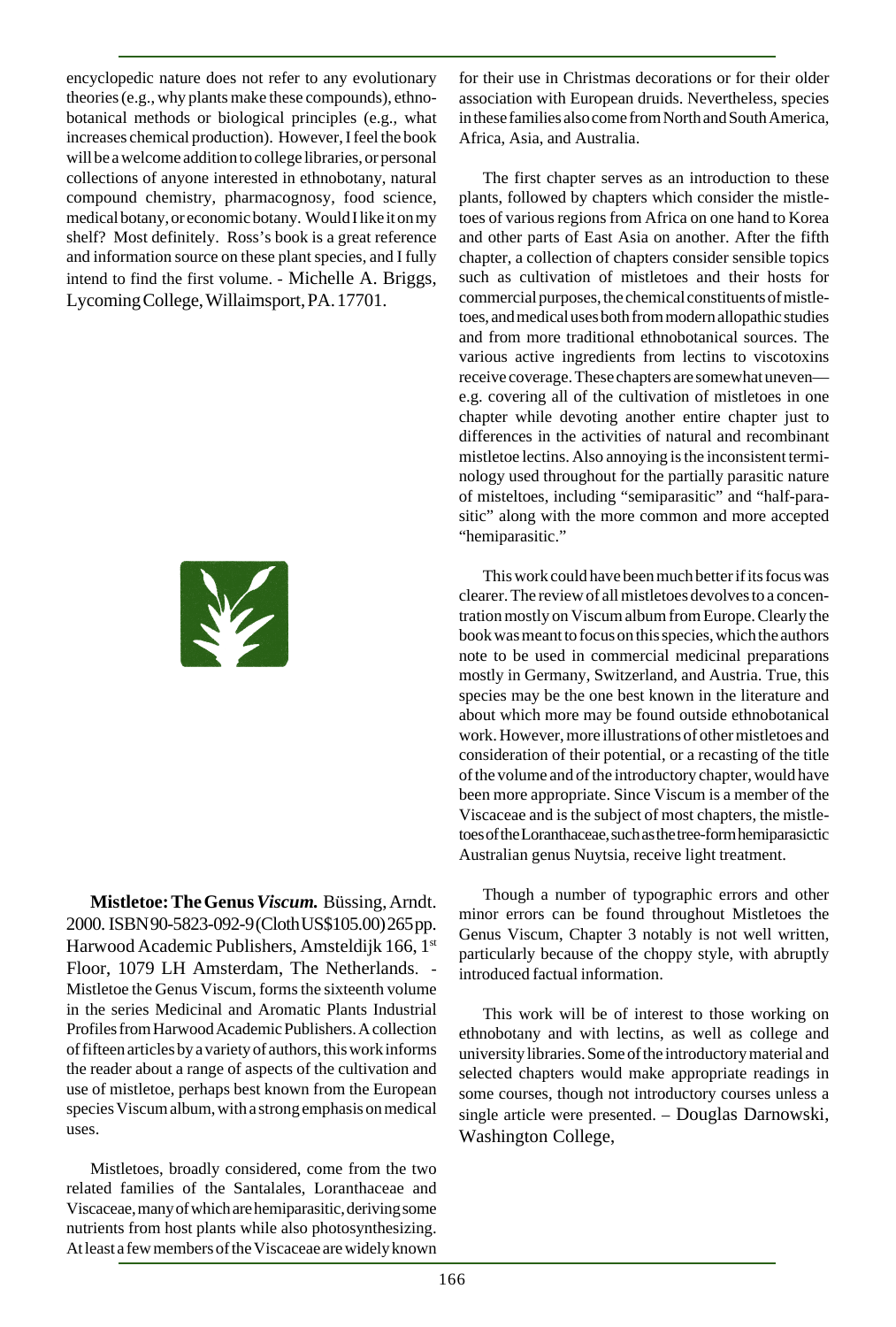**Linnaeus: Nature and Nation**. Koerner, Lisbet . 2001; Harvard Univ. Press; ISBN: 0674005651 (Paperback \$19.95) - Carl Linnaeus (1707-1778) was an important Swedish scientist who is a hero to most botanists. As an example, during my time as post-doctoral associate at Ohio State University in the late 1980's, I noticed that one botany faculty member was known to dress like Linnaeus during college football games!

Of course, Linnaeus is most famous for his creation of the binomial system and his publication of *Species Plantarum* in 1753. He was a naturalist and taxonomist who also authored many other works including *Systema Naturae* (1735) and *Flora Lapponica* (1737). In addition to his career as a botanist, Linnaeus received a medical degree from Holland. Back in Sweden as a medical doctor, Linnaeus first specialized in treating syphilis, which apparently introduced him to a wealthy aristocratic clientele. His initial faculty appointment was as a Professor of Medicine at Uppsala University in Sweden in 1941, but a year later, the position was changed to one for a Chair in Botany.

While it provides the basic facts of Linnaeus' life, this book was written as a scholarly biography by a science historian. For this reason, I think that the book will be difficult and tedious for most botanists to read because of the disciplinary jargon throughout the book. As an example of such a passage, the author, in discussing how Linnaeus applied his ideas toward economics writes (on p. 97): "More often, like the German cameralists in their uncompromising moments, Linnaeus felt that states should be autarkies, withdrawing altogether from the commercial bonds tying them to peoples and places not politically subjugated to them." Such sentences are typical of the book.

Nevertheless, if one is really interested in Carl Linnaeus, there are many interesting events discussed in the book. Linnaeus was notorious for sending his students on farflung collecting trips throughout the world, and about half of them died during their journeys. Thus, the author discusses the complex, intricate relationship between Linnaeus and his students. There also is an interesting chapter on how Linnaeus was deeply affected by his field travels in Lappland both in his scientific and economic thinking.

The author mentions many unsavory details about Linnaeus' life ranging from anonymously writing favorable reviews of his own books to attempting to swindle a scientific society by doubling his expenses for field work. The book includes several appendices, one of which is an elaborate chronology of the protagonist's life, and extensive scholarly footnotes. Despite the above caveats, I would recommend this book for those botanists who want a better understanding of forces that shaped the intellectual life of one of the most influential scientists in our field. The book also is recommended for acquisition by all university libraries.- John Z. Kiss, Department of Botany,

**Fungal Conservation.** Moore, M., M. M. Nauta, S. E. Evans, and M. Rotheroe, eds. 2001. ISBN 0 521 80363 2 (cloth \$US 95). 262pp. Cambridge University Press, 40 West 20th Street, New York, NY 10011-4211. — I looked forward to the publication of Fungal Conservation, hoping for a book that would address in part the critical shortage of biodiversity literature that has come to characterize mycology. Perhaps that unfortunate shortage is nowhere better represented than in this limited collection of papers. Biodiversity, which should be the focus of any conservation question, is treated explicitly in only one paper. The focus of that paper is an explanation of a nationwide biodiversity plan in the United Kingdom, which includes only a handful of fungal species. The paper is characteristic of this volume.

 In general, relatively few taxa are covered in the book. Further, the essays predominantly outline perceived issues of fungal conservation in the developed world, effectively ignoring most of the biosphere. Europe, and to a much lesser extent North America, are given the major voice in this collection. A multi-authored paper by a group of forest managers and mycologists (Molina et al.) from Corvallis, Oregon is probably the strongest work of the bunch. It lays out a wide set of conservation problems and attempts to construct broad-ranging strategies for solving them. The Corvallis group addresses questions of community ecology, population biology, and biodiversity management.

 The authors draw on a growing body of theoretical and practical work surrounding management issues and apply them to fungal problems. Not surprisingly, the task is monumental, given the vastness and diversity of the forests of western North America. For all the exploration that has occurred over the past century or so, these forests are probably still poorly circumscribed from a fungal biodiversity perspective. Yet a holistic approach of the sort Molina et al. have employed is essential if we are to understand and learn to creatively manage the diverse fungal world. Other than their chapter, the contributions in this volume are mostly concerned with relatively tiny ecosystems in less than a dozen European countries. One asks why the country-by-country approach was taken, as the result is too often an alphabet-soup recounting of national conservation strategies and bureaucracies. Some attempts to address global problems are included in an introductory essay, but these consist of little more than cursory comments, most of which are covered in various chapters.

It may be indicative of the current international state of affairs that the developing world is severely underrepresented in this volume, with the notable exceptions are Cuba and Kenya. There is also a short contribution on genetic strains of edible fungi in China. Was this appropriate for inclusion in a volume on fungal conservation? A further problem is that the bulk of the text in this book is devoted to macrofungi. Of these, fleshy basidi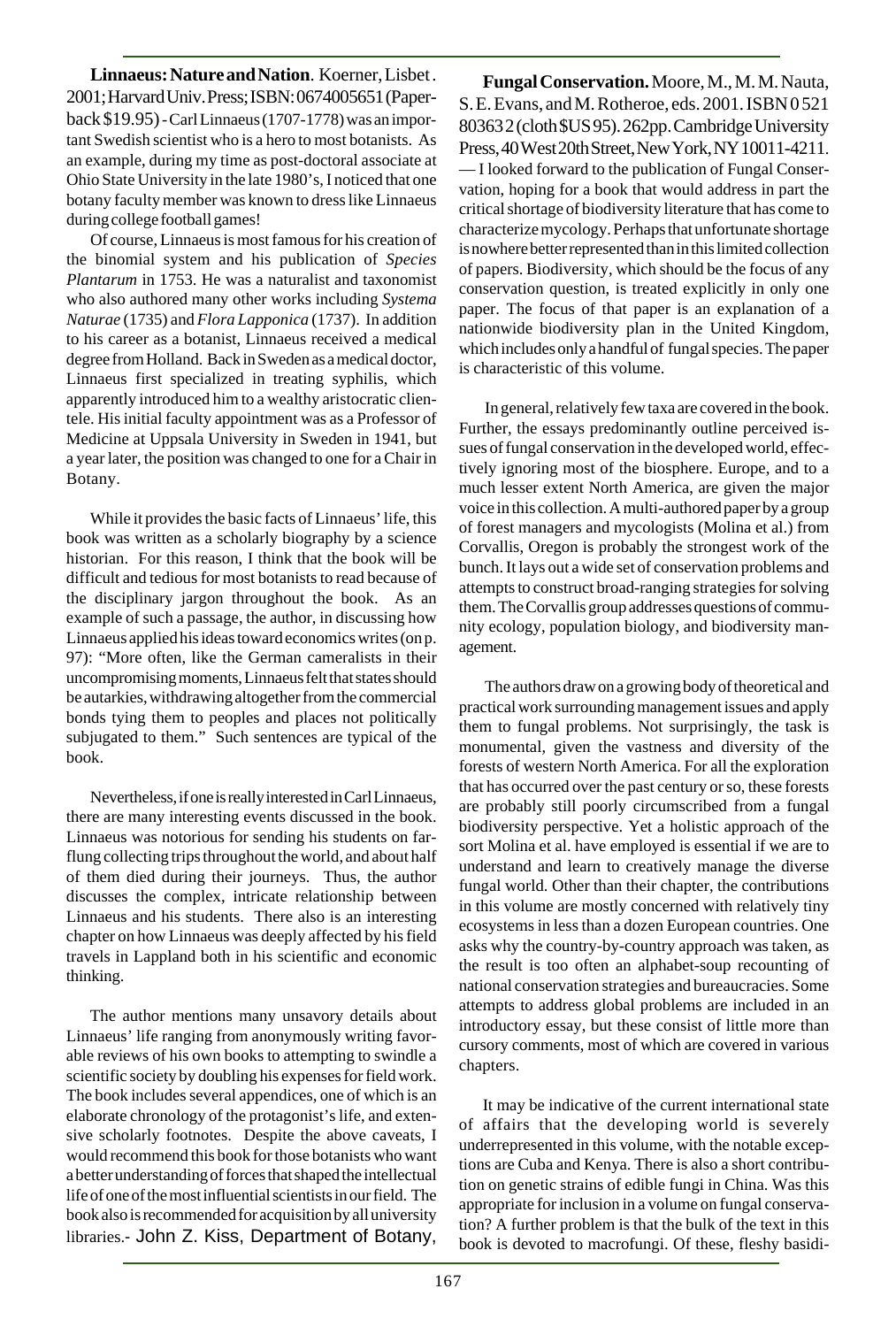omycetes are given most of the attention. Microfungi, which are less well circumscribed, are predictably given less play. Lichens, which make up a large percentage of the ascomycetes, are barely mentioned at all. This is a fatal oversight in my opinion, given the central role that lichenized fungi have played as indicators of environmental health over the past several decades.

To an extent, the summary of fungal conservation work in this book reflects the condition of mycology. Fungal biodiversity and fungal biology are both poorly understood. Yet these disciplines are central to any terrestrial conservation program. Conservation efforts perforce depend upon a vibrant taxonomic community in order to provide an approximate reflection of the species that are 'out there.' But for better or worse, fungal alpha taxonomy has taken a back seat to investigations into phylogenetic questions. Phylogeny is of interest within an evolutionary framework. It may also elucidate monophyletic groups, leading to more reliable classification systems. But phylogenetic studies and their attendant focus on molecular evidence tend to take the focus off of species-level work 'on the ground.' Conservation efforts require a more complete understanding of the diverse species and lifestyles that make up the fungi, but right now the funding is going to other kinds of studies. Ultimately, efforts like those discussed in this book show the potential long-range limitations of this approach. Fungal Conservation is a book that describes management plans and practice involving relatively few fungi in relatively few places, mostly in the developed world. It reflects an incomplete approach to fungal diversity and its role in the biosphere.— Samuel Hammer, College of General Studies, Boston University, 871 Commonwealth Avenue, Boston, MA 02215.

# T

**Lichens.** Purvis, William. 2000. ISBN 1-56098- 879-7 (Paper \$US14.95) 112 pp. Smithsonian Institution Press, 750 Ninth Street NW Suite 4300, Washington, DC 20560 - A book that makes lichens accessible to a general audience is a notable accomplishment, and this work is the perfect compliment to recent, technical publications such as Brodo et al.'s Lichens of North America (2001) and Gilbert's Lichens (2000). Purvis is the principle author of The Lichen Flora of Great Britain and Ireland (1992); indeed, the British have a long tradition of lichenology, and a broad knowledge of their lichen flora. Who better to put lichens in the public eye? This book does exactly that: it is an appealing, generously illustrated, and concise (only 112pp.) introduction to these often-overlooked but fascinating organisms.

 I was preparing a lichen lecture for a basic biology class while reading this book, and it was a great help in organizing my presentation. The first ten pages explain what a lichen is, and present important facts about their component fungal and photosynthetic symbionts. They explain that a lichen has a unique, highly-organized thallus that is completely different from that of the individual (cultured) symbionts. This helps differentiate these obligate symbioses from more casual fungal/algal associations (such endophytic fungi growing in seaweeds) or disease situations. The chapter on lichen biodiversity is good; Purvis organizes this section by "fruiting body", providing appealing illustrations of "mushroom lichens" (lichens formed by basidiomycetes), "pin lichens" (bearing maezidia), and "flask lichens" (bearing pseudothecia). This is a better, more natural approach to diversity than the typical explanation of foliose, fruticose, and crustose forms that is found in most lichen texts. It is strange, however, that these latter three terms are avoided throughout the book; at least a brief discussion of them should have been attempted if the reader is to ever (hopefully, eventually) use identification keys.

 The remainder of the book covers lichen ecology, with chapters on lichens in forests, lichens in extreme environments, and biomonitoring. The discussion of lichens in southern rain forests is very good; this habitat

is hardly ever considered in other general lichen books. And it is refreshing to see Pacific Northwest lichen biomonitoring projects getting their due-most treatments of lichen biomonitoring only discuss Europe (which is where lichen biomonitoring originated). Perhaps the best thing about these chapters is their story-telling style: lessons in lichen ecology are presented using examples. In a section on arctic tundra lichens, for instance, the dominance of reindeer lichens in such areas is punctuated with the story of the 1986 Chernobyl accident, and how these lichens, by virtue of their ability to concentrate airborne pollutants, poisoned the native people there via reindeer, which feed upon these lichens. Another strong point here is that Purvis generously extols the virtues of herbaria for lichen ecology work: historical specimens make a good base-line for measuring pollution levels in cities, and for monitoring amounts of ozone depletion in the skies over Antarctica.

 There are a very few problems with this book that bear mentioning. Although the illustrations and photographs are the most appealing things about the book, too many of them (as well as examples used in the text) seem to feature Xanthoria parietina, the common, maritime, orange lichen which graces the cover. In addition, a very few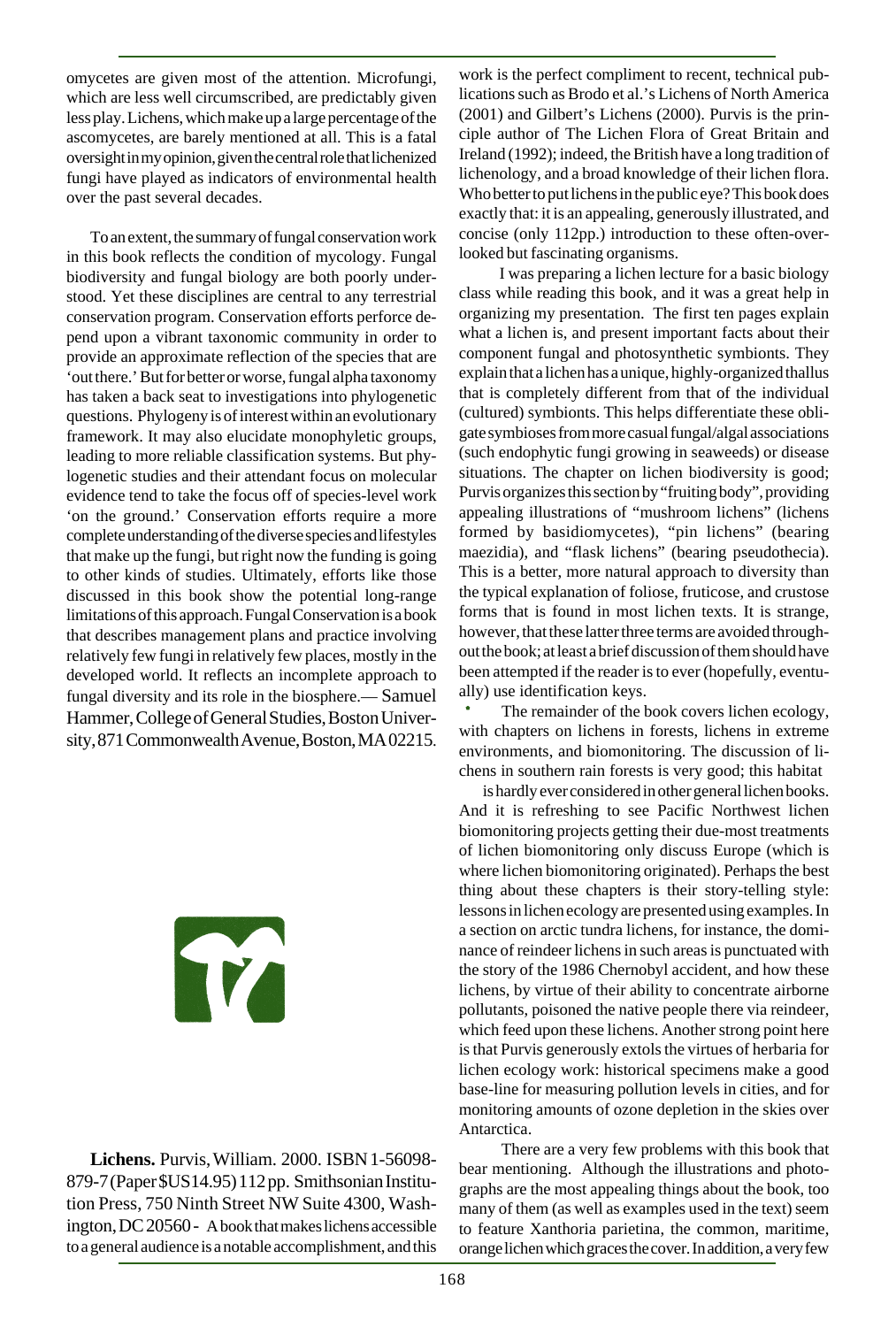are mislabelled or confusing. One example will suffice: the bottom lichen on p. 15 should be labelled as containing green algae, not cyanobacteria. Of more serious concern are some biased viewpoints in portions of the text. For example, evidence is presented that supports the idea that an individual lichen thallus may comprise more than one genetic individual. This subject needs further investigation, e.g. DNA fingerprinting studies; the evidence presented in favor of genetic mosaicism is circumstantial at best, and it is still very much a matter of opinion. In any case, though, even if genetic mosaicm does occur in lichens, it is certainly the exception, not the rule (which is something the text omits). Another omission can be found in the section on lichen evolution: while it is certainly true that lichenization has occurred multiple times, it is also true that most lichens are, in fact, more closely related to other lichens than to non-lichen fungi (take, for example, the large lichen orders Arthoniales and Lecanorales). Reading this section might lead one to believe that lichenization (and delichenization) has happened randomly in the course of fungal evolution, which is not true. This important point is rarely mentioned when discussing molecular systematic studies of lichens.

 All in all, however, this is a very good, wellorganized book that invites readers to further explore lichenology. Most of the book focuses on ecology, which is appropriate, because general audiences tend to be most interested in that. The illustrations are high-quality, the text-boxes are interesting, and the chapter on practical projects give some good (if sometimes overcomplicated) ideas for student research. I strongly recommend this book for any botanist's bookshelf or coffee-table. - Scott LaGreca, Farlow Herbarium of Cryptogamic Botany Harvard University.

Works Cited

Brodo, I.M., S.D. Sharnoff, and S. Sharnoff. 2001. Lichens of North America. Yale University Press, New Haven.

Gilbert, O.L. 2000. Lichens. The New Naturalist, Harper Collins, London.

Purvis, O. W., B. J. Coppins, D. L. Hawksworth, and D. M. Moore. 1992. The lichen flora of Great Britain and Ireland. The Natural History Museum, London.



**Fern Grower's Manual: Revised and Expanded Edition.** Hoshizaki, Barbara Joe and RObbin C. Moran. 2001. ISBN 0-88192-495-4 (Cloth US\$59.95) 624 pp. Timber Press, 133 S. W. Second Avenue, Suite 450, Portland, OR 97204-3527. - The primary audience for this book is gardeners, commercial growers and horticulturalists who have a particular interest in growing ferns, but it will also be an indispensable resource for teaching botanists who want to make living ferns and fern allies available for student study. The first 12 chapters provide the basic background for successful fern cultivation, beginning with a summary of fern morphology and life cycle and how to collect specimens. The chapters on cultural needs, soils and fertilizers are a good basis for growing any type of plant in pots or in beds. They would be a good "manual of operation" for non-professionals interested in running a greenhouse for personal use or to provide classroom materials. Home landscapers will be most interested in the recommendations for transplanting specimens, and appreciative of the notice of legalities and permissions that will probably be required. Botanists will appreciate the instructions for spore culture, which usually do not require permits, and are easier to collect and transport (spores of most species remain viable for a year or more). An added benefit, according to the authors, is that spore-grown plants tend to adapt better to cultivation.

The bulk of the book, fully 2/3 of the 600+ pages, is devoted to identification and cultural requirements of more than 700 species and cultivars of ferns and fern allies cultivated in the United States. Species are listed alphabetically and virtually every entry is provided with silhouette and line drawings (including bar scales) to clearly illustrate key features. Entries include plant size and cultural conditions, detailed descriptions of vegetative features and provenance of non-native species. Although not nearly as detailed as the descriptions in Flora of North America volume on Pteridophytes (Flora of North America Editorial Committee, 1993), the information provided here is easy to read and interpret and describes the salient features of the fern in question. My only disappointment with the book is the lack of keys to aid in identification. However, the literature cited includes citations of general and regional keys and floras, both national and internationational, that would fill this need. This book is well worth the reasonable cost and I especially recommend it to botanists charged with overseeing a college greenhouse where it will be well-used both in the classroom and in the headhouse. - Marshall Sundberg, Emporia State University.

#### Work Cited

Flora of North America Editorial Committee. 1993. Flora of North America North of Mexico. Vol. 2. Pteridophytes and Gymnosperms. Oxford University Press.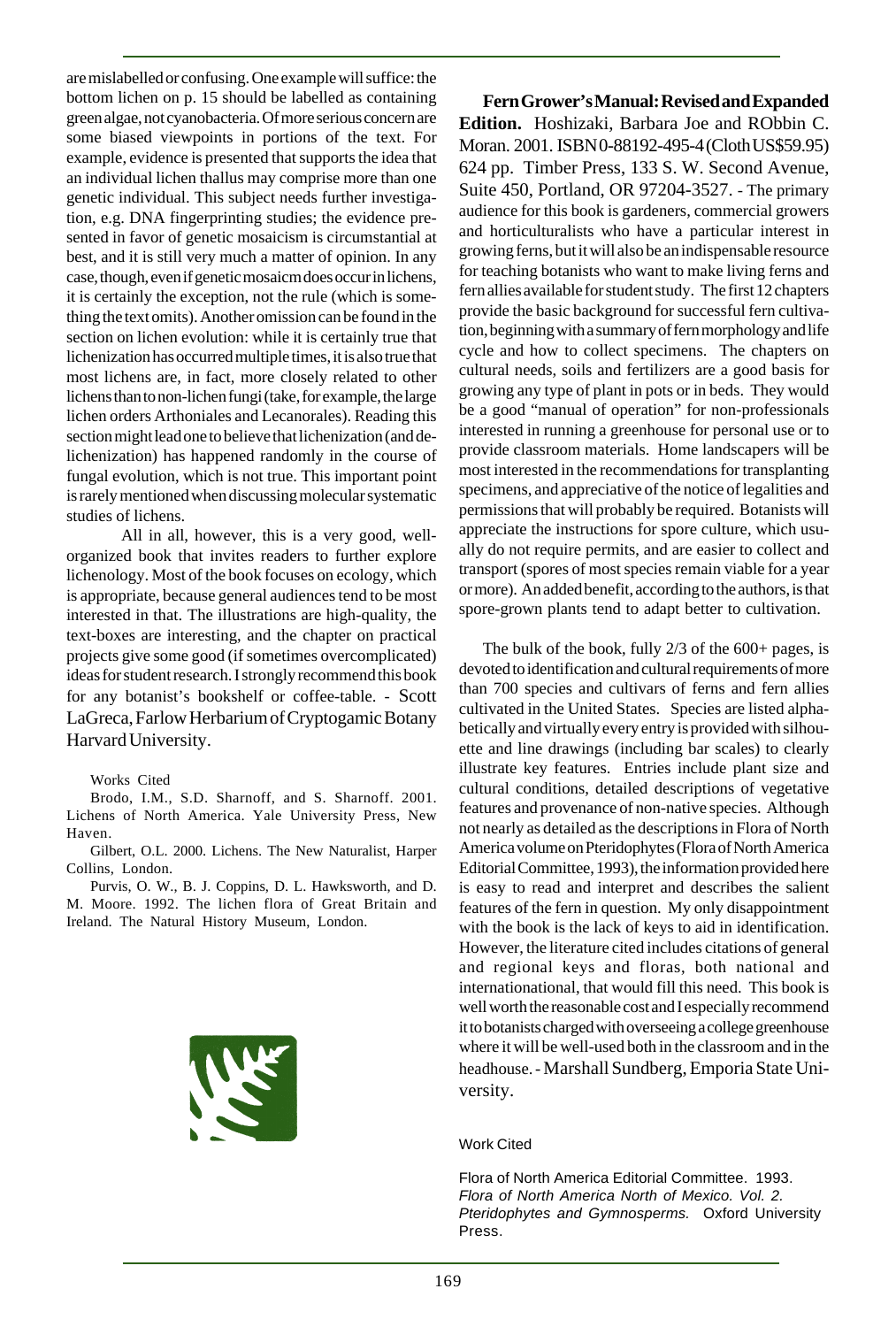**The Cactus Family**. Anderson, Edward F. 2001. ISBN 0-88192-498-9 (Cloth US\$99.95) 776 pp. Timber Press. 133 S. W. Second Avenue, Suite 450, Portland, OR 97204-3527. - The Cactus Family enthralls the reader with over 700 pages of information on the Cactaceae, all presented in a smoothly flowing format. Numerous high quality photographs illustrate the species of the various genera of this family which is nearly endemic to the New World.

The book opens with several compelling pages on searching for cacti in arid South America, and then turns in the same chapter on "Distinctive Features of Cacti" to considering the many characteristic properties which cacti display, from anatomy to physiology to habit. Along the way many interesting facts spice the story, and specialized features of the Cactaceae, such as their possession of betalains and the highly modified shoot known as the areole. Numerous photographs illustrate this introductory chapter, even before the author can move to descriptions of particular species.

Then follows a chapter on "Ethnobotany of Cacti" which considers the various uses to which cacti have been put by native peoples. Some of the most well publicized and familiar uses, such as the function of peyote cacti in religious ceremonies and the role of Opuntia as a source of food, receive lengthy treatment before broader cases are considered. Among these latter fall the production of dye from cochineal bugs, cacti as weeds around the world as in

South Africa, and what has to be one of the most striking ethnobotanical facts (see p. 55), ranking with how one contracts kuru for the power to simultaneously fascinate and revolt.

Anderson then offers shorter chapters on the 'Conservation of Cacti" and "Cultivation of Cacti," taking in the former a very reasonable stance in favor of conservation when possible and rescue when that is the only option. The latter chapter, written by Roger Brown, offers basic information on important points such as soil mixtures and appropriate and safe pesticides.

All of the above occupies the author for the first 100 pages or so, at which point comes a chapter on "Classification of Cacti." This includes discussions of the basics of taxonomy and the history of the taxonomy of cacti from before Linnaeus to Berger and beyond. This precedes a scheme which lists the genera of the Cactaceae by Subfamily and Tribe, with the characteristics of the latter group. Then immediately following is "The Cacti" with careful descriptions of individual genera and species, copious illustrated with high quality photographs.

Appendices with maps relevant for understanding the biogeography of cacti and a list of botanical gardens and arboreta with significant collections of cacti round out The Cactus Family along with an excellent glossary and listing of the literature on cacti.

The Cacti moves effortlessly throughout from topic to topic, and the photographs, both in number and quality, are outstanding. One reservation some might have is the neutral to slightly positive view presented of hallucinogenic experiences that come with taking peyote or the San Pedro cactus. Some students might be led into trouble by this, but this is a relatively minor flaw in an otherwise fascinating book. College and university libraries will do well to order a copy, along with any amateur or professional interested in cacti. The book, because of the photographs among other reasons, would be useful for undergraduate and graduate courses. – Doug Darnowski, Washington College.

不

**Field Guide to Indiana Wildflowers.** Yatskievych, K. 2000. ISBN 0-253-33828-X (cloth), ISBN 0-253- 21420-3 (paper), 357 pp. Indiana University Press, Bloomington, Ind. - This publication is the only current field guide to Indiana wildflowers, and as such, it is a welcome addition to the Hoosier natural history literature. According to the publisher, the qualities of this publication include "completeness, strong visual presentation, and simplicity of terminology." (back cover). The publisher further states, "this book will be useful to a broad audience—from the most inexperienced amateur to professionals in many fields." The purpose of my review is to test these claims.

The first issue is that of completeness. The author lists and describes 1, 564 species, a remarkable accomplishment for any field guide. She attempts to include all the herbaceous species that have been recorded for Indiana, except grasses, sedges and rushes. Only a few woody species are included "if they are small and might be mistaken for herbs or if there are just a few woody species in an otherwise herbaceous genus." (p. xi). Personally, I wish more woody species had been included. For example, an amateur viewing Steeplebush (*Spiraea tomentosa)* from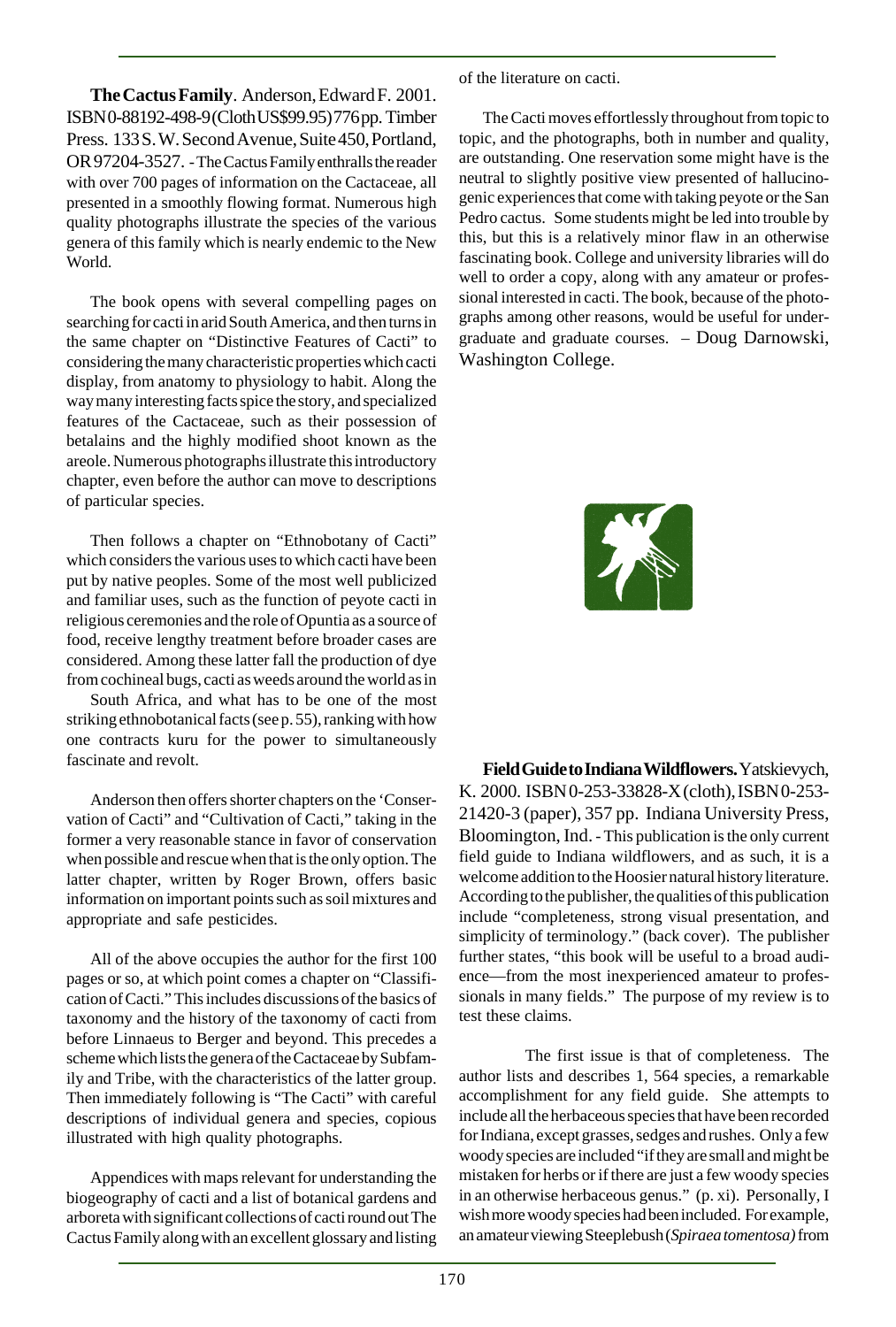a boardwalk in a bog might not realize that it is a woody shrub and would be frustrated trying to find it in this guide. Even so, the strength of this book is its completeness. Yatskievych appropriately includes a number of introduced species and garden escapes. Known hybrids are also noted, which is very useful.

To evaluate this publication as a working field guide, I field tested it. I especially wanted to test its usefulness for "the most inexperienced amateur." On several outings, I used the author's "flower finder guide" (pp. xxiv-xxx) as if I were a total novice at identifying flowers trying to identify some common flowers. For comparative purposes, I attempted to identify the same plants using *Newcomb's Wildflower Guide*, by Lawrence Newcomb (Little, Brown & Co., 1977).

The field guide is organized by groups of visually similar species. A photograph represents each "visual group". There are 640 photographs, usually one or more for each genus. To identify a flower using the flower finder guide, the user first puts the flower into one of eight broad groups according the shape of the flower or number of petaloids. Within each of the broad groups, the floral variations are illustrated with line drawings. Each line drawing includes the scientific name and species number of the representative flower of the "visual group." The botanist turns to the group representative and works through the description of that species and the other species in the group to identify the flower at hand.

I found the flower-finder guide very difficult to use. Although the eight broad categories work, but there are an insufficient number of line drawings to cover all the visual groups within each broad category. Yatskievych tries to compensate for this with lists of other representative species in the group, but these lists can be very long. For example, Swamp Loosestrife (*Decodon verticillatus)* has five petals, but it doesn't really look like any of the 45 line drawings in the five-petal group. There is a list of 51 other plants to try, but no visual clues to help me narrow the list. A beginner would have to start at the beginning and look up each one. *Decodonverticillatus* was number 14 on this list. Finding Spotted Joe-Pye Weed *(Eupatorium maculatum)* and some of the other *Asteraceae* using the flower finder was even more frustrating. Even working backward, looking them up in the index first, then trying to find their numbers in the flower-finder guide, I was unable to determine which line drawing I should use as my guide. I was able to use the flower finder guide to find Kalm's Lobelia *(Lobelia kalmii)* because I knew I was looking at a lobelia and two lobelias have line drawings in the guide. I'm not sure a total novice would think the flower I saw looked like the line drawing of *Lobelia siphilitica* or *Lobelia cardinalis,* even though the drawings represented these two species superbly. By contrast, using Newcomb's simple key, I quickly found the correct flower every time.

Like the line drawings, the photographs in this field guide are well done. Most of the photographs illustrate important identifying characteristics, which cannot be said for many field guides that rely on photographs. The layout is very attractive and the printing is clear. The use of various type fonts (bold for flower numbers, italics for scientific name, upper case for common name, etc.) makes the guide very readable. These features and the organization by "visual groups" support the publisher's claim of "strong visual presentation." Because I was familiar with all the flowers in my field test, I was able to locate them in the guide using the excellent index. Once there, I was able to use the guide to determine if I was looking at a common species or something more unique. Obviously, a more general field guide like Newcomb's cannot do this. There was one minor production error; the paperback edition does not have a printed ruler on the last page as described in the preface (p. xii).

Yatskievych's plant descriptions are very thorough, and follow a formula outlined in the preface. I especially like notation of state status. However, I take issue with the publisher's claim that the guide uses "simple terminology." The plant descriptions use botanical terms, which are difficult for a beginner. Sometimes botanical terms cannot be avoided, so again, I compared the Yatskievych's glossary to Newcomb's. While Newcomb needs 105 botanical terms in his glossary to describe the flowers, shrubs and vines in his guide, Yatskievych needs 176. Even though her glossary is very complete, it doesn't help much, since the definitions also use botanical terms. Newcomb's definitions are far easier for an amateur to understand. For example, Newcomb defines umbel as "a flower cluster in which all the flower stalks radiate from the same point, like the ribs of an umbrella." Compare this to Yatskievych's definition, "An unbranched inflorescence with pedicillate flowers attached in a +- radial pattern at the tip of the peduncle  $\ldots$  " (p. xxii).

This is an excellent guide for experienced botanists who can identify most plants to generic level and find their "visual group" using the index. Anyone interested in Hoosier botany should purchase this for its completeness and the quality photos and descriptions, but amateur botanists may want to carry Newcomb with them into the field. I recommend that every public and academic library in Indiana and bordering states purchase *Field Guide to Indiana Wildflowers*. Donna R.R. Resetar, Moellering Library, Valparaiso University, Valparaiso IN.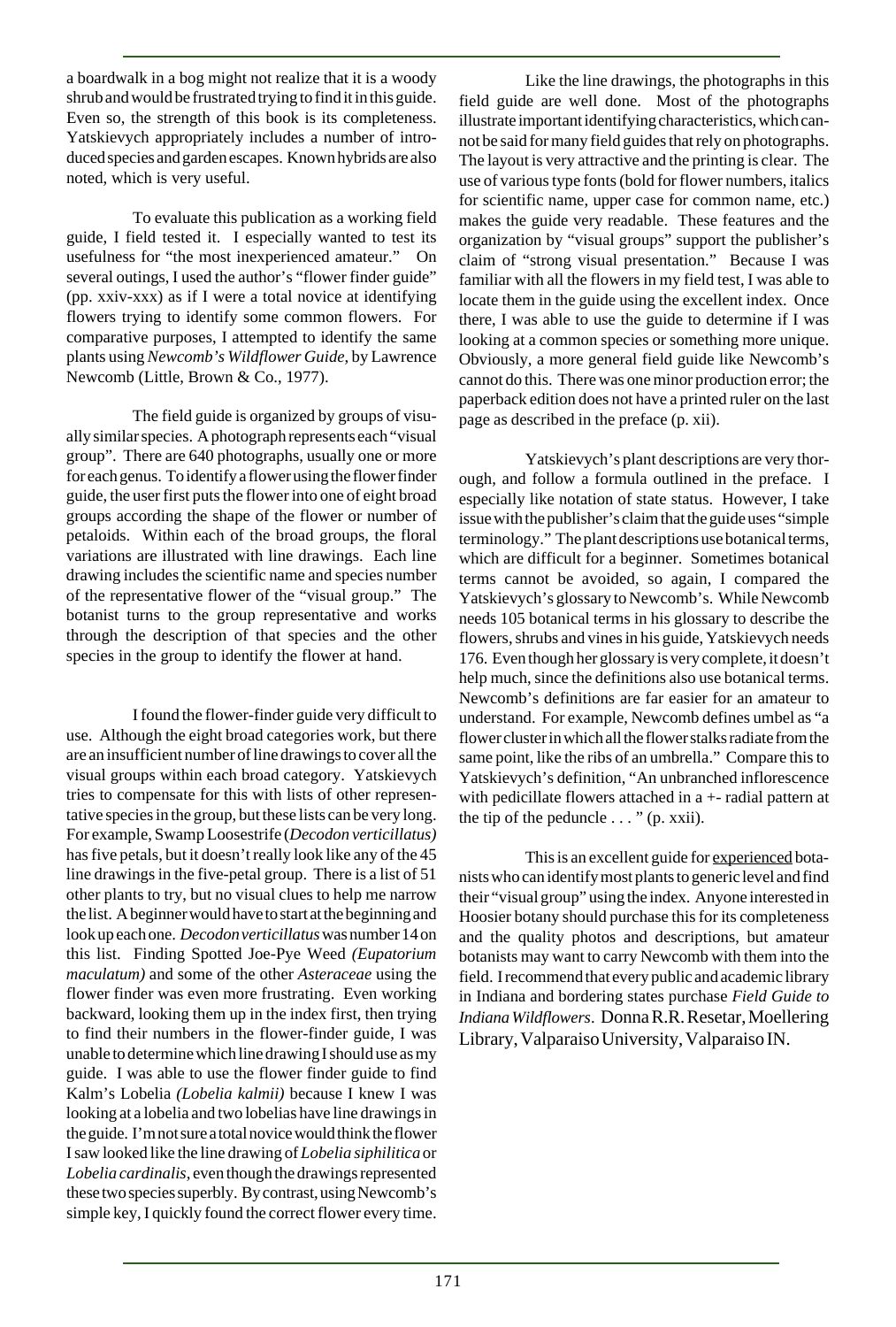**Plant Galls of India.** Mani, M. S. 2000. ISBN 1- 57808-131-9 (cloth US\$112.00) xviii + 477 pp. Science Publishers, Inc. PO Box 699, Enfield, NH 03748. — Gall making, the hijacking of plant growth to form feeding and breeding shelters for the gall makers, is a way of life that is at once common and geographically and taxonomically widespread, while at the same time being remarkably hit or miss. Galls can be formed by bacteria, fungi, nematodes, mites, and insects from a number of different orders, among others, and they may be formed on roots, stems, buds, leaves, flowers, fruits, or seeds of host plants spanning the range from ferns to orchids and composites. Still, the great majority of galls are formed by gall makers from a handful of families (eriophyid mites, cecidomyiid gall midges, cynipid gall wasps, and several families of aphids) and a minority of plant species are known to harbor galls. Galls are often communities in miniature, with interactions between the host plant, a primary gall making insect, fungal associates, other insect inquilines, parasitoids and diseases, and vertebrate and invertebrate predators, providing rich material for evolutionary studies. One has only to think of the enormous range of work done on *Eurosta solidaginis* galls of goldenrod to recognize the potential. On top of that, some galls can reduce crop yield or quality, so you might expect these conspicuous deformations of plants to be well known taxonomically, if not necessarily biologically.

In fact, while many galls have been described, there are a surprising number of gall makers known only as larvae or as adults, but not in both phases. This frequent lack of connection between life history stages is largely due to the difficulties of rearing out adults from collected galls or of connecting presumptively gall making adults caught in general collecting to any particular host plant of gall. The situation isn't made any easier by the fact that plant taxonomists typically try to avoid galled organs when making plant collections. Thus the majority of the primary literature on galls and gall makers is to be found in entomological journals or in the publications of natural history museums.

In contrast to the primary literature, with its focus on the gall makers, there is at least a modest secondary literature of semi-popular books describing and picturing the galls in a region. *Plant galls of India* belongs to this literature. The author of this book, like those of most such books, has devoted much of his career to galls and gall makers. Many of the roughly 800 galls gathered in this compendium were originally described by Mani and coworkers over the course of some 50 years. Again, as with most gall books, including for North America, E. P. Felt's (1940) general *Plant galls and gall makers* and R. J. Gagné's (1989) more specific *Plant feeding gall midges of North America,* the galls are arranged by host plants. About 450 host plant species are (mostly) alphabetically arranged under 90 plant families. The plant families (mostly) have the composition and arrangement of the Bentham & Hooker system used in J. D. Hooker's

(1875—1897) 7 volume *Flora of British India*. Ironically, some of the broad family circumscriptions of this system, relatively unfamiliar to North American botanists raised on Engler and Prantl or Cronquist, are returning with avoidance of paraphyletic families (for instance, including *Aesculus* in Sapindaceae).

Each family with more than one included gall has a key to the galls described. The keys are fully dichotomous and based generally on the external characteristics of the galls. Of course, you have to know the identity of the host plant or you will have no hope of identifying a gall using the keys. Specialized terminology is kept fairly light and there is a glossary for the few unusual terms that are used. Each key is followed by the listing of species with descriptions of their attendant galls. I can't quite figure out what sequence the galls within a species follow. Sometimes they are in the order that they fall out in the key. At others, they appear to be organized by the taxonomy of the gall makers. Still others depart from either scheme, or even seem chaotic. All of the galls are numbered, in another mysterious sequence that reflects neither the taxonomy of the host plants nor that of the gall makers, nor do the numbers seem to follow the history of the author's experience with them.

The only apparent practical use of the gall numbers is to shorten the captions of the illustrations. There are about 300 illustrations gathered at the end of the book, including drawings and black and white close-up photographs. These figures cover only about a third of the galls described in the text. They vary in quality. The drawings are very good, but they sometimes show internal details not covered in the text, and it is sometimes difficult to go from figure to text (as in figs. 97—108) because some captions contain no reference to the host plant and there is no index of gall numbers. The galls in the figures mentioned are found on mango, which is given special treatment in the text in a detailed guest contribution by M. D. V. Parthasarathy. The photographs were probably originally sharp, but many have gotten fuzzy through over-reproduction. Even so, they are good enough to help with identification.

This isn't a book that belongs, ready to hand, on the shelf of every botanist and entomologist in North America. Still, for those who are interested in galls, it provides interesting comparisons to galls formed by related insects and mites on this continent. There is also the potential for identifying galls on herbarium material from India and vicinity. And who knows when some of these galls might turn up as introductions here, given the enormous world trade in tropical fruits and house plants. — James E. Eckenwalder, University of Toronto, Department of Botany, 25 Willcocks St., Toronto, Ont. M5S 3B2, Canada.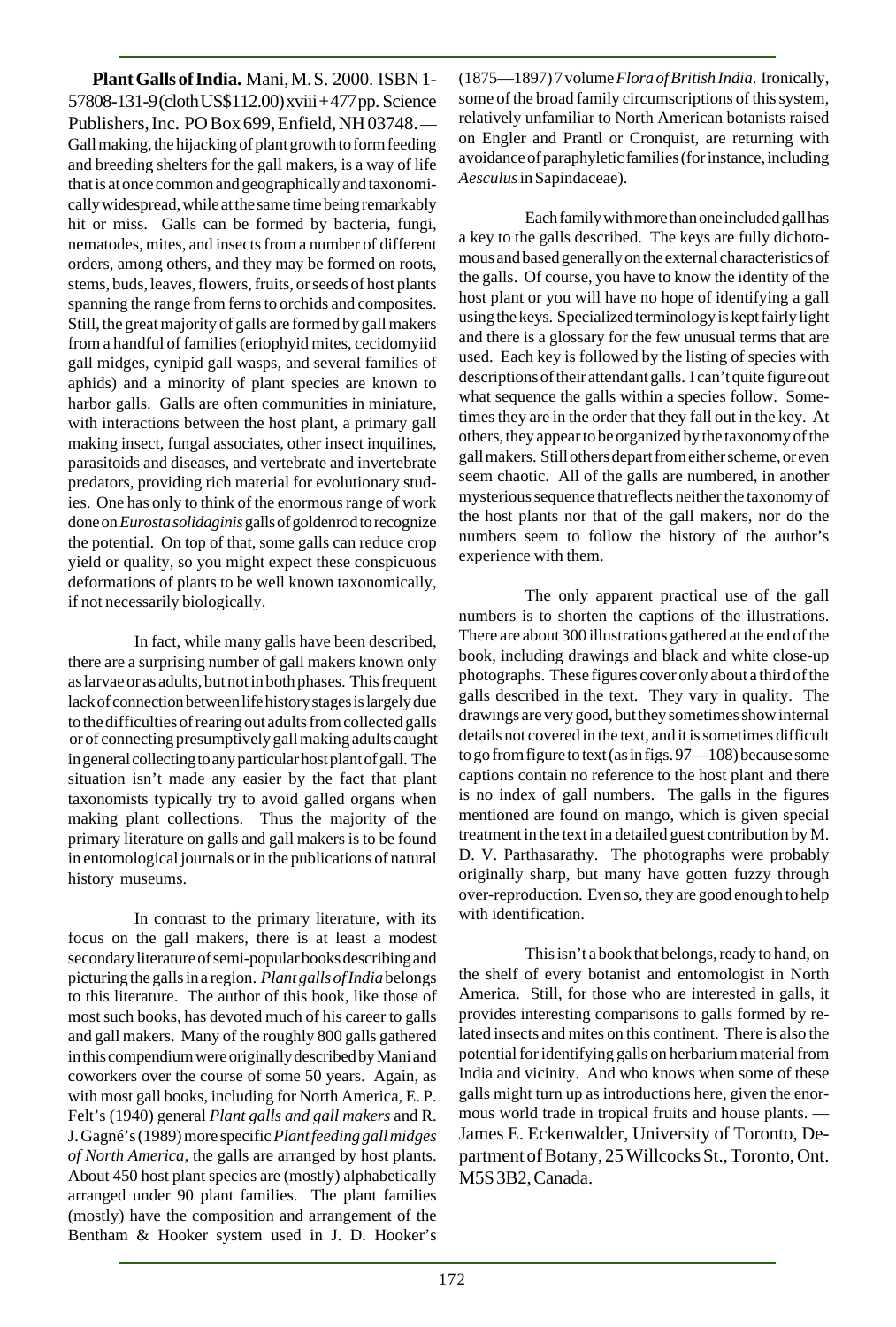**Poppies: A Guide to the Poppy Family in the Wild and in Cultivation.** Revised edition, 2000. Grey-Wilson, Christopher. ISBN 0-88192-503-9 (hardcover US\$37.95) 256 pp. + 32 color plates. Timber Press publishes this book in the United States and Canada under license from its UK publisher B. T. Batsford ( http://www.batsford.com/; ISBN 0-71348-501-9). - In 1993, the first edition of this book was remarkable for its many spectacular color photographs of gorgeous poppies in full bloom. Today, this book is still remarkable. The photographs, most by the author, are of outstanding quality, showing not only the stunning beauty of these plants, but also their habitat in the wild, growth form, and details of leaf, flower, and fruit morphology. This book is packed with detailed information about every genus of the poppy family, and many species as well. Particularly strong are the notes on native habitat, morphology, history in cultivation, and horticulture. Both the text and drawings are consistently detailed and accurate. The first edition is good enough to have been used as a primary source of morphological data for systematic analyses of Papaveraceae (Loconte et al., 1995; Jork and Kadereit, 1995), and I can attest that much of this data occurs in print nowhere else.

This new edition is even better. It is 50 pages longer, the taxonomy is more current (Papaveraceae has received considerable taxonomic attention in the past decade), and there are many new and even better photographs. Among these are several that show bizarre cultivars both new and old: poppies that look just like common chrysanthemums; and the famous *Papaver somniferum* 'Hen and Chickens', a homeotic mutant in which the stamens are replaced by reduced gynoecia. (Sadly, there still is no photograph of *Bocconia*, a Caribbean endemic that bears a striking resemblance to a medium-sized palm tree.) Most thoroughly revised are the treatments of the two largest genera *Meconopsis* and *Papaver*, plus *Arctomecon, Eschscholzia*, and *Glaucium*.

I bought the first edition of this book in 1994 and have enjoyed it ever since; I am delighted to also have a copy of the new edition. If anyone on your gift list is fond of poppies, buy them this book. And buy a second copy for yourself. — Una Smith, Los Alamos National Laboratory, MS K-710, Los Alamos, New Mexico 87545.

Literature Cited

JORK, K. B., AND J. W. KADEREIT. 1995.

Molecular phylogeny of the Old World representatives of Papaveraceae subfamily Papaveroideae with special emphasis on the genus *Meconopsis*. *In* U. Jensen and J. W. Kadereit [eds.], Plant Systematics and Evolution Supplementum, 9. Systematics and evolution of the Ranunculiflorae, 171-180. Springer-Verlag, New York.

 LOCONTE, H., L. M. CAMPBELL, AND D. Wm. STEVENSON. 1995. Ordinal and familial relationships of ranunculid genera. *In* U. Jensen and J. W. Kadereit [eds.], Plant Systematics and Evolution Supplementum, 9. Systematics and evolution of the Ranunculiflorae, 99-118. Springer-Verlag, New York.

**The Trees of Sonora, Mexico.**—Felger, Richard, Matthew Johnson, Michael Wilson. 2001. ISBN 0-19-512891-5 (cloth, US \$125.00).391 pp. Oxford University Press, New York.

**Flora of the Gran Desierto and Río Colorado of Northwestern Mexico.** Felger, Richard S. 2000. ISBN 0-8165-2944-5 (cloth, US \$ \$75.00). 673 pp. University of Arizona Press, Tucson.

Richard Felger is already well known for his extensive botanical writings on the desert Southwest of Arizona and adjacent Sonora, especially *People of the Desert Sea: Ethnobotany of the Seri Indians*. Now he has produced two volumes that make an important contribution to the botany of the North American desert realms.

*The Trees of Sonora, Mexico* is mainly a flora with keys to families, genera, and species; botanical descriptions; references; and discussions about the habitats in which the trees occur. Most of the species are illustrated by line drawings, some reprinted from classic sources such as Sargent's *Silva of North America*, but many are originals by L. B. Hamilton and M. B. Johnson. These are supplemented by photographs of trees in their natural habitat. Citations of author and place of publication of plant species names are not provided but can be traced through the references. Instead, Latin names are followed by vernacular names in indigenous languages—a valuable feature.

The floristic part of the book is preceded by a 25 page introduction that includes topographic and vegetation maps; climatic diagrams; and a discussion of the vegetational communities illustrated by photographs of representative landscapes and schematic vegetation profiles. The total number of tree species in Sonora is given as 285 this is low in proportion to the total flora of 5,000 species but not unexpected in such an arid environment. Floristic relationships in comparison to other regions are not discussed, a regrettable lack. However, there is an interesting Appendix on habitat distributions of the trees of Sonora indicating the communities in which each species occurs, from mangroves and thorn scrub to mixed conifer forest. The reader is thus able to gain a rather graphic picture of the impressive vegetational diversity across Sonora.

The book clearly reflects the long-term field work that has been accomplished by Felger and other botanists in Tucson, especially at the Desert Research Institute. The treatments of some families such as the Cactaceae and figs (*Ficus*) constitute detailed essays in desert natural history. It is interesting to contrast the treatment of the oaks (*Quercus*) with that recently published in *Changing Plant Life of La Frontera* by Richard Spellenberg (who was consulted during the preparation of *Trees of Sonora*. The nomenclature is identical, but the Felger version has more local habitat information, whereas Spellenberg gives more quantitative descriptions and more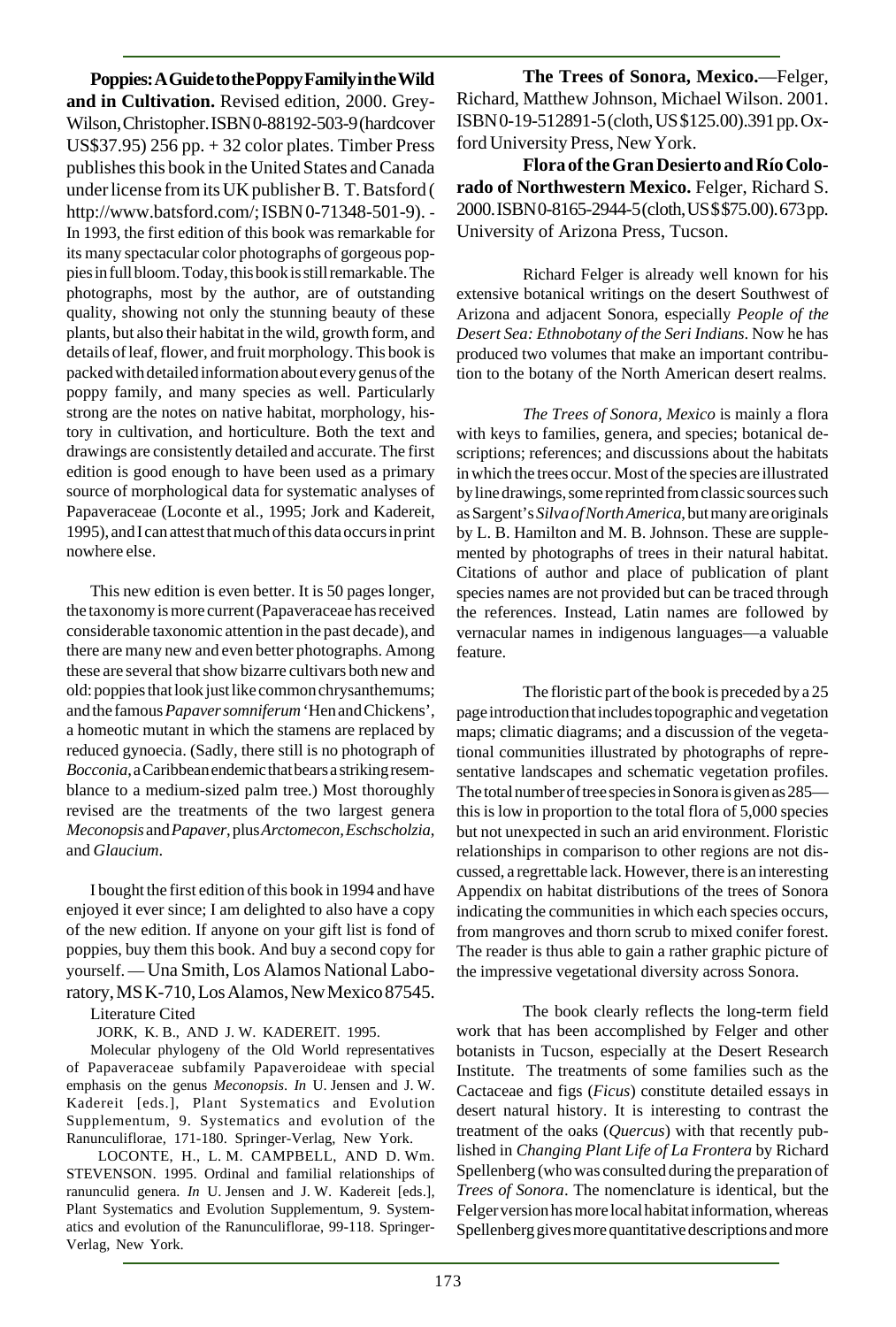citations of hybrids . I particularly like Felger's discussion of the palms (Arecaceae), which is based on a recent article in *Aliso* coauthored with E. Joyal . Although we have seen a lot of books on palms in recent years, this one gives an intimate perspective on the Sonoran palm flora, with useful features such as a diagram comparing leaf structure in *Brahea, Sabal,* and *Washingtonia*.

*The Trees of Sonora* is a beautifully produced volume in terms of typography, reproduction of illustrations, and editing; the Oxford University Press continues to maintain the high standards it has achieved publishing botanical texts such as its *Flora of North America* series.

The *Flora of the Gran Desierto and Río Colorado of Northwestern Mexico* is a rather clumsy name for this handsome book; perhaps a better title would have been *Flora of the Gran Desierto and Pinacate.* The photographs in the introductory section should give even the uninititated reader a vivid impression of what an extraordinary place the Gran Desierto region is. Pinacate, the blackened cindery peak that rises above the sandy deserts just below the international boundary, is the "Ultima Thule" of the deserts of North America. Even though it lies just below Mexican Route 2, it is moated from the world by its lava flows, craters, and dunes. The aficianado of the desert experience is bound to regard it as a sacred habitat for its uncompromising harshness, moon-like landscape of craters, and its counterintuitively rich diversity of desert plant and animal life.

Richard Felger has been one of the most faithful visitors to Pinacate and the Gran Desierto stretching to the west, and this flora does seem to be a long-continued labor of love. In the Introduction he cites a considerable number of collaborators and field companions, although curiously he does not mention Edward Abbey, with whom he made a trip to the Gran Desierto (including a climb of Pinacate) in the early 1970s. Perhaps his omission of Abbey's account of their trip, which he published in *Cactus Country* (1973), is related to a comment by Abbey about Felger's collecting activities: "Some people collect stamps or beer bottles or wagon wheels; professional botanists collect weeds, press them between wooden plates, and store them away in museum files never to be seen by light of day again." However, Felger no doubt disdained Abbey's cavalier references to the native desert plants as "weeds," as he went on collecting assiduously. Felger published his first overview of the vegetation and flora of the Gran Desierto two decades ago in the periodical *Desert Plant Life*, followed by a synopsis of the flora a decade ago. The present considerably expanded book provides an introduction with two detailed maps of the area and a discussion of the geology and habitats. It is a measure of the environmental marginality of the Pinacate region that instead of vegetation types, there is discussion of specific habitats dunes, tidal marshes, oases and riverbanks. The total flora for the area of 15,000 square kilometers is given as 589 species, which includes 65 introduced species in nonirrigated habitats. The entire native flora is only 524 species (a select assemblage of survivors!), but it clearly is not under serious attack by invasive species. The botanical keys and descriptions are comparable to those used in *The Trees of Sonora*, and there are ample illustrations, mostly published earlier. Among the colleagues Felger acknowledges, it would appear that he is particularly indebted to James Henrickson for sharing information from his unpublished *Flora of the Sonoran Desert.*

A feature of *Flora of the Gran Desierto* that is not present in *Trees of Sonora* is the citation of herbarium specimens, the vast majority of which have been made by Felger himself. The specimen citations are an indication that the *Flora of the Gran Desierto*may be considered a "florula" rather than a flora: it is an intensively documented treatment of the plants in a restricted area. Considering that it covers 15,000 square kilometers, the book is perhaps intermediate between the two genres.

Although the number of invasive plant species is low and most of the area has never been (or never will be) cultivated, there are clear indications here and there in the text of modification of wetland habitats. Some of the *pozos* (small springs) in the sand dune areas, as well as the tidal wetlands at the head of the Gulf of California have escaped serious change. The most striking alteration has occurred in the Río Colorado delta, which has been fundamentally transformed due to diversion of essentially all the water in the river. Much of the original vegetation in the Ciénega de Santa Clara has been destroyed and replaced by hypersaline flats or reconstituted stands of cattail, reed, and bulrush. The Quitobaquito oasis, located directly on the international boundary and long settled by the Papago Indians, has survived and is protected in the Organ Pipe Cactus National Park. Felger provides an interesting sketch of the history of human intervention and contemporary efforts at conservation of the plant and animal life, which led in 1993 to the creation to two Biosphere Reserves within the area of the flora. It is somewhat ironic that preservation of this area will be greatly facilitated by the inhospitable nature of the environment. Still, we have to hope that as the Mexican economy improves, the biosphere reserve status will protect the dunes of the Gran Desierto from the ravages of dune buggies, and the ghost of Father Eusebio Kino on the peak of El Pinacate will not be disturbed by construction of a chairlift.

 In summary, these two books on Sonoran flora and vegetation are products of the tradition of desert botany studies that began a century ago with the founding of the Desert Laboratory by the Carnegie Institution of Washington. As described by Janice Bowers in an article in *Desert Plants* (1990), the Desert Laboratory was for 37 years the most influential ecological institution in North America, harboring such leading ecologists as Daniel MacDougal, Frederick Clements, and Forrest Shreve. Although the Laboratory at Tumamoc Hill was closed down in 1940 and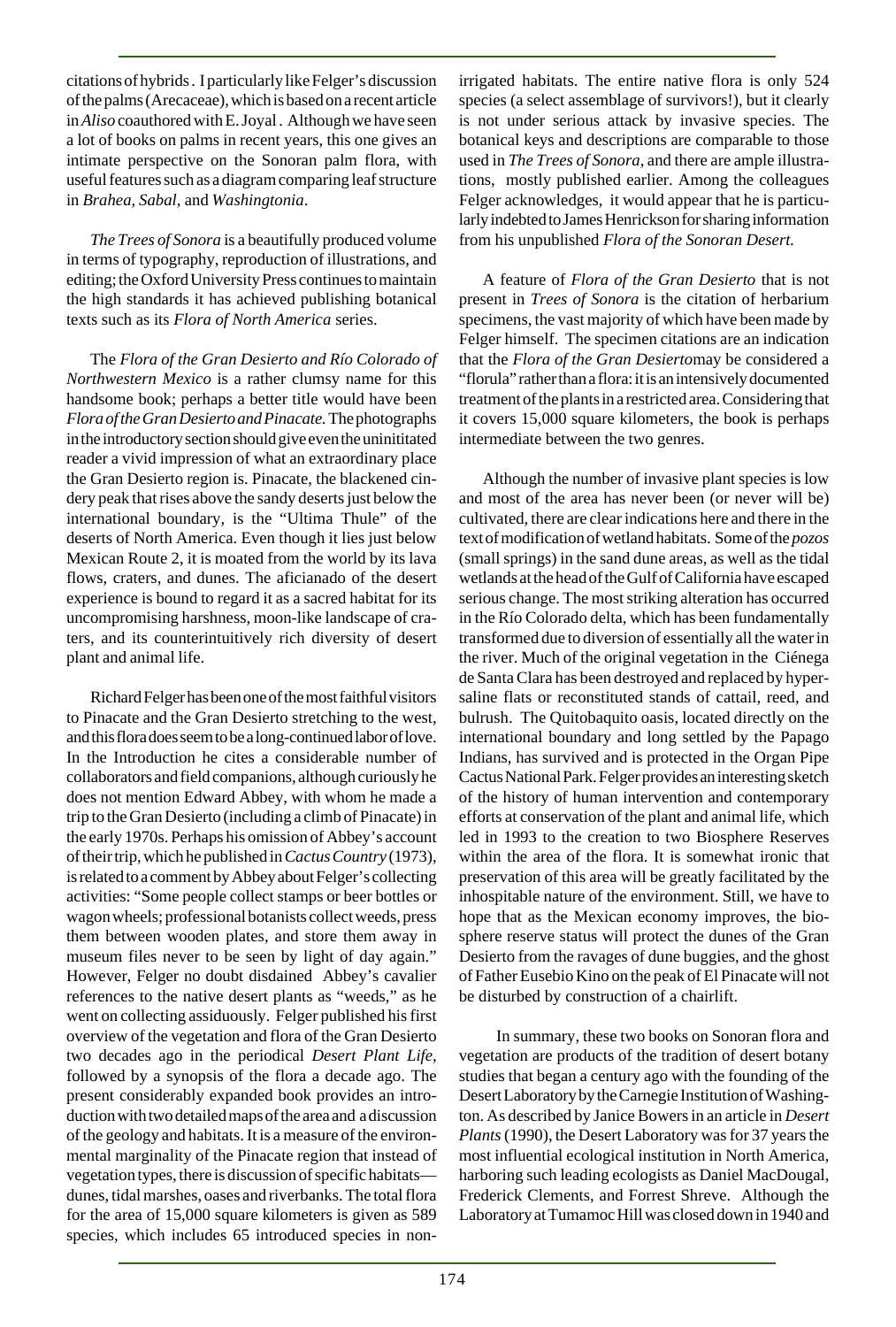turned over to the inept stewardship of the U. S. Forest Service, it later underwent a renaissance under the administration of the University of Arizona. The glorious tradition of Clements and Shreve continues on at the University campus and at other institutions in the area such as the Arizona-Sonora Desert Museum. With *The Trees of Sonora* and *Flora of the Gran Desierto*, Richard Felger, has made a significant contribution in building on the tradition of Forrest Shreve. — Grady L. Webster, Herbarium, University of California, Davis 95616.



**Wildflowers of Maine, New Hampshire, and Vermont, in color**. Besette, Alan E., Arleen Rainis Besette, William Chapman, and Valerie Conley Chapman, with botanical drawings by Philippa Brown. 2000. ISBN 0-8156-2803-X (paper US\$24.00) 167 p. Syracuse University Press. - This new guide is full of attractive photographs of flowers from the three northernmost states of New England. The geographical focus differentiates it from potential competitors, such as Peterson's Wildflowers of Eastern North America, or Newcomb's Wildflower Guide, both of which cover a much wider area. The guide covers "nearly 400" species from the area.

The entries are arranged by color, symmetry, number of petals, and leaf shape and arrangement. The table of contents directs the user to the appropriate section of the guide, but does not enable the reader to key out the entries beyond that: you are directed to the general vicinity, and then must look about.

The text for each entry is on a page opposite to the photograph. The texts provide common name, scientific name, family, flowering season, description of the flower, description of the plant, and habitat; if the plant is threatened or endangered, this is noted. The text uses some basic botanical nomenclature; technical terms are defined in a glossary, and distinctive characteristics of flower anatomy and leaf shape and arrangement are illustrated. There are indices of common and scientific names. Aliens are not noted, and in each section herbs, vines, and woody species are mixed.

Given the other good general guides on the market, would I recommend this for a person newly interested in plants? Well, unfortunately my answer would be "No." The authors have produced good floral photographs and accessible, succinct descriptions. Some of the "comments" appended to species descriptions are interesting, as the brief discussion of the variability of *Plantanthera*. The book is enjoyable to browse through. However, if someone were to ask me to recommend a field guide to help them become acquainted with the wildflowers of the region, I would recommend Newcomb's guide over this one without hesitation. My reasons are as follows.

First, the photographs provide a visual representation of the flowers that allows one to use either the one or the other, depending on one's facility with verbal descriptions of flowers. The photos do not, however, provide the same kind of information about the leaves or other characteristics of the plant. Much of the time this may be redundant, because of the good verbal descriptions, but if the reader is presumed not to be very familiar with plants, the photographs should more consistently provide at least a shadowy hint of the general "look" of the plant. On this score, Newcomb's or Peterson's, with their use of drawings, is more useful.

Second, and for me more important, the choice of species is eccentric, and too restrictive to be useful as a stand-alone guide. Widespread species that one might well encounter in the field are often excluded. For example, there are 5 species of *Solidago* described, but these five do not include *Solidago juncea*, a conspicuous, early, and widespread species, *or Solidago rugosa*. Similarly, two species of *Cornus* are included, but not *C. amomum* or *C. alternifoli*a, which are widely distributed as well. Similar comments might be made on genera such *as Rosa*, Vaccinium, Aster, and others. Meanwhile, rare groups, such as orchids, are very fully represented, and we find four species of *Maianthemum*. Thus, this would be a frustrating guide to rely on in the field, since many plants one would encounter are not present, and instead the book treats many plants that one may never see in the field.

Thus, this book might well serve as a complement to a more comprehensive and balanced guide, but does not live up to its billing as "the most comprehensive, easy-to-use field guide now available" for the wildflowers of the region. - Bryan Drayton, T E R C, Cambridge, MA 02140.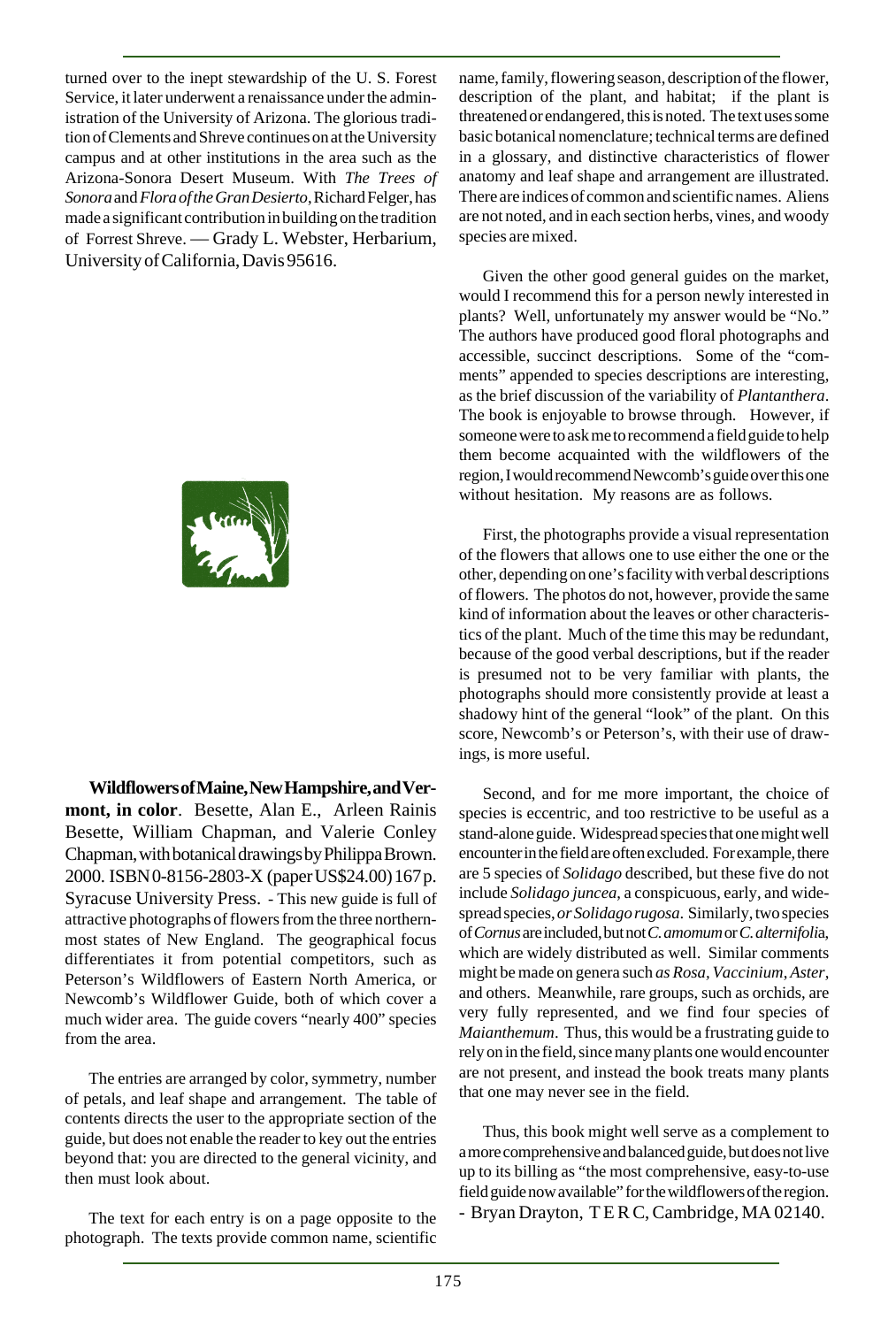**The Cambridge Illustrated Glossary of Botanical Terms.** Hickey, Michael, and Clive King, 2000. ISBN 0521794013 (paper US\$29.95) 208 pp. Cambridge University Press, The Pitt Building, Trumpington Street, Cambridge, United Kingdom.— Both of the authors of this glossary are botanists and educators who have collaborated before on *100 Families of Flowering Plants* (1981, 1988) and *Common Families of Flowering Plants* (1997). This glossary contains over 2400 botanical terms often referring to the accompanying line drawings ranging from the microscopic to the macroscopic. The intended audience of this book is anyone, beginner or expert, interested in the terminology of botanical description and botany in general. This book is user-friendly. The first 46 pages comprise the glossary of botanical terms with clear, concise definitions and references to appropriate illustrations. The next 161 pages contain many black-and-white line drawings illustrating various botanical concepts and terms. The illustrations are grouped according to particular topics which makes them easy to browse at your leisure. Simple, clear, and welllabeled illustrations are the glory of this work. The glossary and illustrations are conveniently used either together or separately. Beginning students or laypersons may find some of the terms confusing because they are less frequently used in the U.S. or because they describe more detail than is usually dealt with in some introductory texts. *The Cambridge Illustrated Glossary of Botanical Terms* is an excellent, useful resource, worthy of attention from students, teachers, experts, amateurs, and botanical enthusiasts of all kinds. While this book would be an excellent supplement for a plant identification or systematic botany course, it is perfectly delightful by itself. This would not necessarily be a text to use as a supplement to Dutta's *A Class-Book of Botany* simply because it costs about twice as much and Dutta's basic terms with illustrations are presented sufficiently for an introductory course. – James L. Smith II, Biology Department, La Sierra University, Riverside, CA 92515-8247.

**A Class-Book of Botany, 17th Ed.** A. C. Dutta., Revised by T. C. Dutta, 2000. ISBN 0195653076 (paper US\$14.95) 621 pp. Oxford University Press, Plot A1-5, Block-GP, Sector-V, Salt Lake Electronics Complex, Calcutta 700 091, India.— Considering this text as an alternative to a modern U.S. botany text, three things immediately struck me as I first perused the

book. The first thing to strike me about this book is its lack of color pictures. The second thing to strike me about this book was its poor quality paper and printing. The third striking aspect of this book was the archaic appearance of its content, it looks like a text from half a century ago or more. While I know that these things do not necessarily belie the quality of the content of this text, they strike me nonetheless. This book was printed in India and is obviously meant to be as inexpensive as possible to serve its target audience, pre-medical and other students in India. As stated in the preface, the book is written in an easyto-understand way and is also well illustrated with black-andwhite line drawings and a few photos.

This "thorough" revision includes the "addition of several new topics and rewriting many portions of the text on the basis of recent research." Such added topics include: the importance of forests, ecosystems, techniques of plant breeding and recent advances in botany. Topics being enlarged and added to the text seem humorously belated and in some instances underdone. For example, Part IX, entitled Recent Advances in Botany, includes four chapters each one paragraph long, including: genetic engineering, industrial microbiology, biotechnology, and tissue culture. These four long paragraphs, nearly half a page each, include no illustrations and leave much to be desired in terms of explanation.

Although it hardly seems to be a fair comparison, one might compare Dutta's *A Class-Book of Botany* (ACB) with Raven, Evert, and Eichhorn's *Biology of Plants*, 6<sup>th</sup> Ed. (BOP), that are texts apparently aimed at a similar or at least overlapping audience. BOP's larger format (10.5 x 9 in. versus 8 x 5 in.) and greater length (944 pp. versus 621 pp.) allow for more factual content, explanatory prose, and profuse illustration. A comparison of the approximate percentage of the textual content of each book dedicated to various topics reveals some interesting facts. The percentage of each text dedicated to physiology and organismal diversity is nearly identical, about 18.5% and 32% respectively. ACB tends to emphasize morphology (28%) and histology (14%) in comparison with BOP (14% and 9% respectively). About 9% of the content of BOP is dedicated to the topic of ecology, which receives a scant 2% of ACB's content. The very important, combined topic of evolution and genetics (3% of ACB) comprises about 12% of BOP's content and the difference in emphasis is mostly due to differential treatment of genetics. This apparent neglect of modern genetics is one of the largest drawbacks of this introductory botany text. Although one could easily argue that these topics need not be treated in so much detail, since they will undoubtedly be covered in other courses. Recent advances in botany and economic botany, which are treated in 3% of ACB, are interspersed throughout the text of BOP.

In summary, *A Class-Book of Botany* undoubtedly serves its purpose in many ways. It is an inexpensive, readable, illustrated text of introductory botany. Although in many parts it sometimes is written much like a dictionary or encyclopedia, there are many illustrations and explanatory charts. Considering this text for use in an introductory botany class, I would praise its coverage of basic botanical information and warn the potential user of the weak content in the areas of ecology and genetics. I feel fortunate, if not guilty, that I and my students are able to afford the luxury of purchasing lavishly illustrated and well supplemented texts. For some though, this text may be a very inexpensive and, with supplemental information, sufficient alternative to the typical botany textbook. . – James L. Smith II, Biology Department, La Sierra University, Riverside, CA 92515-8247.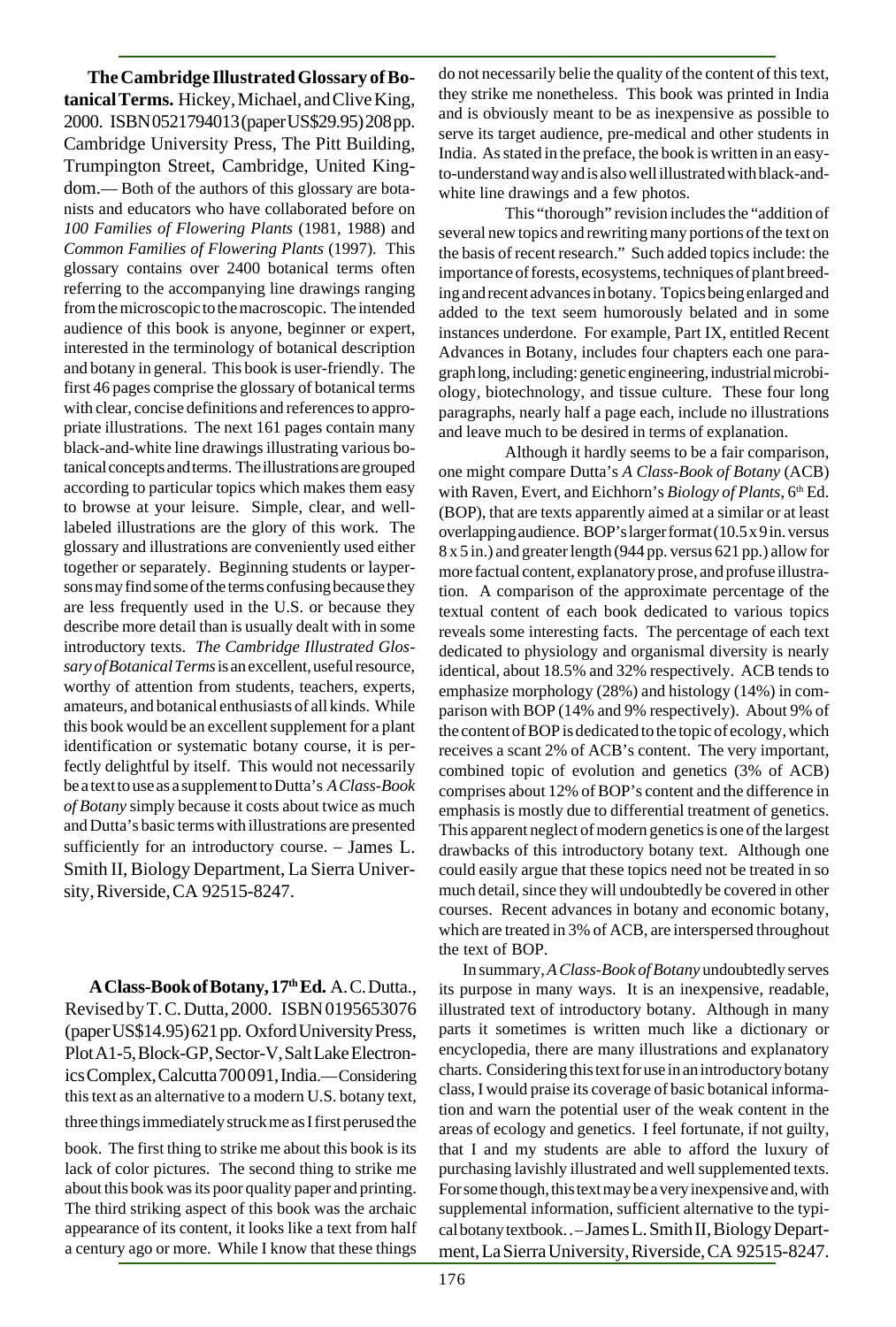# **Books Received**

If you would like to review a book or books for PSB, contact the Editor, stating the book of interest and the date by which it would be reviewed (1 February, 1 May, 1 August or 1 November). Send E-mail to sundberm@emporia.edu, call or write as soon as you notice the book of interest in this list because they go quickly! Ed.

**Advances in Biochemical Engineering/ Biotechnology. Volume 72, Plant Cells.** Zhong, J.- J. ( volume editor). 2001. ISBN 3-540-41849-0. (Cloth US\$149.00) Springer-Verlag 333 Meadowlands Parkway, Secaucus, NJ 07094.

**Advances in Botanical Research Incorporating Advances in Plant Pathology. Volume 34, Biotechnology of Cereals.** Shewry, P.R., P.A. Lazzeri, and K.J. Edwards (eds) 2001. ISBN 0-12- 005934-7. (Cloth US\$ ) Academic Press, 525 B Street, Suite 1900, San Diego, CA 92101-4495.

**Algal Adaptation to Environmental Stresses: Physiological, Biochemical and Molecular Mechanisms.** Rai, L.C. and J. P. Gaur. 2001. ISBN 3-540-41938-1. (Cloth US\$194.00) Springer-Verlag, 333 Meadowlands Parkway, Secaucus, NJ 07094.

**Armitage's Manual of Annuals, Biennials, and Half-Hardy Perennials.** Armitage, Allan M. 2001. ISBN 0-88192-505-5 (Cloth US\$39.95) Timber Press, Inc., 133 S.W. Second Avenue, Suite 450, Portland, OR 97204-3527.

**Biological Centrifugation.** Graham, J. 2001. ISBN 1-85996-037-5. (Paper US\$39.95) 210 pp. Bios Scientific Publishers Ltd., 9 Newtec Place, Magdalen Road, Oxford OX4 1RE, United Kingdom. Distributed by Springer-Verlag New York Inc., 175 Fifth Avenue, New York, NY.

**Biotechnology in Agriculture and Forestry 49: Somatic Hybridization in Crop Improvement II.** Nagata, T. and Y.P.S. Bajaj. 2001. ISBN 3-540- 41112-7. (Cloth US\$225.00) 377 pp. Springer-Verlag 333 Meadowlands Parkway, Secaucus, NJ 07094.

**Bulbophyllums and Their Allies: A Grower's Guide.** Siegerist, Emily S. 2001. ISBN 0-88192-506-3. (Cloth US\$34.95) 284 pp. Timber Press, Inc., 133 S.W. Second Avenue, Suite 450, Portland, OR 97204- 3527.

**Bulbs of North America**. McGary, Jane (ed) 2001. ISBN 0-88192-511-X (Cloth US\$34.95) 308 pp. Timber Press, Inc., 133 S.W. Second Avenue, Suite 450, Portland, OR 97204-3527.

**Conservation of Wood Artifacts: A Handbook.** Unger, A., A.P. Schniewind, and W. Unger. 2001. ISBN 3-540-41580-7 (Cloth US\$225.00) 578 pp. Springer-Verlag New York, Inc. 333 Meadowlands Parkway, Secaucus, NJ 07094.

**Development of Plant-based Medicines: Conservation, Efficacy and Safety.** Saxena, Praveen (ed) 2001. ISBN 0-7923-6871-1. (Cloth US\$100.00) 264 pp. Kluwer Academic Publishers, P.O. Box 989, 3300 AZ Dordrecht, The Netherlands.

**DNA Microarrays: Gene Expression Applications.** Jordan, B.R. (ed) 2001. ISBN 3-540-41507-6 (Cloth US\$79.00) 140 pp. Springer-Verlag New York, Inc. 333 Meadowlands Parkway, Secaucus, NJ 07094.

**Doing Science: Design, Analysis, and Communication of Scientific Research.** Valiela, Ivan. 2001. ISBN 0-19-507962-0 (Cloth US\$75.00) ISBN 0-19-513413-3 (Paper US\$39.50) 294 pp. Oxford University Press, 198 Madison Avenue, New York, NY 10016-4314.

**Early American Herb Recipes**. Cooke, Alice Brown. 2001 ISBN 0-486-41875-8 (Paper US\$9.95) 152 pp. Dover Publications, Inc., 31 East 2nd St., Mineola, NY 11501.

**The Ecology of Trees in the Tropical Rain Forest.** Turner, I. M. 2001. ISBN 0-521-80183-4 (Cloth US\$80.00) 298 pp. Cambridge University Press, 40 West 20<sup>th</sup> Street, New York, NY 10011-4211.

**Elements of Mathematical Ecology.** Kot, Mark. 2001. ISBN 0-521-80213-X (Cloth \$110.00) ISBN 0- 521-00150-1 (Paper US\$39.95) 453 pp. Cambridge University Press, 40 West 20<sup>th</sup> Street, New York, NY 10011-4211.

**Environmental Molecular Microbiology: Protocols and Applications.** Rochelle, Paul A (ed.) 2001. ISBN 1-898486-29-8 (Cloth US\$149.00) 264 pp. Horizon Scientific Press, P.O. Boz 1, Wynondham, Norfolk NR18 0EH, England. Distributed by Springer-Verlag New York Inc., 175 Fifth Avenue, New York, NY.

**Flavenoids of the Sunflower Family (Asteraceae).** Bohm, Bruce A and Tod F. Stuessy. 2001. ISBN 3- 211-83479-6 (Cloth US\$199.00) 831 pp. Springer-Verlag Wien New York, Sachsenplatz 4-6, P.O. Box 89m A-1201 Wien, Austria.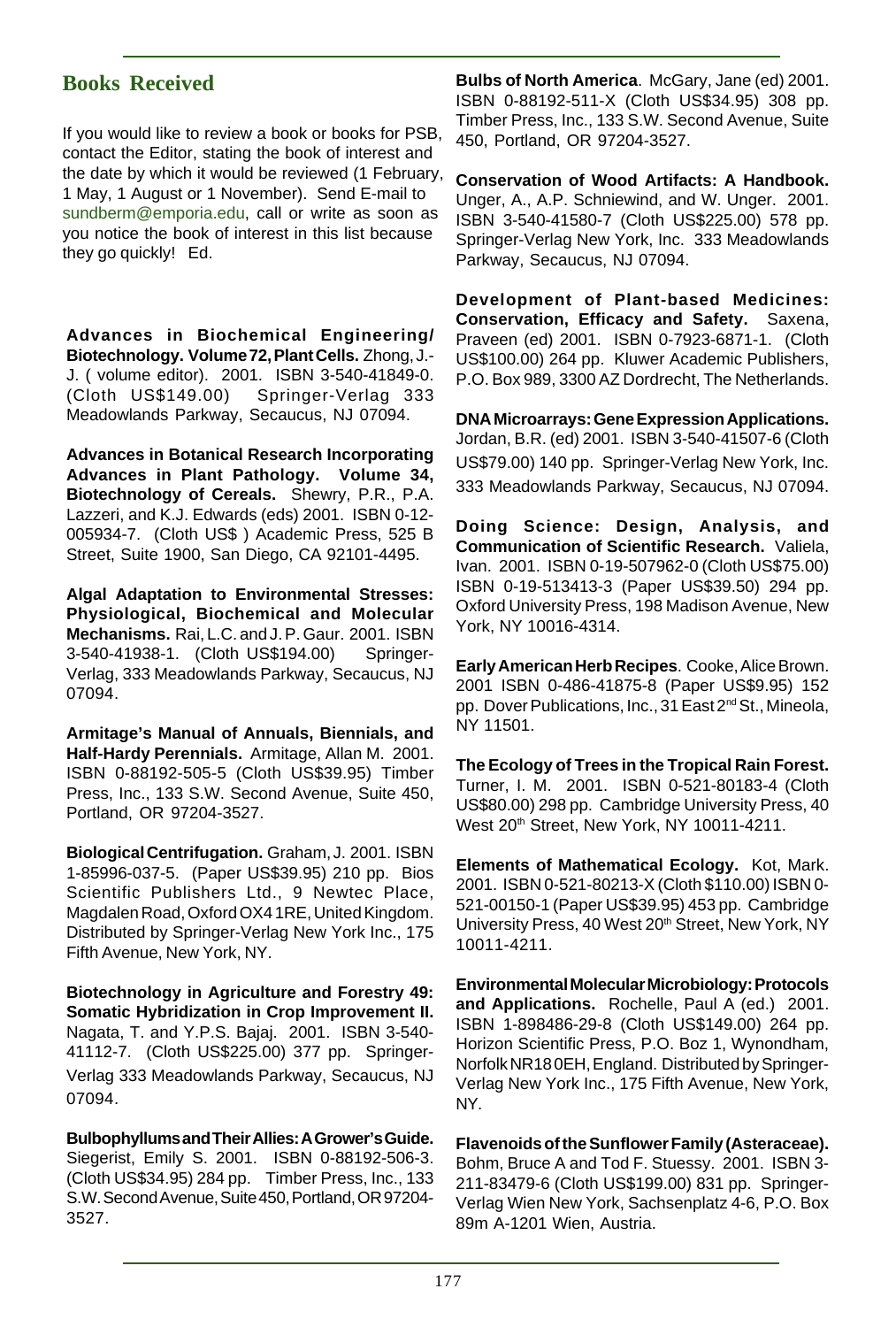**Flora of China, Vol 8, Brassicaceae through Saxifragaceae.** Zheng-yi, Wu and Peter H. Raven (co-chairs, editorial committee) 2001. ISBN 0- 915279-93-2 (Cloth US\$85.00) 506 pp. Missouri Botanical Garden Press, 4344 Shaw Blvd., St. Louis, MO 63110-2291.

**Food, People and Society: A European Perspective of Consumers' Food Choices.** Frewer, L.J., E. Risvik and H. Schifferstein (eds). 2001. ISBN 3-540-41521-1. (Cloth US\$109.00) 462 pp Springer-Verlag, 333 Meadowlands Parkway, Secaucus, NJ 07094.

**Fungal Conservation: Issues and Solutions.** Moore, D., M.M. Nauta, S. E. Evans & M. Rotheroe. 2001. ISBN 0-521-80363-2 (Cloth US\$95.00) 262 pp. Cambridge University Press, 40 West 20<sup>th</sup> Street, New York, NY 10011-4211.

**Global Biodiversity in a Changing Environment:** Scenarios for the 21<sup>st</sup> Century. Chapin III, F. Stuart, Osvaldo E. Sala, and Elisabeth Huber-Sannwald (eds) 2001. ISBN 0-387-95286-1 (Paper US\$49.95) 376 pp. Springer-Verlag, 333 Meadowlands Parkway, Secaucus, NJ 07094.

**Gregor Mendel and the Roots of Genetics**. Edelson, Edward. 2001. ISBN 0-19-515020-2 (Paper US\$11.95) 105 pp. Oxford University Press, 198 Madison Avenue, New York, NY 10016-4314.

**Handbook of North European Garden Plants: With Keys to Families and Genera**. Cullen, James (ed) 2001. ISBN 0-521-65183-2 (Cloth US\$130.00) ISBN 0-521-00411-x (Paper US\$49.95) 640 pp Cambridge University Press, 40 West 20<sup>th</sup> Street, New York, NY 10011-4211.

**Handbook of Plant and Crop Physiology 2nd ed.** Pessarakli, Mohammad (ed). 2002. ISBN 0-8247- 0546-7 (Cloth US\$225.00) 973 pp. Marcel Dekker, Inc. Cimarron Road, P.O. Box 5005, Monticello, NY 12701-5185.

**Intrinsic Value and Integrity of Plants in the Context of Genetic Engineering.** Heaf, David and Johannes Wirz (eds). 2001. ISBN 0-9541035-0- 5 (Paper) 66 pp. International Forum for Genetic Engineering, Hafan, Cae Llwyd, Llanystumdwy, Cricieth, Gwynedd. LL52 OSG United Kingdom.

**Instant Notes: Plant Biology**. Lack, A.J. and D.E. Evans. 2001. ISBN 0-387-91613-X (Paper US\$27.95) 332 pp. Springer-Verlag, 333 Meadowlands Parkway, Secaucus, NJ 07094.

**Inventory of Rare and Endangered Plants of**

**California**. Tibor, David P. (convening editor) 2001. ISBN 0-943460-40-9 (Paper US\$29.95) 388 pp. California Native Plant Society, 1722 J Street, Suite 17, Sacramento, CA 95814.

**Lichens of North America**. Brodo, Irwin M., Sylvia Duran Sharnoff, and Stephen Sharnoff. 2001. ISBN 0-300-08249-5 (Cloth US\$69.95) 795 pp. Yale University Press, New Haven, CT.

**Mushrooms of Cape Cod and the National Seashore.** Bessette, Arleen R. , Alan E. Bessette and William J. Neill. 2001. ISBN 0-8156-0687-7 (Cloth US\$59.95) ISBN 0-8156-0688-5 (Paper US\$26.95) 174 pp. Syracuse University Press, 621 Skytop Road, Suite 110, Syracuse, NY 13244-5290.

**The Mycota: A Comprehensive Treatise on Fungi as Experimental Systems for Basic and Applied Research. Vol VIII, Biology of the Fungal Cell.** Howard, R.J. and N.A.R. Gow (eds.) 2001. ISBN 3- 540-60186-4 (Cloth, US\$159.00) 307 pp. Springer Verlag**,** 333 Meadowlands Parkway, Secaucus, NJ 07094**.**

**Nitrogen Assimilation by Plants: Physiological, Biochemical and Molecular Aspects.** Morot-Gaudry, Jean-François (ed). 2001. ISBN 2-7380-0716-3 (Cloth US\$118.00) 466 pp. Science Publishers, Inc. P.O. Box 699, May Street, Enfield, NH 03748.

**Orchids and their Conservation.** Koopowitz, Harold. 2001 ISBN 0-88192-523-3 (Cloth US\$39.95) 177 pp. Timber Press, Inc., 133 S.W. Second Avenue, Suite 450, Portland, OR 97204-3527.

**The Orchids of the Philippines.** Cootes, Jim. 2001. ISBN 0-88192-516-0 (Cloth US\$49.95) 231 pp. Timber Press, Inc., 133 S.W. Second Avenue, Suite 450, Portland, OR 97204-3527.

**Physical Control Methods in Plant Protection.** Vincent, C. B. Panneton, and F. Fleurat-Lessard (Eds.) 2001. ISBN 3-540-64562-4 (Cloth US\$115.00) 329 pp. Springer-Verlag, 333 Meadowlands Parkway, Secaucus, NJ 07094.

**Plant Cell Biology: A Practical Approach 2nd ed**. Hawes, Chris and Beatrice Satiat-Jeunemaitre. ISBN 0-19-963856-5 (Paper US\$60.00) 338 pp. Oxford University Press, 2001 Evans Road, Cary, NC 27513.

**Plant Genotyping: The DNA Fingerprinting of Plants**. Henry, R.J. (ed) 2001. ISBN 0-85199-515-2 (Cloth US\$100.00) 325 pp. CABI Publishing. CAB International, Wallingford, Oxon OX10-8DE, United Kingdom.